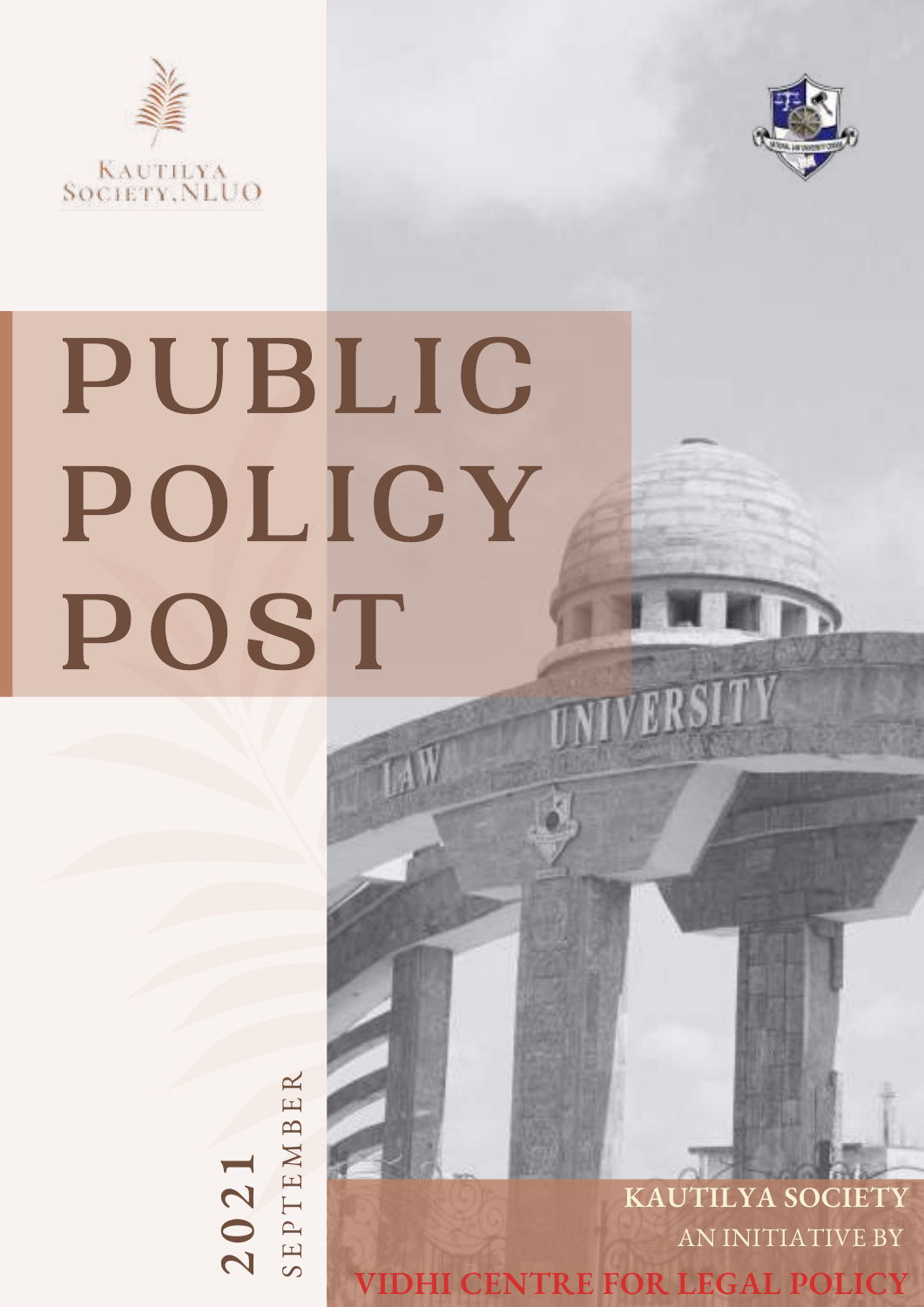## **ABOUT KAUTILYA SOCIETY**

The Kautilya Society chapter at NLUO was set up by Vidhi Centre for Legal Policy. The Chapter is aimed at widening access to legislative drafting and analysis and empowering young minds to explore public policy as a career path. Having conducted public talks and circulated weekly legal updates, the chapter is pleased to bring out its flagship newsletter to further contribute to public policy discourse.

# **ABOUT THE NEWSLETTER**

The Kautilya Society chapter at NLUO is pleased to publish its flagship newsletter **Public Policy Post**. The Post aims to provide a glimpse of the latest happenings in the public policy arena and to create a platform for further discourse for policy enthusiasts. Given the impact of public policy issues on general populace, this newsletter is an attempt to provide the legal fraternity with an avenue to keep abreast with policy discussions in an accessible and easy-to-understand format. This edition of the newsletter intends to include articles, quick legal updates, and interviews with legal professionals practicing in the field of public policy.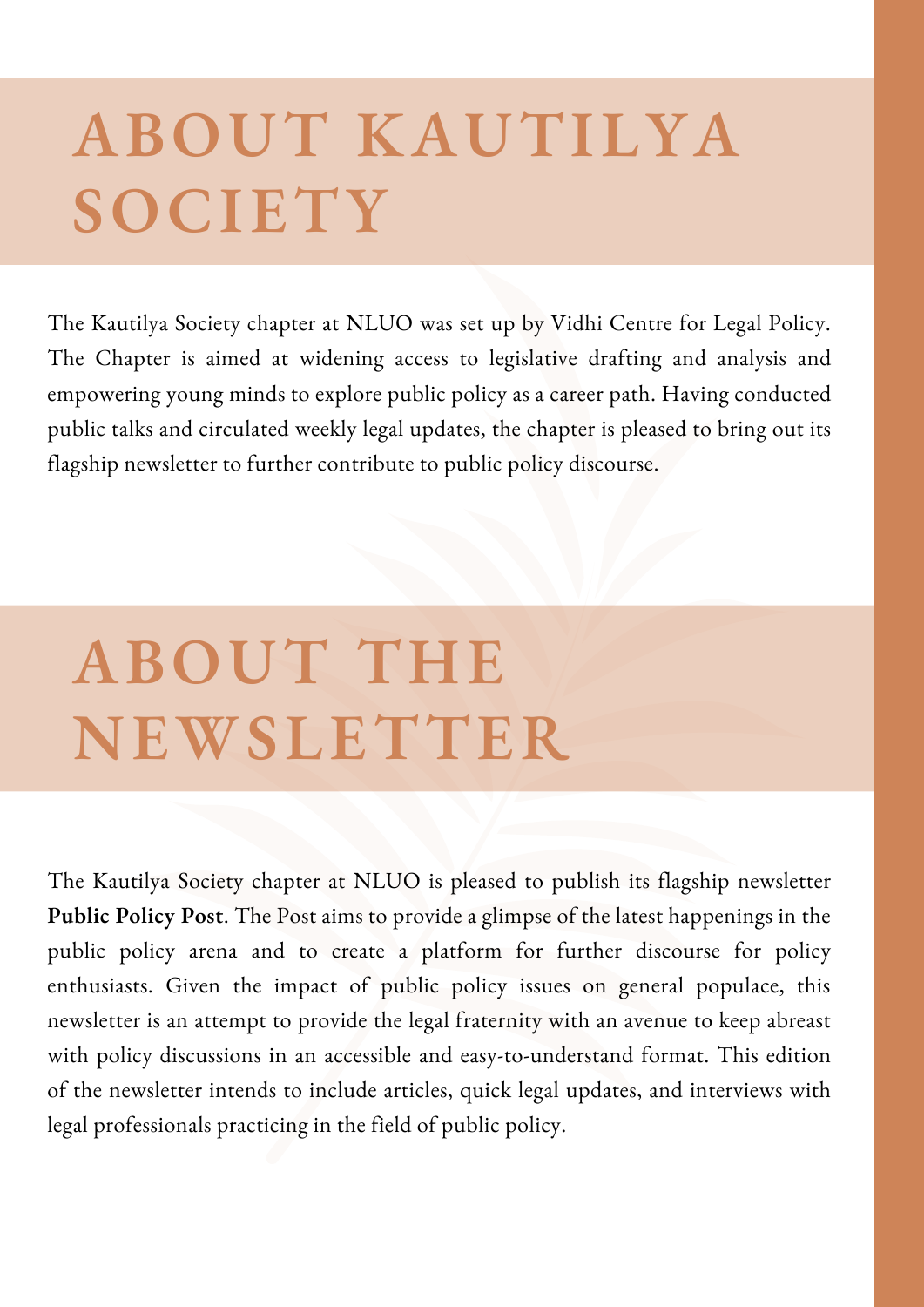## **FOREWORD**



We are pleased to release for you the first edition of the Public Policy Post Newsletter, Kautilya Society, NLUO.

The citizens of this democracy often engage with policy-making in everyday life—from worrying about power shortages to the nation's scarcity of jobs, from criticizing shoddily sanctioned lockdowns to crowded trains—each of these occurrences is the result of systematic policy decisions. Public policy, therefore, remains one of the most significant and impactful areas of law.

With the fast-paced lifestyle in the age of digital information coupled with the easy access to humongous amounts of data, the citizenry engages much better with the prevailing sociopolitical challenges. However, there is a lack of awareness on a variety of issues with which we are constantly confronted. Understandably, everyone has a job to do, a life to live, and other interests to consider. Thus, the daily hurdles involved in trying to fulfill these needs, remain unnoticed. One way to get around these realities is to showcase information in a format and framework that is prevalent with the readers in a way that is simple to read and engage with.

The Public Policy Post is a thoughtful attempt to meet this requirement. I hope the newsletter satisfies the need and desire that a thriving democracy has, to express, discuss, and discover opinions, and eventually be well-informed citizens of the communities in which we all live. The newsletter will also, through its coverage of diverse range of issues, engage the youth in India seeking to make a vocation in policy. It would provide them with an opportunity to understand existing issues surrounding public policy whilst empowering even more people to continue to thrive as experts in this space.

The newsletter in my considered view will widen the horizons of legal discourse with respect to the dynamic diaspora of public policy. I congratulate the team for successfully bringing out its maiden issue.

#### **PROF. (DR.) YOGESH PRATAP SINGH**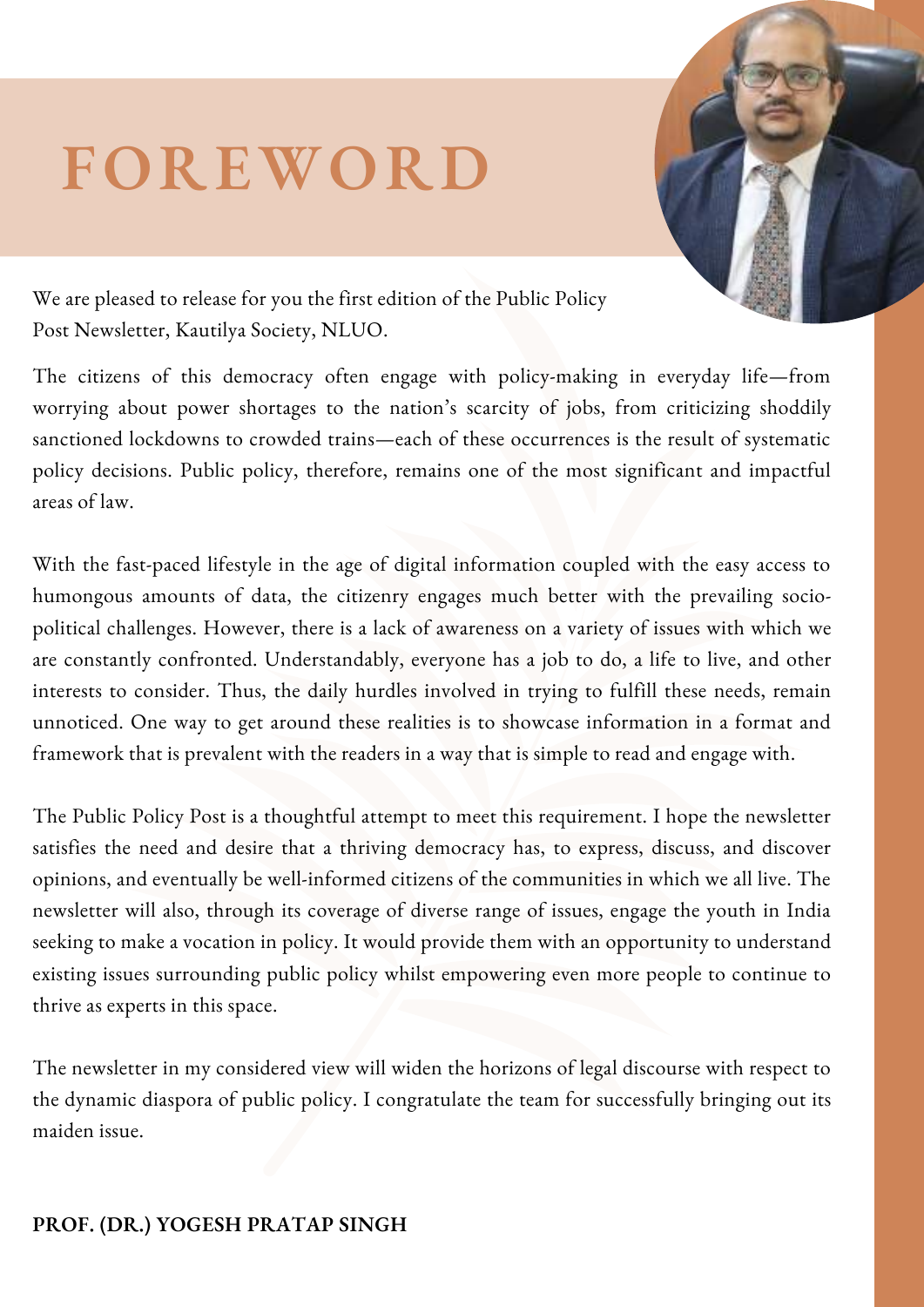# **A TRIBUTE TO DR. OWAIS HASAN KHAN**



We, at Kautilya Society NLUO, dedicate our very first newsletter to our beloved faculty advisor and teacher – Dr. Owais Hasan Khan. We were truly privileged to have had the opportunity to steer this society under his mentorship. He guided us in before every step of the way. He was the best mentor we could have asked for. His passion and dedication towards his work, even in the toughest of days, shall always remain a source of inspiration for each and every one of us. This newsletter – a fruit of our labour at Kautilya - is a small way to show our heartfelt gratitude for his constant guidance and unwavering support.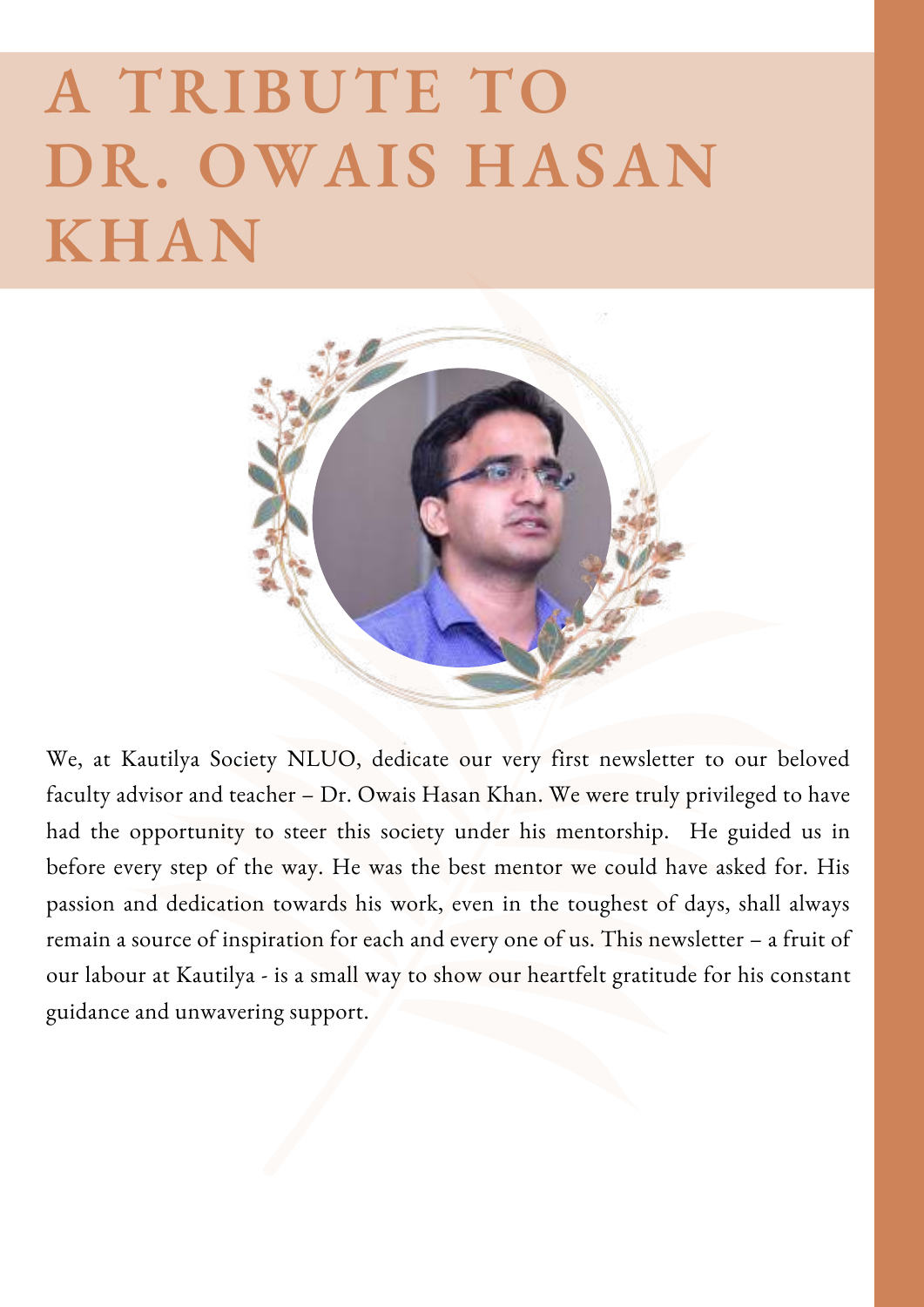

# **WHAT'S INSIDE**

#### SEPTEMBER 2021 | ISSUE 1



#### **Legal Updates**

**Pandemic, Digital Exclusion & Reasonable Restriction**

**What does approval of a resolution plan mean to guarantors?**

**Guest Interview - In conversation with Mr. Ameen Jauhar**

**Regulating social media restriction on freedom of intermediary**

#### **Sunshine and Rainbows**

**Challenges of biomedical waste management in India**

**The shakedown of federal structure during Pandemic**

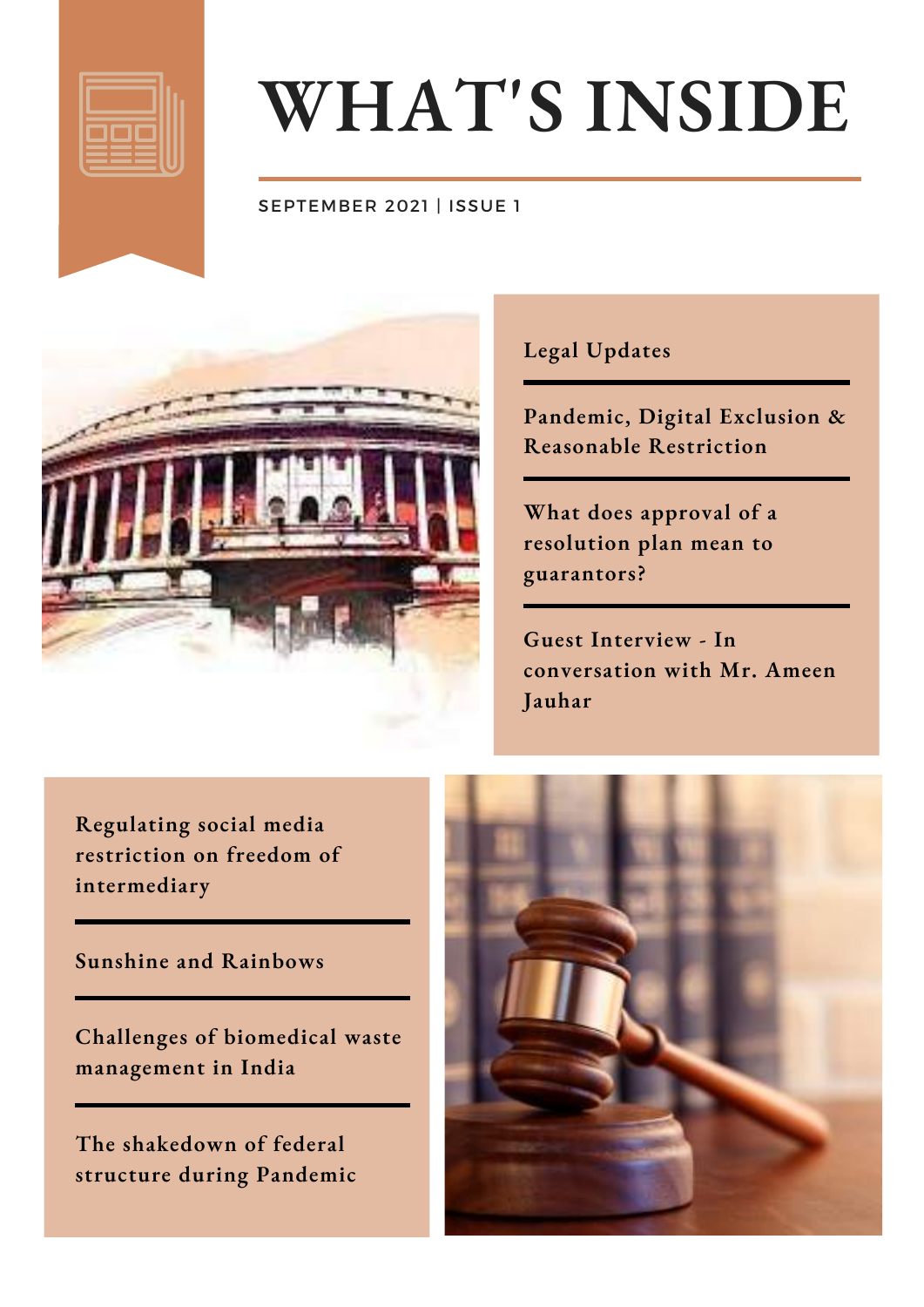# **LEGAL UPDATES**



#### **JANUARY 2021**

## **THE ANTI-CONVERSION LAWS**

The Madhya Pradesh (MP) government followed Uttar Pradesh (UP) and Himachal Pradesh (HP) to pass the Prohibition on Unlawful Conversion of Religion or the anticonversion laws which outlaw religious conversion 'solely' for the purpose of marriage. All the laws have the feature of declaring such marriages "null and void". They also have penal provisions for doing such conversions without prior approval from the state. The three laws differ in their punishments and in the burden of proof to determine whether the conversion is lawful or not. The MP and UP laws prescribe a 60 days prior notice for declaration of intent to the District Magistrate. In addition to this, the UP law also requires the Magistrate to conduct an enquiry to find out the intention behind the conversion. The HP law requires 30 days prior notice. Furthermore, the MP and HP law put the burden of proof on the person converted to show that it was done with consent. The UP law puts the burden on the person or people who have "caused" or "facilitated" the conversion and not on the person getting converted. If the Magistrate does not feel satisfied by the police inquiry, a criminal action can be initiated against the people who "caused" the said conversion. If a marriage is declared null and void, the MP law protects the wife and children who will have the right to maintenance under the said legislation. However, there are no provisions for protecting the marriage subsequently. The UP and HP law do not have such provisions. As per a research paper, during the colonial period, anti-conversion laws were enacted in the princely states headed by Hindu royal families. They were enacted to "preserve Hindu religious identity in the face of British missionaries".

There are other states that also have anti-conversion laws but the ones recently passed in UP, MP and HP criminalize conversion specifically for the purpose of marriage.

#### Relevant readings:

1.3 states, 3 [anti-conversion](https://indianexpress.com/article/explained/religion-conversion-bill-bjp-7129285/) laws: what's similar, what's different<https://indianexpress.com/article/explained/religion-conversion-bill-bjp-7129285/> 2. India's Defiance of Religious Freedom: A Briefing on 'AntiConversion' Laws (IIRF

Report) - [https://www.iirf.eu/site/assets/files/92149/iirf\\_reports\\_2012\\_02.pdf](https://www.iirf.eu/site/assets/files/92149/iirf_reports_2012_02.pdf)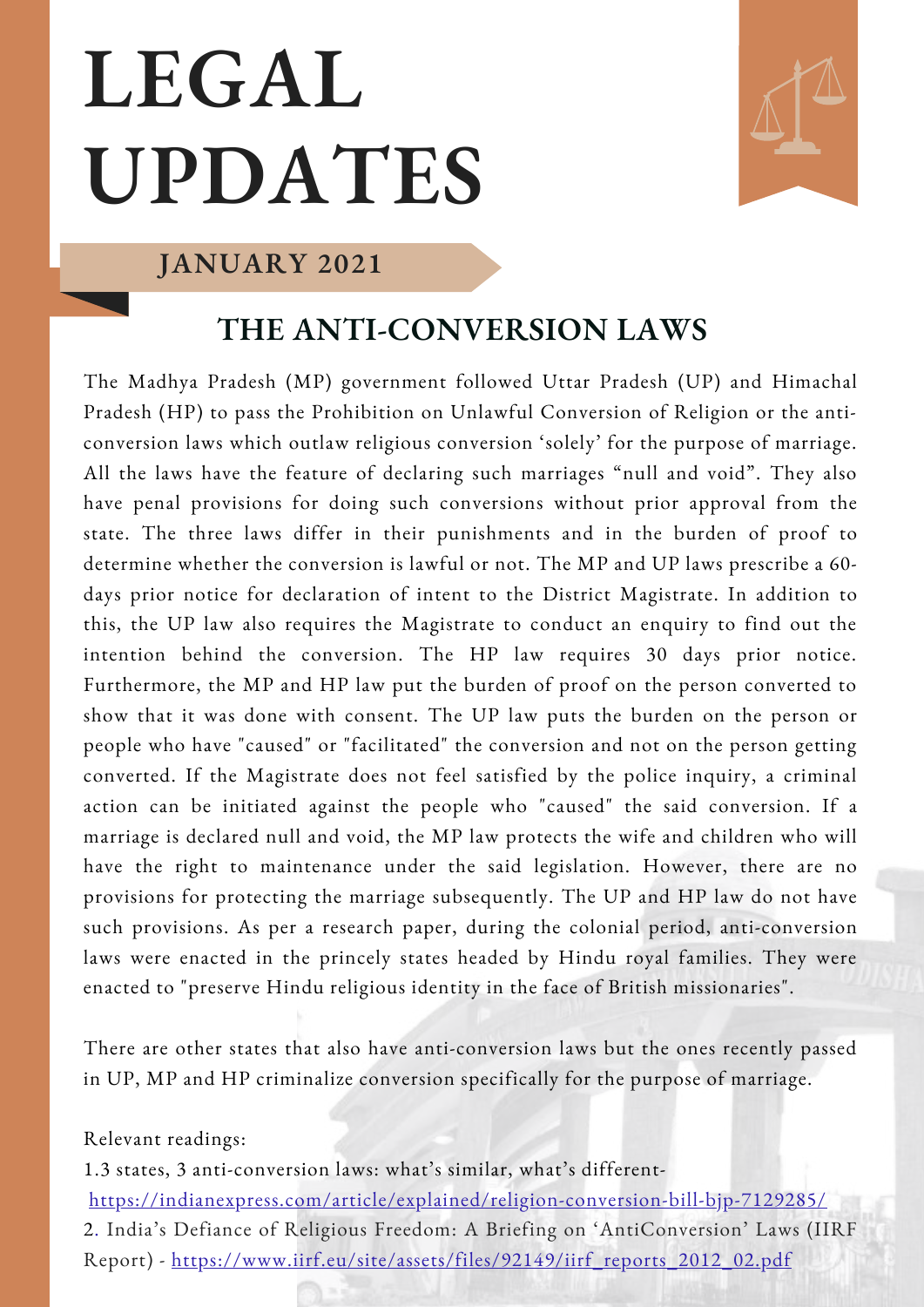## **DRAFT NATIONAL POLICY ON MIGRANT WORKERS**

The migrant workers faced the most damaging effects of COVID-19. In order to mitigate the risk of such a situation arising again, NITI Aayog formulated a draft national policy on migrant workers. Its main aim is to create an institutional mechanism to coordinate between central ministries, state government and local departments. This policy provides two approaches for the benefit of migrant workers. Firstly, it talks about providing monetary benefits and special quotas to them and secondly, it talks about providing opportunities to enhance their skills. This policy does not seek to provide temporary or permanent economic help to them because this approach is perceived as limited. The focus is on making them self-dependent. It suggests that government policies should not hinder internal migration as it is an "integral part of development". It also urges the government to remove restrictions on true agency and potential of the migrant workers. This draft calls for a central database to help employers fill the gap between demand and supply and ensure maximum benefit of social welfare schemes. It should be noted that the current Inter-State Migrant Workers Act, 1979 does not cover labourers who migrate independently. This is an issue of concern as India has a lot of unorganized sector migrants who may fall into the trap of middlemen. This draft suggests an amendment to The Inter-State Migrant Workers Act, 1979 for its effective utilisation to protect migrants. The nodal ministry according to this draft will be the Ministry of Labour and Employment and it will create teams with the help of other ministries to accomplish tasks given. One of the most effective approaches the draft suggests is the creation of a migrant corridor which will be identified on the basis of migration between states. The draft suggests regulating these high migration zones and to create Migration Resource Centres in these corridors to regulate migration. As the third covid-19 wave is expected later this year, it would be compelling to see how this policy would act to resolve the migrant crisis in India.

Relevant readings:

1.Union Health Minister approves National Policy for Rare [Diseases,](https://pib.gov.in/PressReleaseIframePage.aspx?PRID=1709369) 2021 (PIB release) - <https://pib.gov.in/PressReleaseIframePage.aspx?PRID=1709369>

2.[National](https://main.mohfw.gov.in/sites/default/files/Final%20NPRD%2C%202021.pdf) Policy for Rare Diseases, 2021 -

<https://main.mohfw.gov.in/sites/default/files/Final%20NPRD%2C%202021.pdf> [3.Understanding](http://www.ihdindia.org/Working%20Ppaers/2020/IHD-CES_WP_04_2020.pdf) Circular Migration in India: Its Nature and Dimensions, the Crisis under Lockdown and the Response of the State -

[http://www.ihdindia.org/Working%20Ppaers/2020/IHD-CES\\_WP\\_04\\_2020.pdf](http://www.ihdindia.org/Working%20Ppaers/2020/IHD-CES_WP_04_2020.pdf)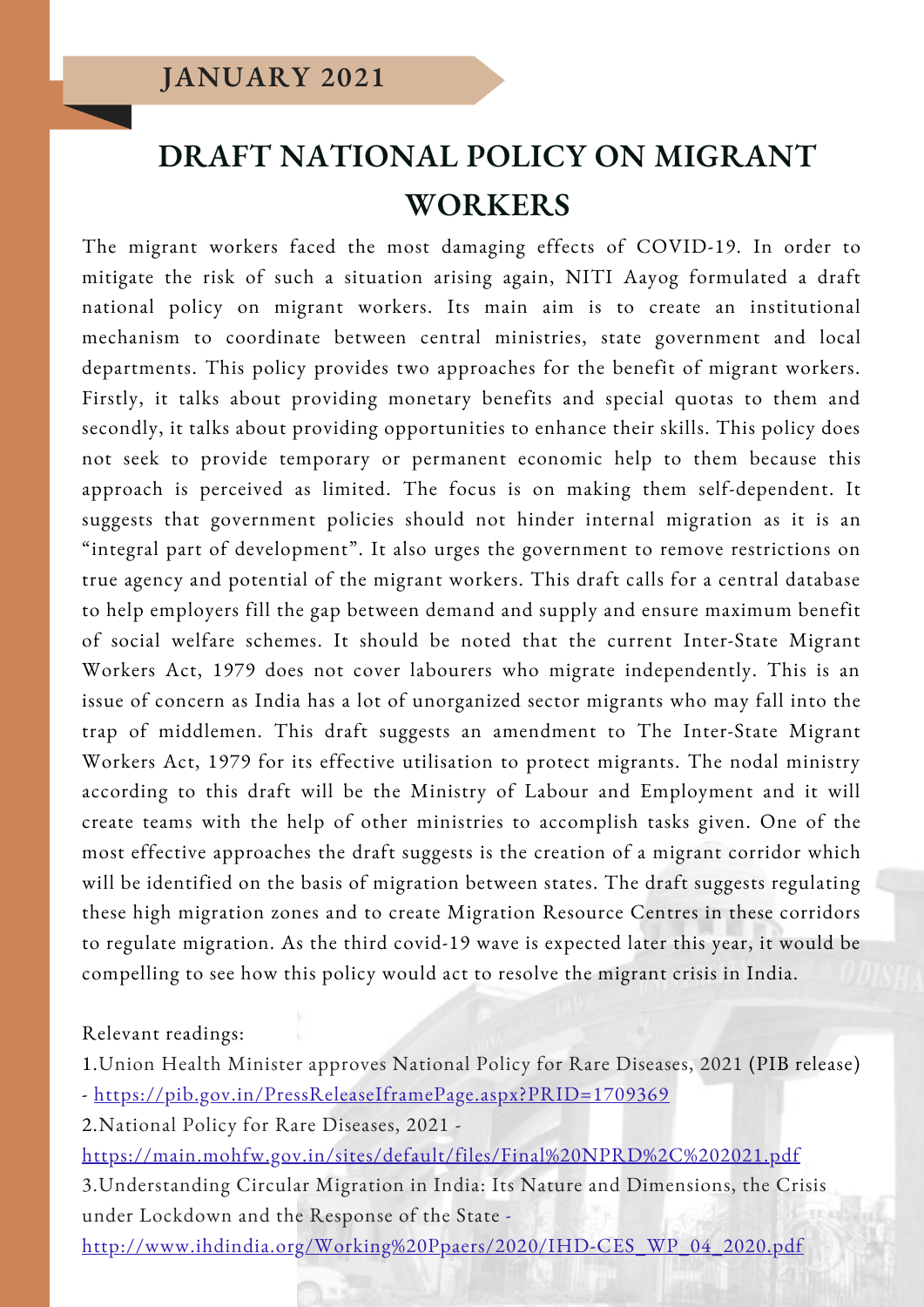### **JANUARY 2021**

#### **FARMERS' PROTESTS**

Several farmers from mainly Punjab, Haryana and Uttar Pradesh have been camping on the Delhi border to protest against the three controversial agricultural laws that they consider 'pro-corporate'. The farmers' protests have been ongoing since November, 2020 with no clear end in sight. The farmers have been demanding a complete repeal of the farm laws namely the Farmers Produce Trade and Commerce (Promotion and Facilitation) Act, 2020; the Farmers Empowerment and Protection Agreement on Price Assurance and Farm Services Act, 2020 and the Essential Commodities (Amendment) Act, 2020. According to the government, these laws will benefit the farmers by deregulating the mandi system, eliminating the middle men, promoting the farmers freedom to sell their crops and boosting private investments in the agricultural sector. However, the protesting farmers believe that these laws will inevitably dismantle the Minimum Support Price (MSP) system. They fear that in the absence of an assured price for their crops, the big corporates will exploit them leading to lower earnings. Thus, the farmers are also demanding a legal guarantee for continuation of the MSP system through an amendment. On 11 January 2021, the Supreme Court stayed the implementation of these laws until further notice and constituted a 4-member Committee to review them. On 26 January 2021, the protests which had remained peaceful took a violent turn. The tractor parade organized by the farm unions on India's 72nd Republic Day as a peaceful demonstration turned violent after several farmers on tractors clashed with the police, destroyed barricades and stormed the Red Fort. The government on its part has offered to suspend implementation of the farm laws for 18 months and amend them after undertaking a proper consultation process with the concerned stakeholders. However, the farmers are not satisfied with the government's solution and seek a full repeal. As of writing, the impasse between the government and the farm unions continues and the issue remains unresolved.

Relevant readings:

1.Ending the deadlock: On farmers, reforms and stakeholders [https://www.thehindu.com/opinion/editorial/ending-the-deadlock-the-hindu](https://www.thehindu.com/opinion/editorial/ending-the-deadlock-the-hindu-editorial-on-farmers-reforms-and-stakeholders/article33466144.ece)editorial-on-farmers-reforms-and-stakeholders/article33466144.ece 2.The Farmers [\(Empowerment](https://prsindia.org/billtrack/the-farmers-empowerment-and-protection-agreement-on-price-assurance-and-farm-services-bill-2020) and Protection) Agreement on Price Assurance and

Farm Services Bill, 2020 -

[https://prsindia.org/billtrack/the-farmers-empowerment-and-protection-agreement-on](https://prsindia.org/billtrack/the-farmers-empowerment-and-protection-agreement-on-price-assurance-and-farm-services-bill-2020)price-assurance-and-farm-services-bill-2020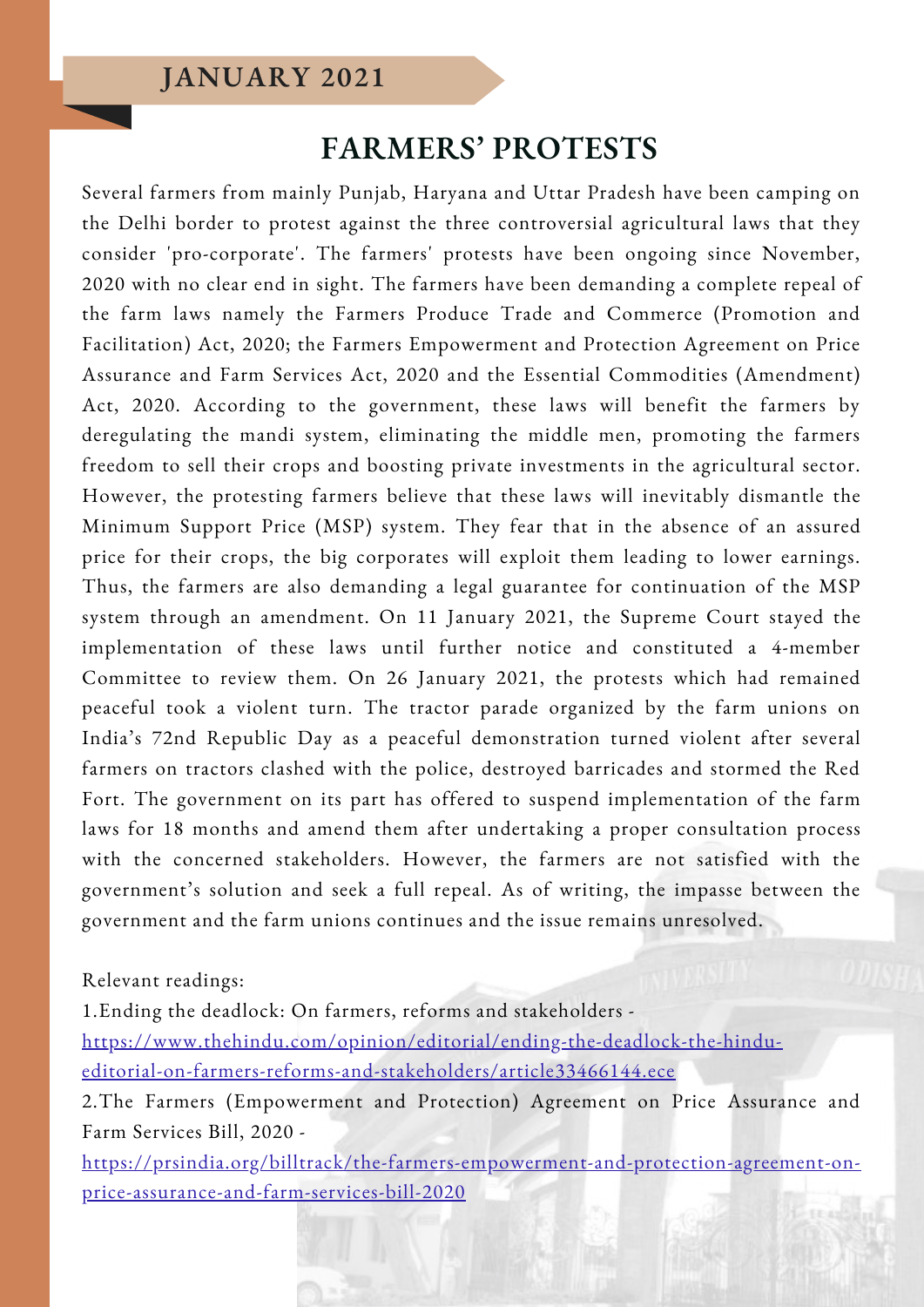## **NATIONAL URBAN DIGITAL MISSION**

The Ministry of Housing and Urban Affairs (MoHUA) along with the Ministry of Electronics and Information Technology (MEITY) launched the National Urban Digital Mission (NUDM) on 23 February 2021. The Centre for Digital Governance (CDG) at the National Institute of Urban Affairs (NIUA) will be supporting NUDM. NIUA is a premier national think tank on urban planning and development. NUDM aims at creating the shared digital infrastructure for urban India, working across the three pillars of people, processes, and platforms. This national urban digital ecosystem will enhance the ease of living in all 44,000 cities and towns of the country leveraging IT & associated technologies and provide holistic support.

NUDM has a citizen-centric, ecosystem-driven and principles-based design and thereby its implementation will deliver benefits being mindful of the needs and local challenges of cities and towns across India. MoHUA targets harnessing technology in order to streamline projects and efforts of urban India. The approach of NUDM is to improve the standards and frameworks of governance for collaboration and impact, allow the stakeholders under NUDM to be empowered across the urban ecosystem and to utilise technology in improving the quality of life of urban Indians.

Under NUDM, besides creating a shared digital infrastructure, the Ministry aims at catalysing an urban national open digital ecosystem (u-NODE). It leverages NUDM to build new platforms, solutions and innovations. NUDM envisages creating open standards and enforces the adoption of open standards by all stakeholders. Registries will be created at suitable levels in order to establish a sole channel of correct information with respect to urban assets, service delivery, urban data and actors. Additionally, developing nationally scalable application systems, adopting the best principles of cooperative federalism, enhancing the efficiency and effectiveness of governance at all levels and strengthening existing urban systems and applications are amongst the objectives of NUDM.

Website: <https://nudm.mohua.gov.in/>

Press release: <https://pib.gov.in/PressReleseDetailm.aspx?PRID=1700246>

#### Relevant readings:

1.NIUA - CDG Citizen-Centric Smart Governance (CCSG) Program Implementation Guidelines for the National Urban Governance Platform (NUGP) [https://nudm.mohua.gov.in/wp-content/uploads/2021/02/Implementation-Guidelines-for-](https://nudm.mohua.gov.in/wp-content/uploads/2021/02/Implementation-Guidelines-for-NUIS-CCSG-v3.pdf)NUIS-CCSG-v3.pdf

2. India Urban Data Exchange - https://nudm.mohua.gov.in/wp[content/uploads/2021/02/IUDX-Booklet-FINAL.pdf](https://nudm.mohua.gov.in/wp-content/uploads/2021/02/IUDX-Booklet-FINAL.pdf)

3. DataSmart Cities: Empowering cities through data [https://smartnet.niua.org/dsc/pdf/DataSmart\\_Cities\\_Strategy.pdf](https://smartnet.niua.org/dsc/pdf/DataSmart_Cities_Strategy.pdf)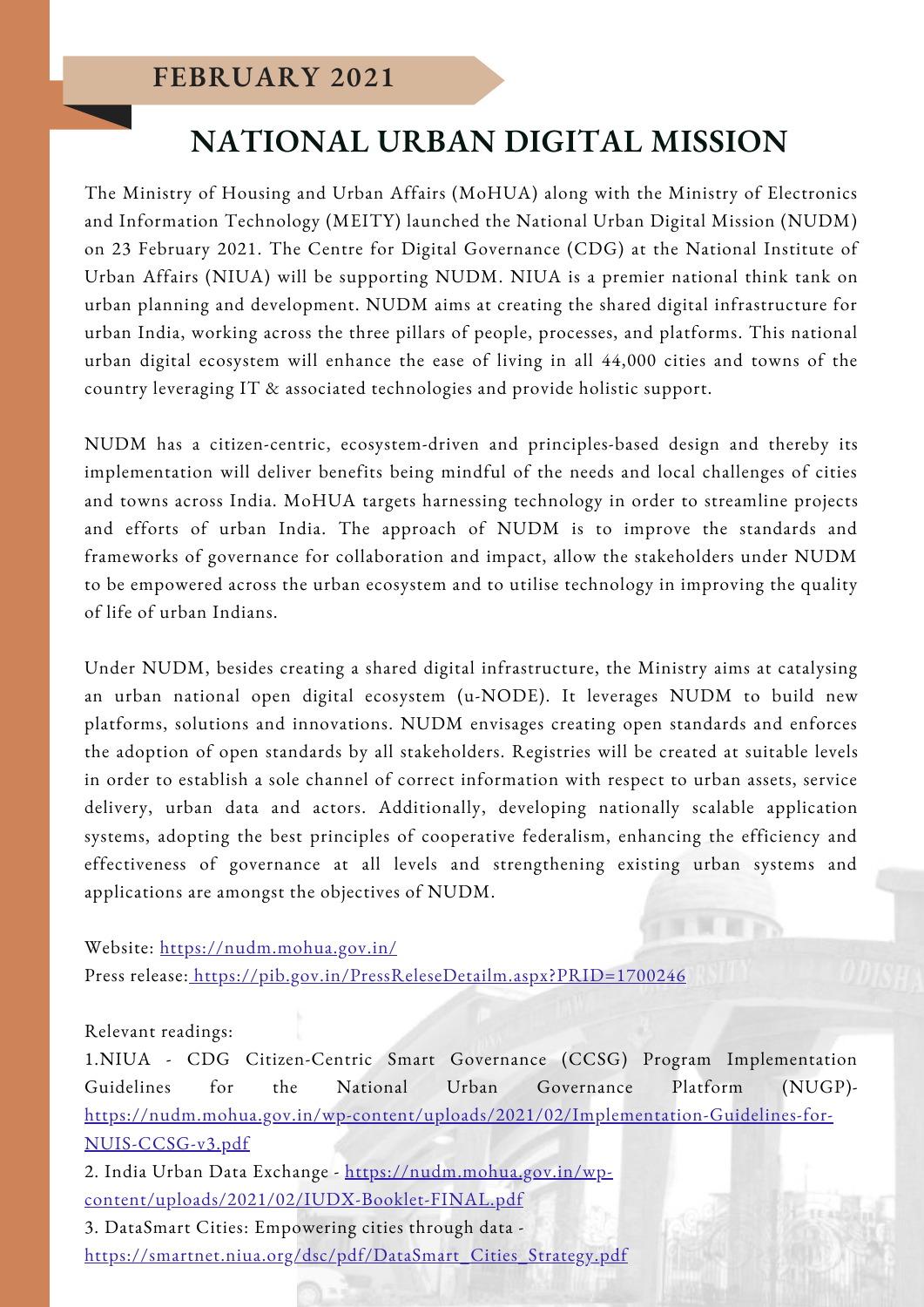## **SOCIAL MEDIA INTERMEDIARY RULES 2021**

The Ministries of Electronics and Information Technology and Ministry of Information and Broadcasting after significant contemplation on having a harmonious "soft touch oversight" mechanism for various social media platforms as well as OTT platforms, have formed the Information Technology (Intermediary Guidelines and Digital Media Ethics Code) Rules 2021. This step was taken after several cases of social media abuse were witnessed like spreading fake news, pornographic material and morphed pictures of women. These Rules have introduced the concept of "social media intermediary (SMI)" and "significant social media intermediary (SSMI)". An SMI has been defined as:

"*An intermediary which primarily or solely enables online interaction between two or more users and allows them to create, upload, share, disseminate, modify or access information using its services.*"

Rule 4(1) states that an SSMI having more than 5 million registered users in India within 3 months from the date of the threshold has to comply with the three-tier grievance system. The intermediaries are therefore required to appoint a chief compliance officer to ensure compliance with the IT Act and the Rules within the date of notification along with a nodal officer and Resident Grievance Officer. They also need to conduct due diligence by informing users of their rights, privacy policy and user agreement for access to a computer resource. According to Rule 4(2), it is also compulsory for social media platforms to identify the originator of any unlawful messages that offer messaging as a primary service. They are mandatorily required to remove any unlawful information within 36 hours of receiving an order, form a three-tier grievance redressal mechanism and support the government in their investigation. They also prescribed a code of ethics for digital media publishers. In conclusion, publication of compliance reports, providing Privacy Policy, User Agreement, and annually informing the users regarding its policies would ensure transparency and increase efficiency and accountability.

#### Relevant readings:

1.Information Technology (Intermediary Guidelines and Digital Media Ethics Code) Rules 2021 (PIB Release) -

<https://pib.gov.in/PressReleseDetailm.aspx?PRID=1700749>

2.Why India's new rules for social media, news sites are anti-democratic, unconstitutional [https://scroll.in/article/988105/explainer-how-indias-new-digital-media-rules-are-anti](https://scroll.in/article/988105/explainer-how-indias-new-digital-media-rules-are-anti-democratic-and-unconstitutional)democratic-and-unconstitutional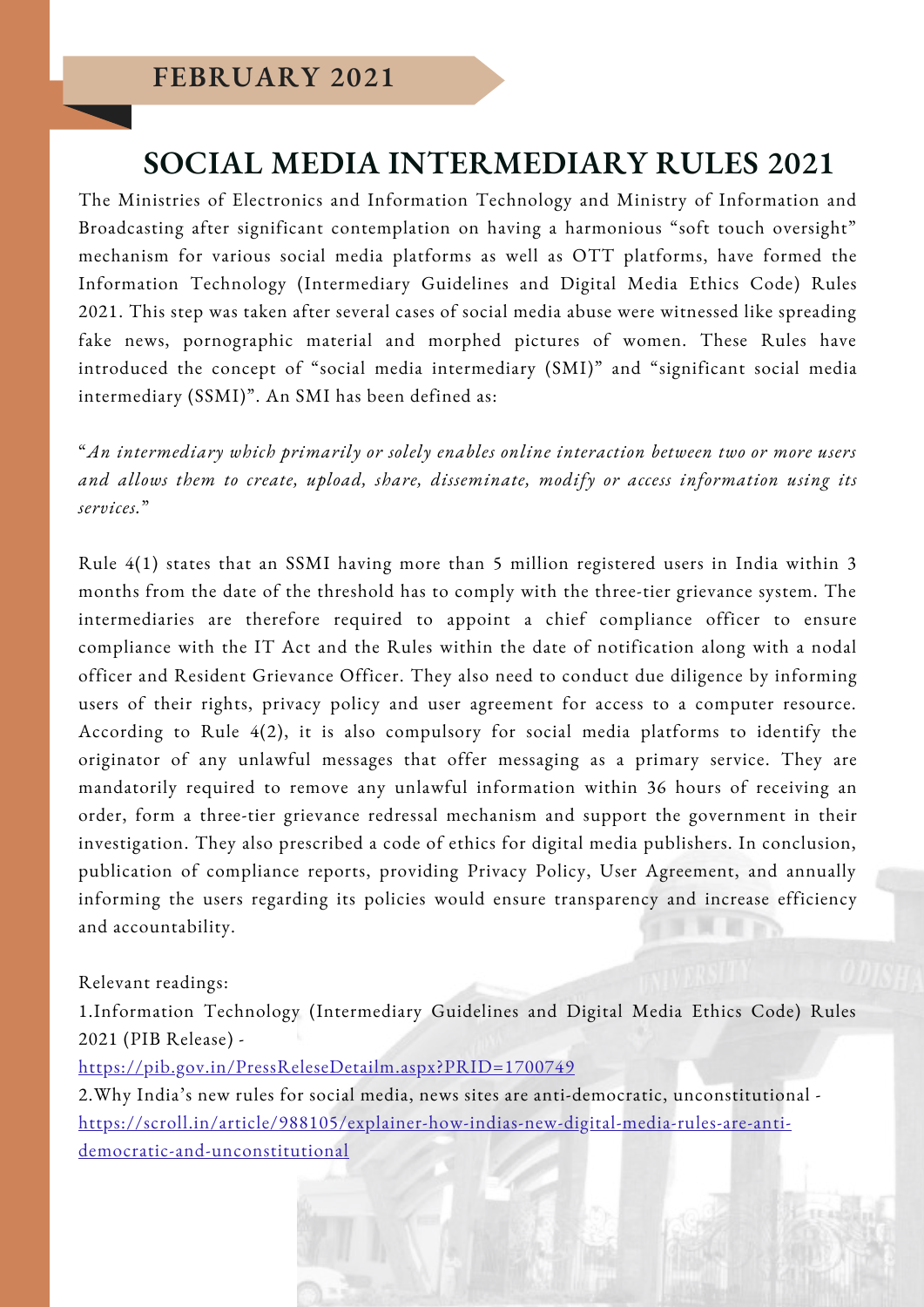## **INSURANCE OMBUDSMAN (AMENDMENT) RULES, 2021**

The Insurance Ombudsman Rules, 2017 have been amended in order to facilitate the process of complaint resolution and ensure promptness, effectiveness and impartiality as notified on 2 March 2021. The amendment targets extending the scope of complaints to Ombudsmen to include deficiencies in service on the part of insurers, agents, brokers and other intermediaries in addition to disputes. Currently, seventeen Insurance Ombudsmen are present across the country.

The Rules now provide for policyholders to file their complaints to Ombudsmen electronically. Furthermore, a complaints management system will also be created to provide for online tracking of complaints. Video-conferencing has been added as a method for hearings. Insurance brokers have been included under the Ombudsman mechanism with this amendment. Ombudsmen can now also pass awards against insurance brokers. Additionally, to ensure impartiality and integrity during the selection of Ombudsmen as well as during their tenure, certain amendments have been introduced. A person with a history of working for the cause of consumer protection in the insurance sector will now be included in the selection committee. When any vacancy exists in the office of any Ombudsman, an additional charge will be given to another Ombudsman.

The Executive Council of Insurers has been retitled as the Council for Insurance Ombudsmen.

Insurance Ombudsman (Amendment) Rules, 2021:

[https://financialservices.gov.in/sites/default/files/insurance%20ombudsman%20rules%](https://financialservices.gov.in/sites/default/files/insurance%20ombudsman%20rules%20amendement%202021.pdf) 20amendement%202021.pdf

Press release: <https://pib.gov.in/PressReleaseIframePage.aspx?PRID=1702099>

Relevant readings:

1.The Gazette of India -

[https://financialservices.gov.in/sites/default/files/Ins.%20Ombudsman%20Rules%2C%](https://financialservices.gov.in/sites/default/files/Ins.%20Ombudsman%20Rules%2C%202017.pdf) 202017.pdf

2.Fourth report on The insurance ombudsman rules, 2017-

[https://eparlib.nic.in/bitstream/123456789/796076/1/17\\_Subordinate\\_Legislation\\_4.](https://eparlib.nic.in/bitstream/123456789/796076/1/17_Subordinate_Legislation_4.pdf) pdf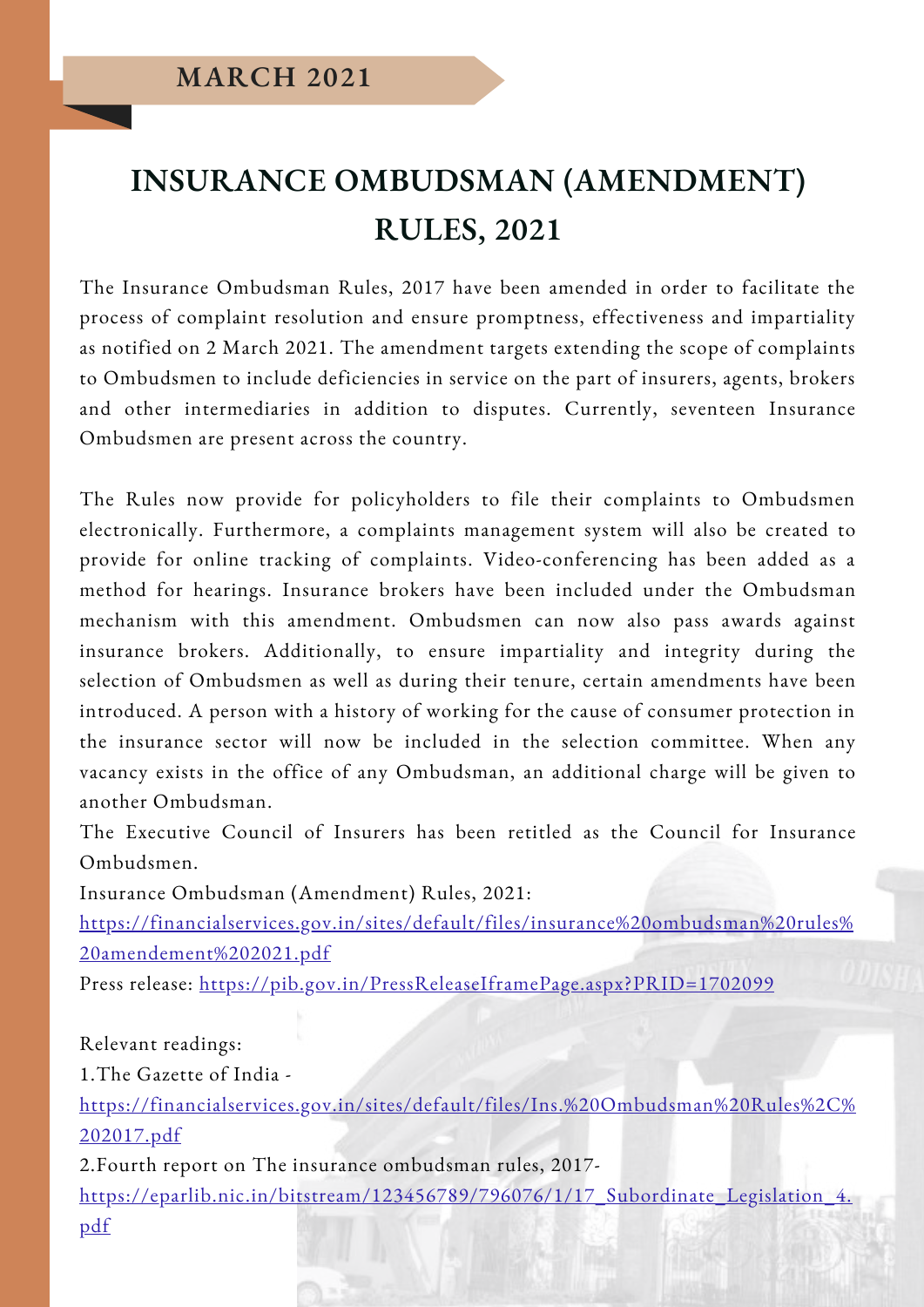## **IMPACT OF ELECTIONS ON THE SECOND WAVE OF COVID-19 IN INDIA**

The Election Commission announced State and Panchayat elections in six states in India namely, Assam, Kerala, Puducherry, Tamil Nadu, West Bengal and Uttar Pradesh in March. By mid-March, election campaigning started in these states in full swing. The politicians hosted large gatherings, posted about it continuously on social media and conducted rallies without social distancing or masks in sight. After the campaigning, there was a rapid rise in average daily cases. It was not just the public that was not taking proper precautions, it was also the leaders who were campaigning. When these leaders were questioned about this, they gave very vague answers or simply shifted the blame on the Election Commission. Some even dismissed the link between the rise in cases and the election rallies.

The Election Commission had also issued a warning about large gatherings in West Bengal but they were not heeded to. Later in April, they limited the gathering to 500 people and rallies were permitted only with proper adherence to guidelines. But all this came way too late. The Madras High Court even put all the blame on the Election Commission for the second wave of COVID-19. After the election rallies ended, West Bengal registered a single-day spike of 17, 411 cases with 96 deaths. This is a huge number in contrast to 812 cases per day with the death of two people on the first day of election rallies in the state. The second wave has shown the importance of winning elections for the ruling government over the lives of millions of Indians. The experts have found that the risk of transmission of the virus in outdoor gatherings is low but when people are in a crowded place in close proximity for a long period of time, there are high chances of infection. It has further highlighted the cracks in the healthcare system such as the shortage of beds, oxygen cylinders and vaccines when the Government decreased the age of vaccination to 18.

Relevant readings:

1. Did Political Rallies Contribute to an Increase in COVID-19 Cases in India? <https://thewire.in/politics/election-rally-covid-19-case-spike> 2. India's Second Wave: A Man-Made Disaster? <https://www.institutmontaigne.org/en/blog/indias-second-wave-man-made-disaster>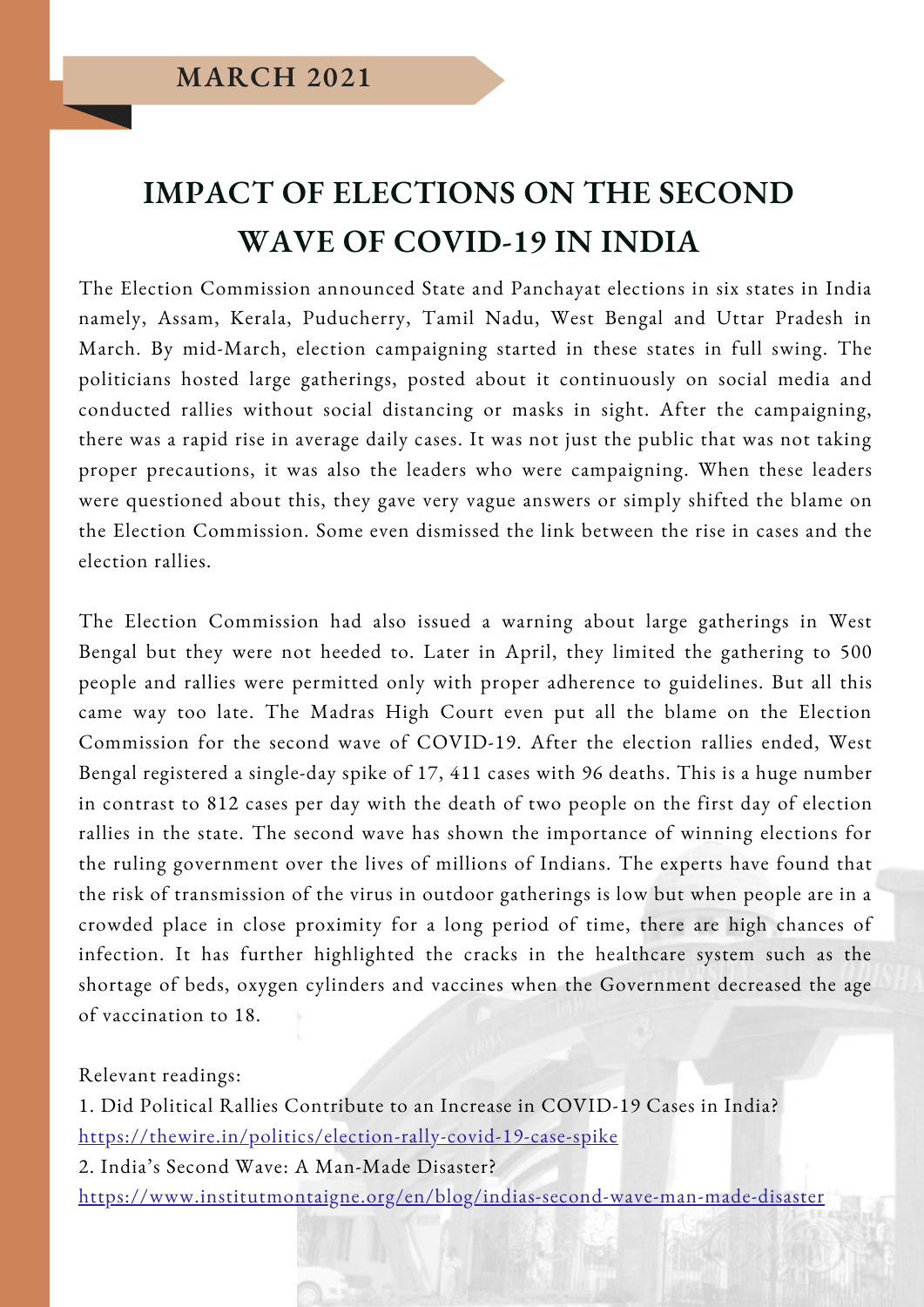## **THE GOVERNMENT OF NATIONAL CAPITAL TERRITORY OF DELHI (AMENDMENT)BILL**

The Government of National Capital Territory of Delhi (Amendment) (GNCTD) Bill was introduced in the Lok Sabha in March, 2021. According to the central government, the aim of this bill is to reduce ambiguities in the legislative provisions of the GNCTD Act, 1991 and clearly demarcate the responsibilities of the Delhi government and the Lieutenant Governor of Delhi. However, the Delhi government contends that this bill reduces the elected government to a mere vestigial organ by undermining their powers and elevates the position of the centrally appointed Lieutenant Governor to that of the now defunct post of "Viceroy". Further, the Delhi government has contended that this bill is contrary to the decision rendered by the Supreme Court in the *Government of NCT of Delhi v. Union of India* (2018) wherein it was held that the Lt. Governor has no independent decision-making power and is to act on the "aid and advice" of the Council of Ministers which shall be binding on him. The bill seeks to interpret the term "Government" as meaning "Lt. Governor of Delhi" and justifies this interpretation on the basis that it is consistent with Delhi's status as a Union Territory. To this extent, it is now mandatory for the elected Delhi government to send files to/ seek the Lt. Governor's opinion before taking any administrative decision. This entails that the elected Delhi government can do nothing if the Lt. Governor does not permit it to do so. In addition to being contrary to the Supreme Court's decision, this is viewed as violating the mandate of the people of Delhi as the Lt. Governor (who represents the interests of the central government) has the final say in decision-making over the elected government of Delhi. As the Lt. Governor is an appointed post and can be changed only when the party at the Centre changes, there lies no recourse for the people of Delhi to hold an unelected, centrally appointed government functionary accountable.

Relevant readings:

1.Delhi's administration as the tail wagging the dog -

[https://www.thehindu.com/opinion/lead/delhis-administration-as-the-tail-wagging-the](https://www.thehindu.com/opinion/lead/delhis-administration-as-the-tail-wagging-the-dog/article34135140.ece)dog/article34135140.ece

2. [National](https://main.mohfw.gov.in/sites/default/files/Final%20NPRD%2C%202021.pdf) Policy for Rare Diseases, 2021 - https://prsindia.org/files/bill\_track/2021-03-[15/Summary\\_The%20Govt%20of%20NCT%20\(A\)%20Bill,%202021.pdf](https://prsindia.org/files/bill_track/2021-03-15/Summary_The%20Govt%20of%20NCT%20(A)%20Bill,%202021.pdf)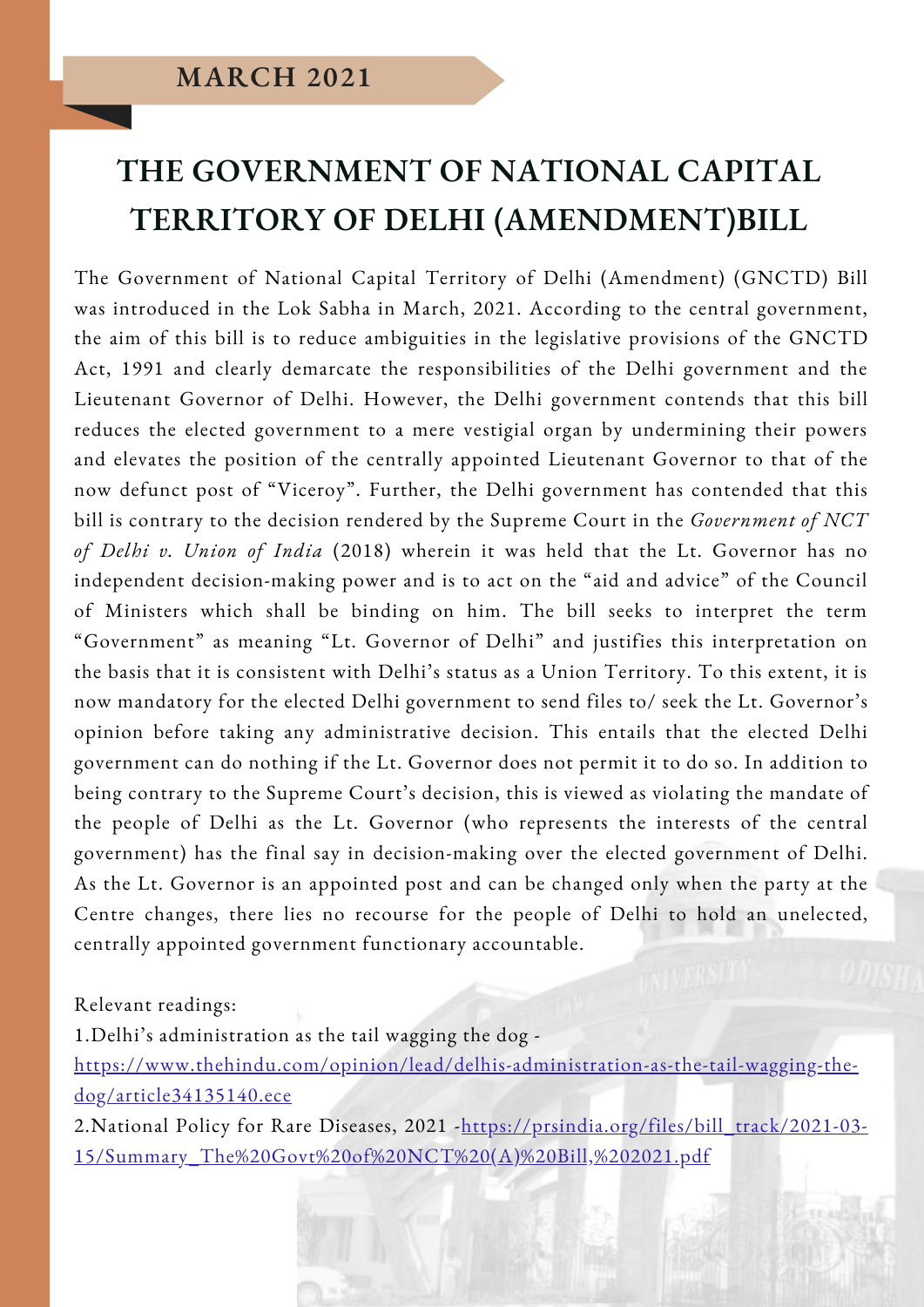## **NATIONAL RARE DISEASE POLICY 2021**

Recently, the Health Ministry approved the National Rare Disease Policy 2021 which aims to lower the cost of treatment of rare diseases and focuses on research and development to produce medicines for such diseases. The ministry notified that financial support of Rs. 20 lakhs will be provided to those who are suffering from such rare diseases. It should be noted that this policy will not work under Ayushman Bharat Scheme (PMJAY) but under the umbrella scheme of Rashtriya Arogya Nidhi (RAN), which is a scheme to provide financial assistance to people Below Poverty Line (BPL) and those who are suffering from life-threatening diseases. It is interesting to note that the RAN is not only restricted to BPL people but to all the people who are eligible as per norms of Pradhan Mantri Jan Arogya Yojana which constitutes approximately 40% of the population. This policy will also set up a digital platform for voluntary crowdfunding and for corporates to donate voluntarily. There are about 7000-8000 rare diseases but the most challenging part is that around 95% of them do not have approved treatment, thus making it difficult for the patients to get proper treatment for such diseases. Another problem with such diseases is that as they are often non-treatable, most of them require continuous medical support which is very expensive and makes it difficult for the poor people to seek treatment. Thus, it will be a challenging task for the government to implement it in such a way that poorer sections of the society can avail its benefits easily.

This policy was first framed in 2017 by the central government but it was not implemented because states were not certain about fund-allocation and there was no information about the diseases to be covered. The Centre framed a policy regarding rare diseases after the Delhi High Court's Order of 23 March 2021. The Government implemented this policy on 1 April 2021.

Relevant readings:

1. Union Health Minister approves National Policy for Rare Diseases, 2021 <https://pib.gov.in/PressReleaseIframePage.aspx?PRID=1709369> 2. National Policy for Rare Diseases, 2021 <https://main.mohfw.gov.in/sites/default/files/Final%20NPRD%2C%202021.pdf> 3. Understanding Circular Migration in India: Its Nature and Dimensions, the Crisis under Lockdown and the Response of the State -

[http://www.ihdindia.org/Working%20Ppaers/2020/IHD-CES\\_WP\\_04\\_2020.pdf](http://www.ihdindia.org/Working%20Ppaers/2020/IHD-CES_WP_04_2020.pdf)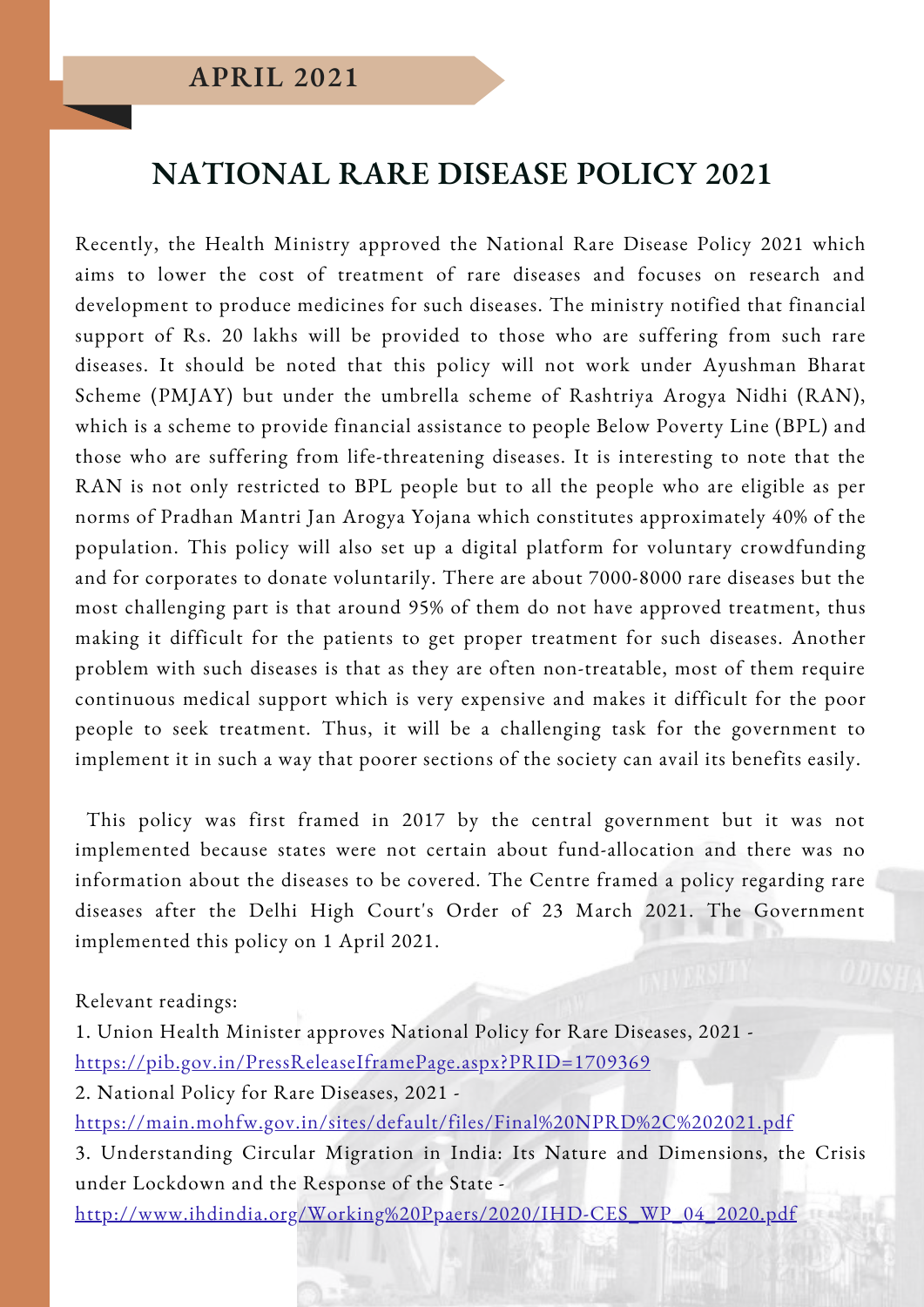## **INDIA'S VACCINE POLICY**

India was hit by a catastrophic second wave of COVID-19. One of the major reasons for the same was considered to be a slow vaccine rollout. The government had initially allowed vaccination of only frontline workers and citizens above the age of 45 years. The guidelines released on 1st May initiated the vaccination process for people between the age group of 18 to 44 years. However, the Supreme Court termed that the vaccination drive for 18-44 age group to be "arbitrary and irrational".

The Government on 21st June initiated centralised procurement of vaccines. It stated that 75% of the doses manufactured will be procured by the Government and distributed for free among states while the remaining 25% will be accessed by the private clinics and hospitals. Only vaccination doses administered from the private hospitals to be payable at pre-determined cost. The criteria for allocation of vaccines to states is on the basis of population, disease burden, the progress of vaccination and wastage of vaccines. The states can assess their priority groups. They are now given more independence. The government also assured onsite registration for those unable to register through COWIN.

The Centre will now be spending almost Rs. 45,000 crores in comparison to Rs. 35,000 crores as stated in the budget. The government is targeting to ensure availability of 187.2 crore shots by December 31. The new guidelines have provided a lot more clarity on the intention of the government.

#### Relevant readings:

1.How Centre's U-turn in Covid-19 vaccine policy creates a clear roadmap [https://www.indiatoday.in/coronavirus-outbreak/vaccine-updates/story/pm-modi-centre-u](https://www.indiatoday.in/coronavirus-outbreak/vaccine-updates/story/pm-modi-centre-u-turn-covid-19-vaccine-policy-roadmap-1812216-2021-06-08)turn-covid-19-vaccine-policy-roadmap-1812216-2021-06-08 2.Supreme Court queries on equity, pricing nudge change in vaccine policy [https://www.thehindu.com/news/national/supreme-court-queries-on-equity-pricing-nudge](https://www.thehindu.com/news/national/supreme-court-queries-on-equity-pricing-nudge-change-in-vaccine-policy/article34755905.ece)change-in-vaccine-policy/article34755905.ece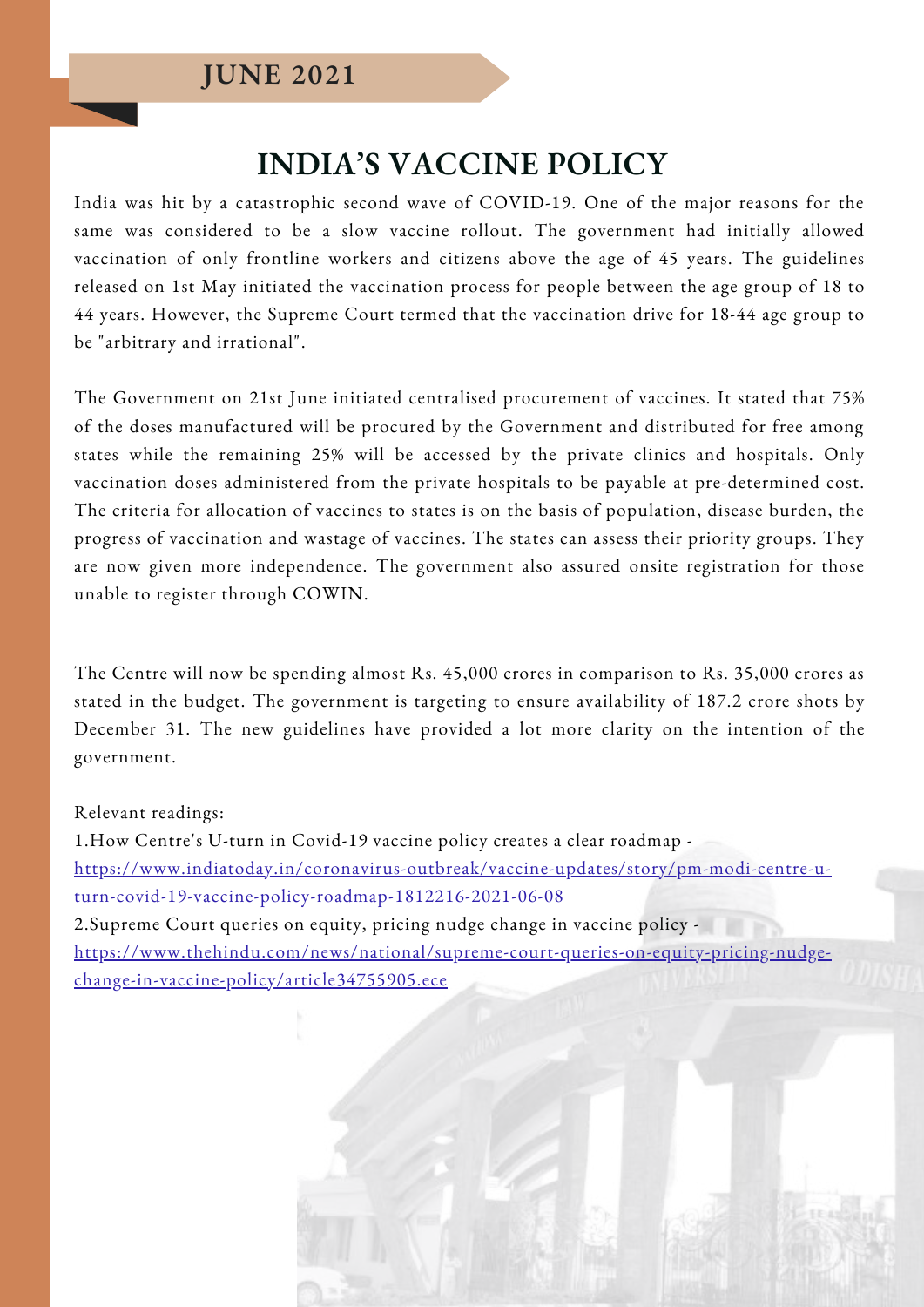## **THE INSOLVENCY AND BANKRUPTCY CODE (AMENDMENT) BILL, 2021**

Lok Sabha passed The Insolvency and Bankruptcy Code (Amendment) Bill, 2021 on 28th July 2021. The Bill will replace the IBC Amendment Ordinance 2021 promulgated in April which introduced pre-packs as an insolvency resolution mechanism for micro, small and medium enterprises (MSMEs), with default amount up to Rs 1 crore. The Bill introduces an alternate insolvency resolution process for MSMEs called the Pre-Packaged Insolvency Resolution Process (PIRP). Under PRIP, the resolution will be negotiated between debtor and creditor before going ahead with the formal proceeding. The minimum threshold for initiation of PRIP is 10 lakhs. It is a flexible resolution mechanism that will focus on speed and cost-effectiveness with the binding effect of a formal process. It should be noted that to initiate the resolution process the consent of 66 percent of unrelated financial creditors and the special majority of shareholders. After moving the bill for consideration, Finance Minister Nirmala Sitharaman said, "It is less costly, it is hybrid in nature, the debtor will still be in control and the creditors will be working together and, therefore, it is going to cut the cost and speed up the process because the whole thing will be over in 120 days". It is well known that the resolution process can be lengthy and very costly. This amendment thus opens the way for small businesses to easily get justice they are entitled to.

#### Amendment:

[https://prsindia.org/files/bills\\_acts/acts\\_parliament/2021/The%20Insolvency%20and%20Bankr](https://prsindia.org/files/bills_acts/acts_parliament/2021/The%20Insolvency%20and%20Bankruptcy%20Code%20(Amendment)%20Act,%202021.pdf) uptcy%20Code%20(Amendment)%20Act,%202021.pdf

Relevant readings:

1.Standing Committee Report Summary Implementation of Insolvency and Bankruptcy Code: Pitfalls and solutions -

[https://prsindia.org/files/policy/policy\\_committee\\_reports/Report%20summary\\_IBC.pdf](https://prsindia.org/files/policy/policy_committee_reports/Report%20summary_IBC.pdf) 2.Challenges in Implementation of Pre-packaged Insolvency Resolution Process - Way Forward [https://rbsa.in/archives\\_of\\_research\\_reports/RBSA-Presents-Challenges-in-Implementation-of-](https://rbsa.in/archives_of_research_reports/RBSA-Presents-Challenges-in-Implementation-of-Pre-packaged-Insolvency-Resolution-Process-Way%20Forward-May2021.pdf)Pre-packaged-Insolvency-Resolution-Process-Way%20Forward-May2021.pdf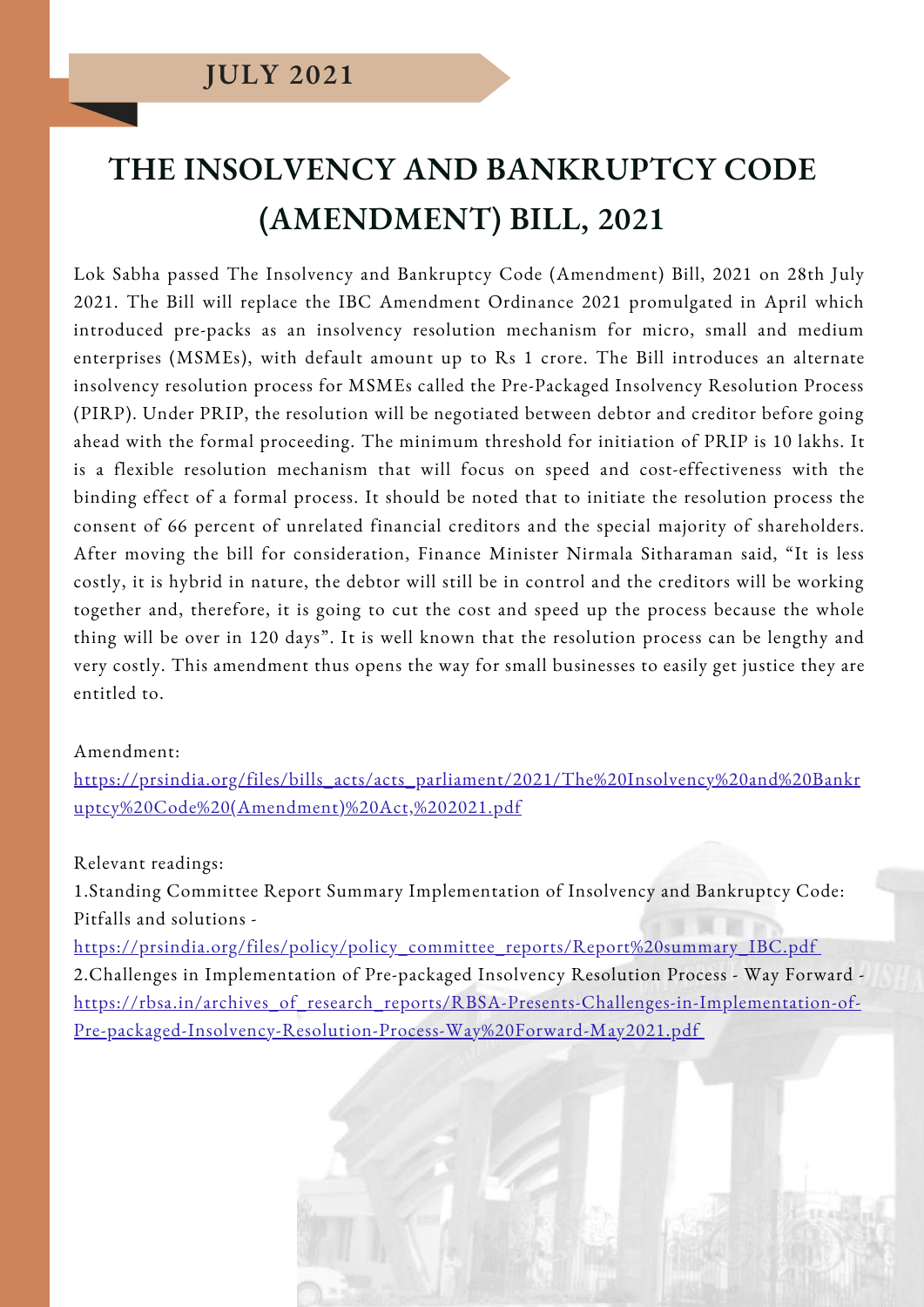## **THE KIGALI AMENDMENT TO THE MONTREAL PROTOCOL**

Recently, India agreed to ratify the Kigali Amendment to the Montreal Protocol, an important step towards global climate action. The Amendment is named after the Rwandan capital where it was negotiated in 2016. The amendment includes the Hydrofluorocarbons (HFCs) a set of chemicals known for their capacity to warm the planet to the Montreal Protocol. It enables the phase-out of these HFCs. If the HFCs are phased out by 2050 we can prevent about a 0.5 degree Celsius rise in the global temperature by the end of this century. Under the Amendment, the ratifying countries are required to reduce their HFCs use by 80% by 2050. These terms are slightly different for developing countries. For example, India is expected to reduce the HFCs use from 2028 by 85% of the figure for 2024-2046 by the year 2047. As of July, 122 countries had ratified the Agreement and India's decision follows that of the US and China that fall in a different category for reducing the emissions. India has said it will draw up its strategy in "consultation with all industry stakeholders" and the existing laws that govern the implementation of the Montreal Protocol shall be amended by 2024. This development is important considering the Assessment Report of the Intergovernmental Panel on Climate Change (IPCC) which has pointed out that the Planet's temperature has already risen by 1.1 degree Celsius.

#### Relevant readings:

1.India Ratifies Kigali Amendment to Montreal Protocol, to Phase Out HFCs [https://science.thewire.in/environment/india-ratifies-kigali-amendment-to-montreal-protocol](https://science.thewire.in/environment/india-ratifies-kigali-amendment-to-montreal-protocol-to-phase-out-hfcs/)to-phase-out-hfcs/

2.India decides to ratify Kigali Amendment to Montreal Protocol -

[https://indianexpress.com/article/india/india-decides-to-ratify-kigali-amendment-to-montreal](https://indianexpress.com/article/india/india-decides-to-ratify-kigali-amendment-to-montreal-protocol-7460521/)protocol-7460521/

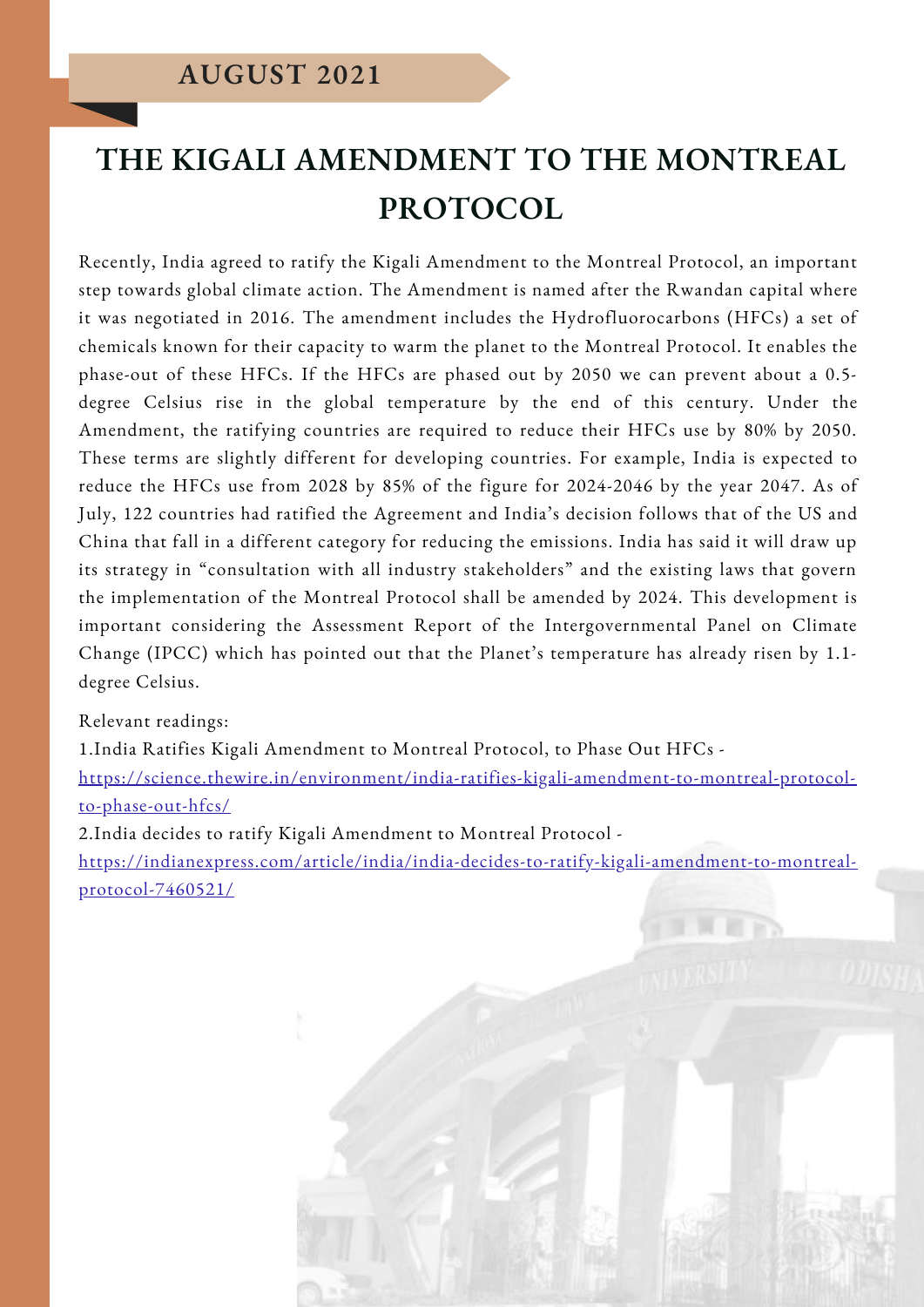## **GUEST ARTICLE**

## **PANDEMIC, DIGITAL EXCLUSION & REASONABLE RESTRICTION**

#### **- Ashit Kumar Srivastava** 1

The pandemic has brought along with-it revelations of unparallel level, knowing that most human activities have been limited to a laptop screen. In this natural confinement, the internet and social media platforms have become a source of freedom. Through social media platforms, fundamental rights today are finding expressions, be it freedom of speech, right to information & freedom to form an association, carrying on profession (in my case taking lectures). All these rights are being exercised through virtual platforms; therefore, by default, virtual platforms are becoming an important predicament for exercising fundamental rights in times of pandemics. And this is the democratic and inclusive power of the internet for which it was originally brought into existence.

But this new way of lifestyle also tags along with itself new form of threats; in a non-virtual world, the threat to individual freedom was from the '*State-actor*.' Thus, resistance against the State excesses was seen as the prime motive of a constitution: what we primordially called as Constitutionalism. A written constitution was a eulogy to the higher principle of Constitutionalism; interestingly, the new virtual world brings itself a new form of excesses flowing not only from the State-Actor, but rather from the non-State actor well. Thus, leading to the growth of a hybrid form of Constitutionalism, typically called Digital Constitutionalism.

Coming back to the exercise of fundamental rights through the means of digital platforms, any form of exclusion or inaccessibility to the digital platform could have severe repercussions on the exercise of the fundamental rights. Now, in this pandemic, we by default are imitating fundamental rights with digital platforms, and quite understandably. Social media exclusion will also lead to social exclusion & will also create impediment in right to information. However, this does not mean that the social media platforms would not be subject to any reasonable restrictions. The recent inculcation of IT Rules 2021 [Information Technology (Intermediary Guidelines and Digital Media Ethics Code) Rules 2021] in this mix has led to several questions being raised as to the freedom of speech and other digital rights, however, the objective of the IT rules 2021 needs to be understood. The core objective of the IT Rules 2021 is to ensure there is reasonable restriction being imposed on the content being posted on social media platform or any other platform utilized for sharing of content.

Ashit Kumar Srivastava is an Assistant Professor of Law at Dharmashastra National Law University. 1.

Dr. Edoardo Celeste, 'Digital Punishment: social media exclusion and the constitutionalizing role of national courts' (2021) Int.R.L, Comp. 2. &Tech. < <https://www.tandfonline.com/doi/full/10.1080/13600869.2021.1885106> > accessed 28 August 2021.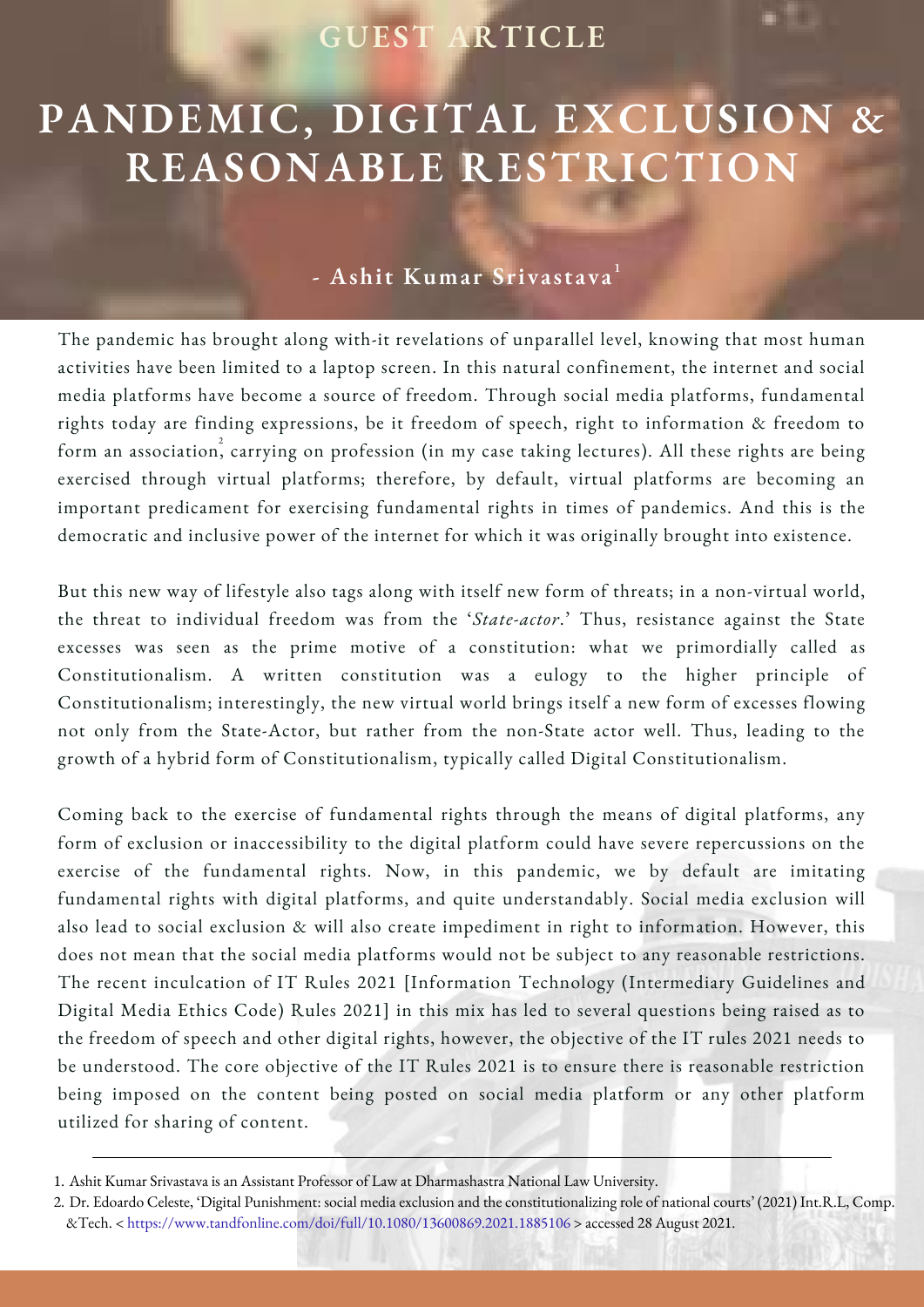Therefore, the IT rules 2021 can be seen as an e-reasonable restriction. However, many of the scholars find IT rules capable of impeding free speech, which again is an idea of exclusion. However, rule 12 of the IT Rules, 2021 does provide for Self-Regulating Mechanism, which shall be headed by a retired Supreme Court or High Court judge or an independent eminent person from the field of media, broadcasting, entertainment, child rights, human rights or such other relevant filed. Definitely, there is a possibility that this provision will lead to the constitutionalization of the tenets of the IT Rules. If the retired judge of the Supreme Court or the High Court would be sitting at the position, there are chances that the provisions of the IT rules would be read under the light of the constitution, and thus there would be jurisprudential borrowing from the Constitution.

#### **MINIMAL STANDARDS OF CONSTITUTIONS**

After comprehending the essential role of digital platforms as an extension of expression of fundamental rights, it becomes important to set responsibility onto their actions, there have to be certain minimal standards of constitution which need to be maintained by the social media platforms. Knowing that a lot many platforms are the U.S. based MNCs with billions of turnovers and with its own set of policies. A foreign corporation finds itself in a tangle to adhere to the local laws. A U.S. based social media website would reflect the free speech values of its native country.

Yet, while delivering services within the Indian context, it becomes important to ensure that the platforms playing an important role of expression adhere to certain minimal standards of the constitution. Knowing that the 'Free Speech' in India is not an identical free Speech of the U.S. jurisprudence, these platforms need to ensure certain reasonable restrictions are put onto their users. Mimic(ing) cultural underpinning of certain rights of a non-native country will have different consequences.

#### **DATA LOCALIZATION & POSSIBLE EXCLUSION**

Another aspect that needs to be emphasized upon from the perspective of 'Digital Exclusion' is data-localization. In recent times, the debate about data-localization has turned more heated and frequent, especially after the first draft of Personal Data Protection had come in 2018 (the first draft). The first draft had called for a blanket data-localization, meaning all the data about Indian consumers would be required to be stored within India. However, after much furor upon this issue in the second draft of the Personal Data Protection, 2019 (second draft), the datalocalization has been limited to critical & sensitive personal data, however, there are situations in which sensitive and critical personal data could also transferred outside India. However, as per the second draft, there is no clear definition of 'Critical Personal Data', it has to be notified by the Central Government (refer to section 33 explanation). What does it implicate? Transfer of huge volume of data from the U.S. based premises to the trans-Atlantic sub-continent, now many of the corporations are still under the process for embracing data-localization. Further a lot many minor corporations won't be able to sustain such huge transfers or even sustain a data-centre in India, meaning that a lot many foreign-based website services would come to a halt.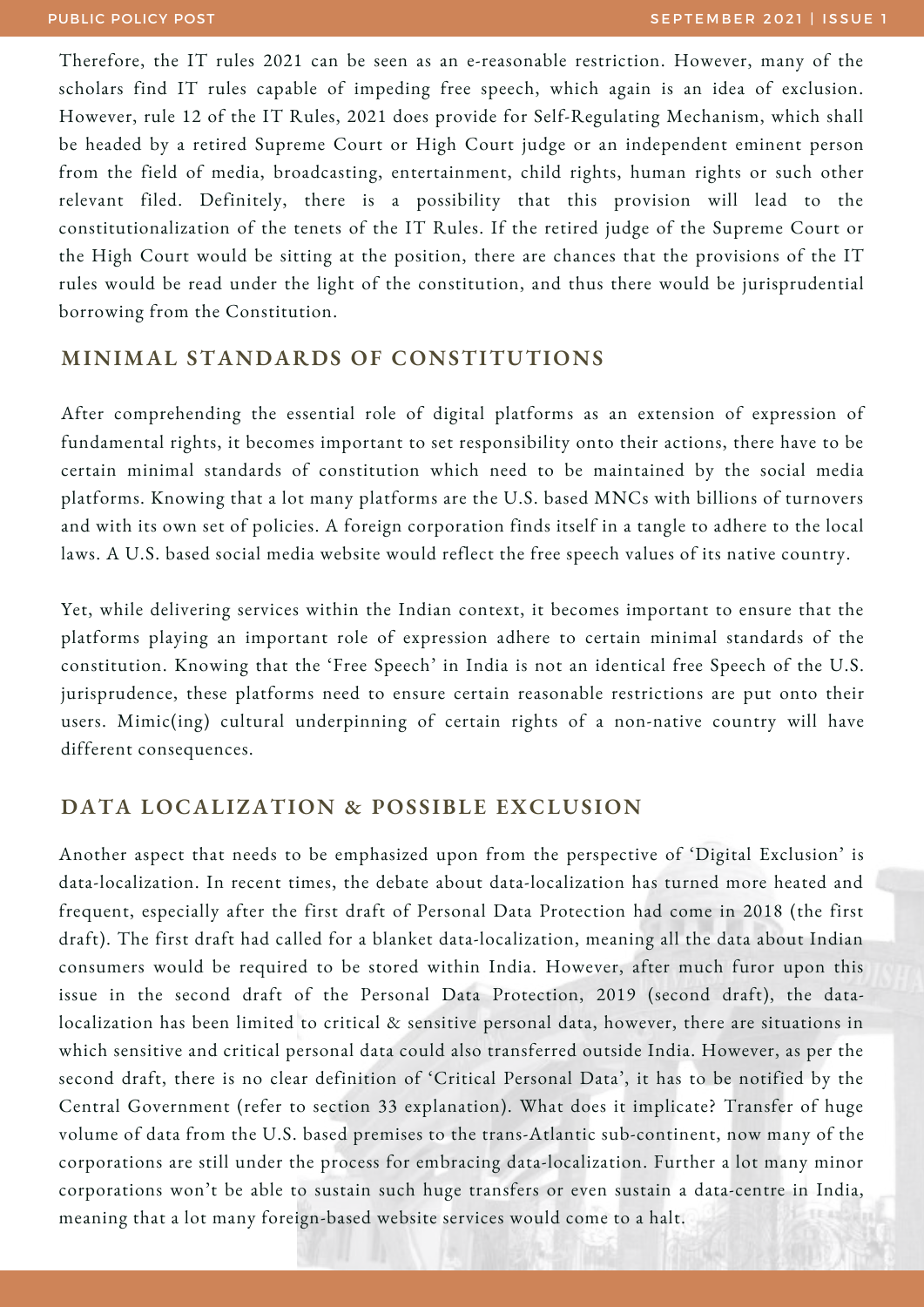If India pushes for a hard-data localization, there is a possibility that corporations who were not preparing for it, might have to make a make-shift mechanism for continuing their services. This could mean renting of data-centers in India, which again brings a question who will be owning these data-centres? Will it be native corporations, or will the government back it. Therefore, a sudden push for data-localization surely can bring data-fragmentation: meaning some data would be in India, while some in the U.S. while transitioning is happening, which will lead to disruption of services.

However, if seen from the perspective of accountability & national security, since 2018 the Government has hinted towards its stand for data-localization. However, several corporations have been found lax in this, to ensure that there is no disruption of services, it is necessary that a smooth transition happens, especially in cases of Search Engines websites, knowing that searchengines websites require accessibility of huge volume of data in every micro-second, it is hard to image to them to function with data-fragmentation.

In today's A.I. driven era, data is everything, if accessibility to data-centres in India is limited to few big corporations, there would by default would be exclusions of certain services which minor corporations provided. Therefore, to ensure there is equal space for companies coming to India certain criteria are kept in mind. Such as the kind of service provided by the corporation, the essentiality of that service, the company's economic viability coming to India, and whether there is a healthy alternative to that service within India.

Coming to the conclusion, it is imperative to understand that growth of digital Constitutionalism is India is happening at a rapid speed, and as a young nation we need to respond to the challenges being presented to us promptly. As pandemic takes different forms, a digital life is something to which we need to embrace upon for current times.

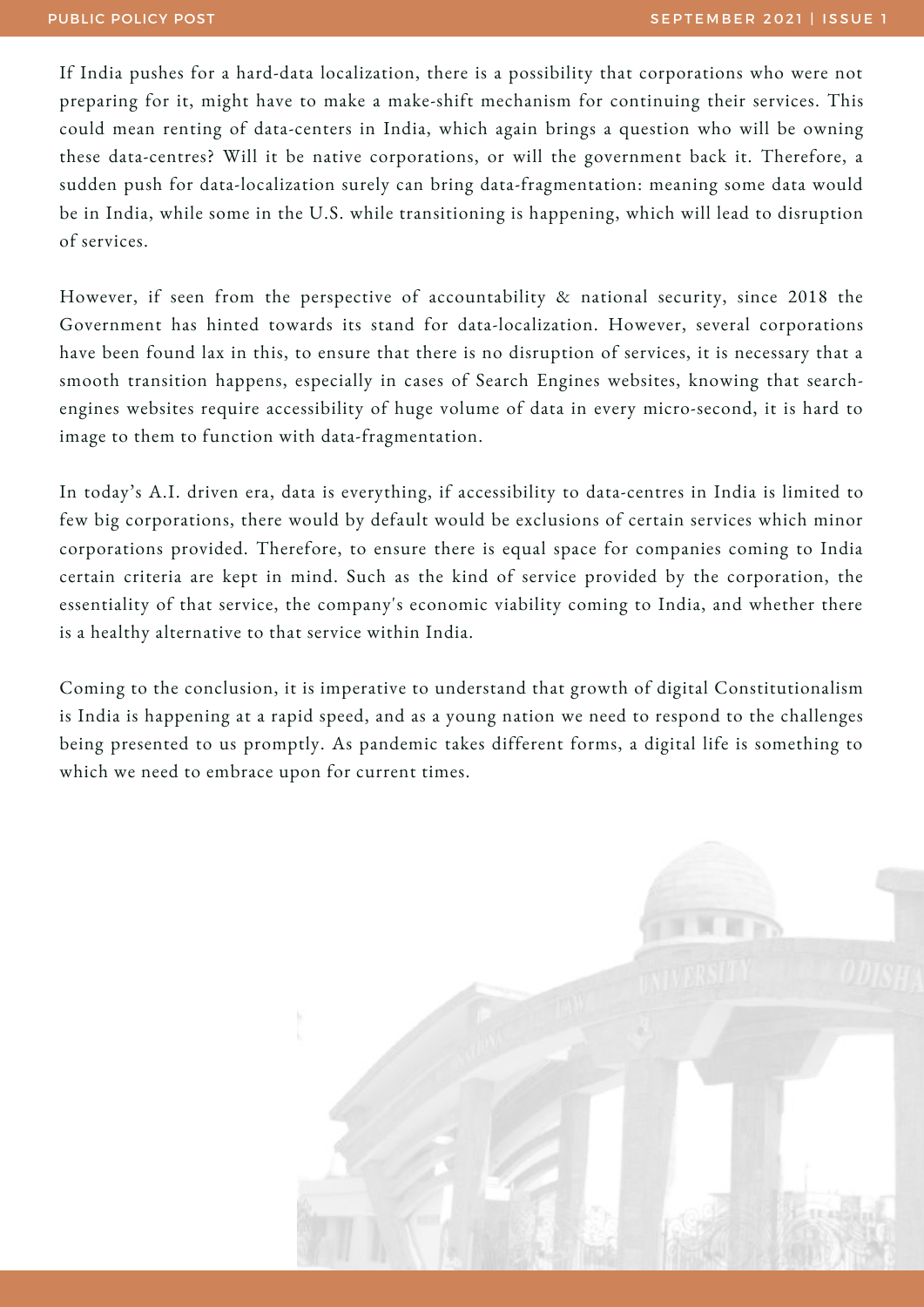#### **GUEST ARTICLE**

## **WHAT DOES APPROVAL OF A RESOLUTION PLAN MEAN FOR GUARANTORS?**

**- Akash Chandra Jauhari & Aishwarya Singh** 1

#### CONTEXT

It has been five years since the enactment of the Insolvency and Bankruptcy Code, 2016 (**IBC or Code**) which overhauled the decades old mechanisms for insolvency resolution in India. The earlier regime was replaced with a consolidated legal regime which seeks to provide a time-bound and value maximising framework for resolving insolvency of the body corporates $^{\text{2}}$  as well as individuals. It made a fundamental shift in the normative and analytical understanding of the 3 insolvency law in the country. Despite being a private law governing inter alia the rights of creditors against its insolvent debtors, the provisions of the Code have public law ramifications which has resulted in several debates around its interaction with other private and public laws.<sup>4</sup> One such set of interactions has been between the Code and the law of guarantees, as codified under the Indian Contract Act, 1872 (**ICA, 1872**), specially where the principal debtor is undergoing a corporate insolvency resolution process (**CIRP**) under Chapter II of Part II of the Code.

Generally, a contract of guarantee is a tripartite transaction which is intended to be completed in two stages? First, where the principal debtor defaults, the guarantor is required to discharge the principal debtor's liability towards the creditor, and second, the guarantor has the right to seek compensation from the principal debtor or its assets? The primary obligation is ultimately required to be performed by the principal debtor. Commencement of the CIRP in relation to the principal debtor or corporate debtor (**CD**) obstructs the completion of this arrangement, as the CD undergoes a collective claims resolution process. This results in impasses between the insolvency law and the law of guarantees, and in certain cases requires intervention of the courts and tribunals. On a fundamental level, these impasses are on account of two sets of schools of thought. The proponents of the law of guarantee seek to argue that the steps involved in a CIRP will have a bearing upon the obligations of the guarantor under the contract of guarantee or the ICA, 1872. While the insolvency law proponents proceed on the premise that the CIRP under the Code is designed for resolving insolvency of a single entity which has no direct bearing upon obligations of the guarantor.

6. Indian Contract Act 1872, ss 126 and 128.

<sup>1.</sup> Mr. Akash Chandra Jauhari is a Senior Resident Fellow at Vidhi Centre for Legal Policy and Ms. Aishwarya Singh is an Associate at AP & Partners. These are the authors' personal views.

<sup>2.</sup> Insolvency and Bankruptcy Code 2016, Part II.

<sup>3.</sup> Insolvency and Bankruptcy Code 2016, Part III.

For instance, section 238 of the Insolvency and Bankruptcy Code 2016 stipulates that provisions of the Code will override other laws. 4.

Indian Contract Act 1872, s 126; P.C. Markanda, *The Law of Contract*., vol. 2 (3rd Edition, 2013) 1394. 5.

<sup>7.</sup> Indian Contract Act 1872, ss 140, 141 and 145.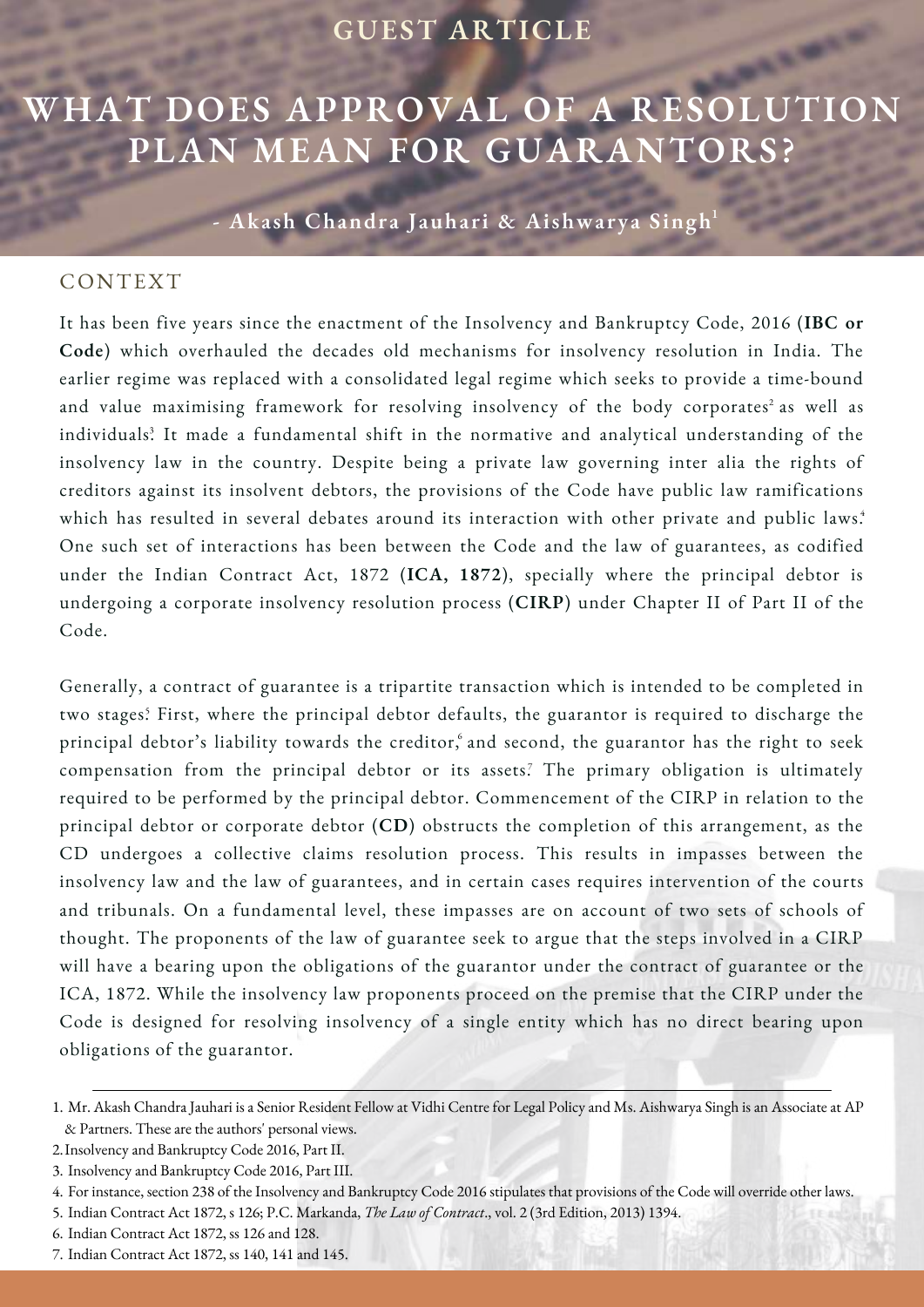The recent decisions of the Supreme Court in *Lalit Kumar Jain*  $^s$ and *Ghanashyam Mishra*  $^s$ try to settle this impasse and side with the proponents of insolvency law in relation to the status of a guarantor during the CIRP. In *Lalit Kumar Jain*, the Supreme Court observed that the approval of a resolution plan does not *ipso facto* discharge a personal guarantor of its liabilities under the contract of guarantee. $^{\textrm{\tiny{10}}}$ The release or discharge of a principal debtor by an involuntary process or operational of law does not absolve the guarantor of its liabilities which arises out of an independent contract.<sup>11</sup> Significantly, the Supreme Court categorised the approval of a resolution plan equivalent to 'operation of law' and an 'involuntary process'.

A similar categorisation seems to be at the background of the decision in *Ghanashyam Mishra*, wherein it was held that upon approval of the resolution plan, all claims which are not part of the plan stand extinguished. During the CIRP, the resolution plan is not binding due to collective participation of all the stakeholders in the decision-making process.<sup>12</sup> Alternatively, to ensure value maximisation, the Code trusts the Committee of Creditors (**CoC)** with the decision-making process during the  $\mathrm{CIRP}^{^{13}}$ It is composed of unrelated financial creditors who are required to assess the financial status of the CD and viability and feasibility of a resolution plan. Thereafter, the Adjudicating Authority by order approves a resolution plan. Therefore, the approved resolution plan $^{\rm 4}$ is binding upon all the creditors of the CD, due to a provision of law i.e. section 31 of the Code, whether or not they have submitted their claims during the CIRP. A guarantor's claim pursuant to her right of subrogation or indemnity under the ICA, 1872, is contingent upon performance of her obligations under the contract of guarantee. Where a guarantor performs her obligations post-approval of a resolution plan in respect of the CD, she will be unable to exercise these rights as they are not part of the resolution plan, and therefore, extinguished.<sup>17</sup>

<sup>8.</sup> *Lalit Kumar Jain v. Union of India*, (2021) SCC OnLine SC 396.

<sup>9.</sup> *Ghanashyam Mishra and Sons Pvt. Ltd. v. Edelweiss Asset Reconstruction Company Ltd.*, (2021) SCC Online SC 313.

<sup>10.</sup> ibid 8, para 136.

<sup>11.</sup> ibid*.*

<sup>12.</sup> A similar rationale was adopted by the court in Calcutta High Court in *Gouri Shankar Jain v. PNB*, (2019) SCC OnLine Cal 7288 wherein it was observed that "34. ... Post the bankruptcy and insolvency proceeding of the debtor, the pre bankruptcy and insolvency right of the creditor does not undergo any metamorphosis on the principle that, such proceedings emanate out of a statutory right and are involuntary in nature. ... 35. ... when, a financial creditor approaches the NCLT under the provisions of the Code, it does so, in exercise of statutory rights. Contractual obligations between the financial creditors and the surety are not obliterated or modified or suspended by the eventual outcome of *such proceeding.*"

<sup>13.</sup> The CoC's power to approve a resolution is subject to the provisions of the Code which ensures balance of equities amongst the stakeholders of the CD. For instance, under section 30(2) of the Code in order to balance the interests of certain key stakeholders i.e., operational creditors and dissenting financial creditors, the Code imposes conditions on the exercise of CoC's powers.

<sup>14.</sup> The constitution of the CoC was upheld by the Supreme Court in *Swiss Ribbons Pvt. Ltd. v. UoI* (2019) 4 SCC 17 wherein it was *inter alia* noted that since the financial creditors are in the business of moneylending, banks and financial institutions are best equipped to assess viability and feasibility of the business of the corporate debtor; see also the Report of the Bankruptcy Law Reforms Committee @ para 4. 15. Indian Contract Act 1872, s 140.

<sup>16.</sup> Indian Contract Act 1872, s 145.

<sup>17.</sup> In certain cases, the resolution plans explicitly provide for extinguishment of any subrogation or indemnity rights against the CD. For example, CoC of Essar Steel India Ltd. v. Satish Kumar, (2020) 8 SCC 531 and SBI v. Calyx Chemicals & Pharmaceuticals Ltd., (2019) SCC OnLine 3854.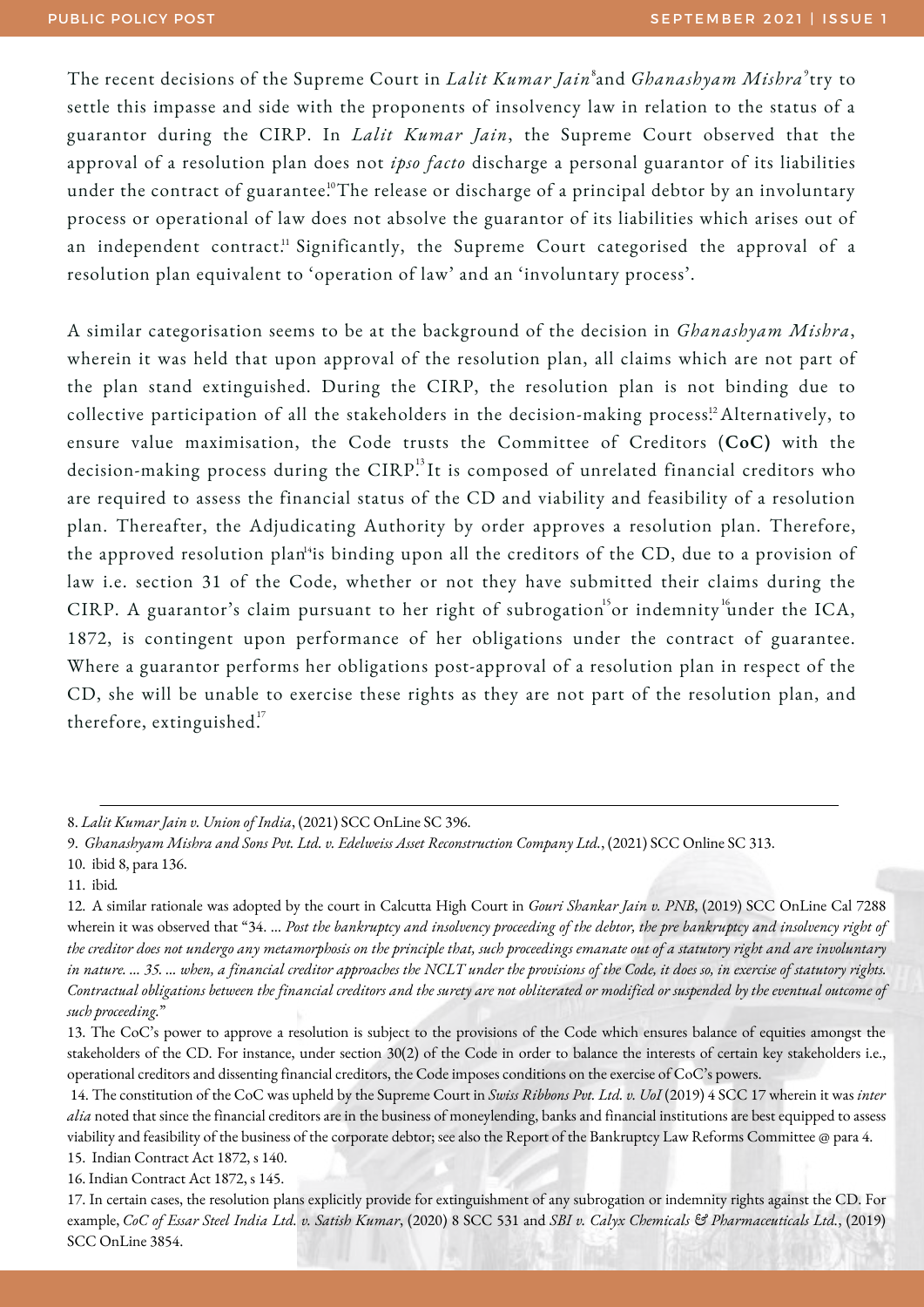Therefore, unless otherwise provided in a resolution plan, post-approval of a resolution plan the tripartite transaction in a contract of guarantee is limited to a bilateral transaction between the creditor and the guarantor. What critics of these decisions are most concerned about is that they will continue the guarantors liability towards the creditors despite having no rights promised under the ICA, 1872. This may be a problem for the proponents of laws of guarantee, but a creditor's bargain in a contract of guarantee needs to be appreciated. Particularly, when the creditor has performed the guarantor's consideration by lending money to the CD.''One of the primary reasons why a creditor will wish to take a guarantee as security is that she can look to the guarantor for payment particularly in a situation when the CD is in some financial difficulty. $2^{\text{o}}$  It is the guarantor, rather than the creditor, who bears the risk of the CD's insolvency including the legal consequence of successful completion of the  $\mathrm{CIRP}^{^\mathrm{21}}$ 

#### **CONCEPTUALISATION OF 'GUARANTORS' UNDER PART II OF THE CODE**

These decisions also shed some light on the conceptualisation of guarantors in the insolvency of the CD under Part II of the Code. Raising debt is an essential part of any business for an enterprise, and guarantees are ubiquitous in such commercial transactions. It is a commercial practice for banks and financial institutions to seek a guarantee as a security while disbursing loans for mitigating risk associated with the default. In many cases, where the debtor is a company, these guarantees are provided by the promoters or a person in control or associated with the debtor. $^{22}$  In addition to risk mitigation, taking guarantee from such persons ensures that they will monitor the performance of the principal obligations by the debtor This practice of Indian banks taking a personal guarantee from the promoters was noted by the Bankruptcy Law. Reforms Committee (**BLRC**) which observed that a common code for individuals and enterprises will ensure that the resolution can be synchronous, less costly and help more efficient recovery. 23

Post-enactment, Part II and Part III of the Code dealt with insolvency resolution of the corporate persons and of the individuals (including personal guarantors) and the partnerships, respectively. The contextual commonality between these two parts, as noted by the BLRC, is reflected through the legal design of the Code by a common set of definitions<sup>24</sup> and administrative support.<sup>25</sup>

<https://chicagounbound.uchicago.edu/uclrev/vol66/iss1/2>.

24. Insolvency and Bankruptcy Code 2016, s 3.

<sup>18.</sup> Indian Contract Act 1872, ss 133 and 141.

<sup>19.</sup>As per section 127 of the ICA, 1872 - Anything done, or any promise made, for the benefit of the principal debtor, may be a sufficient *consideration to the surety for giving the guarantee.*

<sup>20.</sup>Andrews, Law of Guarantees (6th edn, 2011) para 6-002.

<sup>21.</sup> ibid.

<sup>22.</sup> It reduces the monitoring costs for the lenders which is shared with such guarantors. Being related to companies, they have a comparative monitoring advantage over the creditors which reduces the risks related to the non-performance by the debtor. *See Avery Wiener Katz*, An Economic Analysis of the Guarantee Contract, Vol. 66: Issue 1, Article 2 (1999) Available at:

<sup>23.</sup> *The Report of the Bankruptcy Law Reforms Committee* (BLRC 2015, 31-I) para 3.4.3.

<sup>25.</sup> IBBI has the power to make regulations under Part II and Part III of the Code.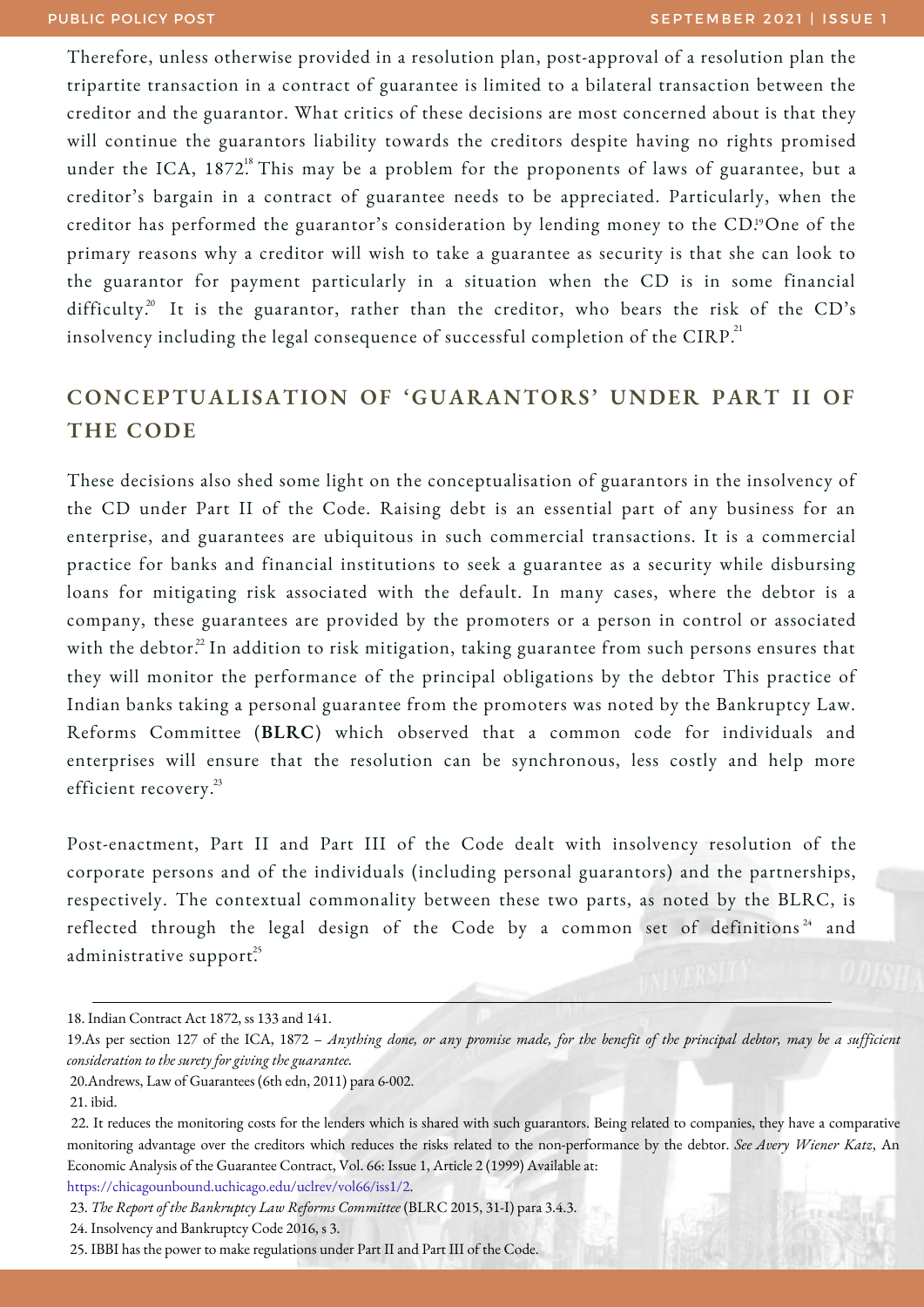The synchronisation between the resolution of claims owed by the CD and its guarantors is intended to be achieved by procedural coordination pursuant to section 60 of the Code and making the resolution plan binding upon the guarantors under section 31 of the Code.

*Procedural Coordination between the insolvency procedures of CD and its guarantors*

Unlike group insolvency procedures, the processes under the Part II and Part III of the Code are designed for resolving insolvency of a single entity or an individual. A guarantee relationship possesses a special challenge for such singular insolvency processes as: a common debt is jointly and severally owed to more than one debtor; and the insolvency resolution process is directed towards only one of them. Though there are no substantive interlinkages amongst the processes for different enterprises, or between an enterprise or an individual, section 60 addresses this challenge by providing a common adjudicating authority for the CD and its guarantors (personal or corporate) being the National Company Law Tribunal (**NCLT**). 26 Where required, a common adjudicating body may ensure procedural coordination between the conduct of the insolvency resolution processes of the CD and its guarantors.

The decisions in the *Lalit Kumar Jain* and *Ghanashyam Mishra* dissociates the resolution of a debt owed by the CD from the rights and liability of its guarantors. Unless otherwise provided in the resolution plan, the liability of the guarantor is unaffected by the approval of resolution plan in respect of the CD. Also, post-approval, the guarantor will not have any right to proceed against the CD or its assets, even if she makes good the guaranteed debt. Since the creditors' rights vis-à-vis the guarantors are not affected, the CoC may not be incentivised to seek a combined resolution through procedural coordination, unless such coordination fetches better value as compared to dissociated insolvency proceedings. On the other hand, the guarantors may seek a holistic resolution of the guaranteed debt in order to avoid or minimise her liability post-approval of the resolution plan.

In practise, the procedural coordination may be seen between the insolvency resolution processes of a CD and its corporate guarantor as both are subjected to a similar procedure. The commencement of the CIRP delinks the CD from its erstwhile management and offers an asset like treatment by the CoC, who may restructure or reorganise it in accordance with the resolution plan. Where the CD and its corporate guarantors form part of the same group of companies, an attempt may be made before the common NCLT for consolidation of their  $CIRP$ s $\rm z$  Such procedural coordination will be driven by the CoCs of both the entities and it will result in a successful resolution if creditors forming part of the CoCs are not non-aligned. Further, as implementation of Part III is at its nascent stage, it is difficult to assess the probability of similar procedural coordination between insolvency resolution processes for the CD and its personal guarantors. Dissimilarity of procedures and its timelines may be one of the reasons which may hinder the jurisprudential evolution in this direction. However, creditorsdriven attempt may compel the NCLT to issue orders in favour of procedural coordination.

26. Insolvency and Bankruptcy Code 2016, ss 60 (2) and (3).

27. *State Bank of India v. Videocon Industries Limited,* MA 1306/2018 in CP No. 02/2018 dated 08.08.2019 (NCLT-Mumbai).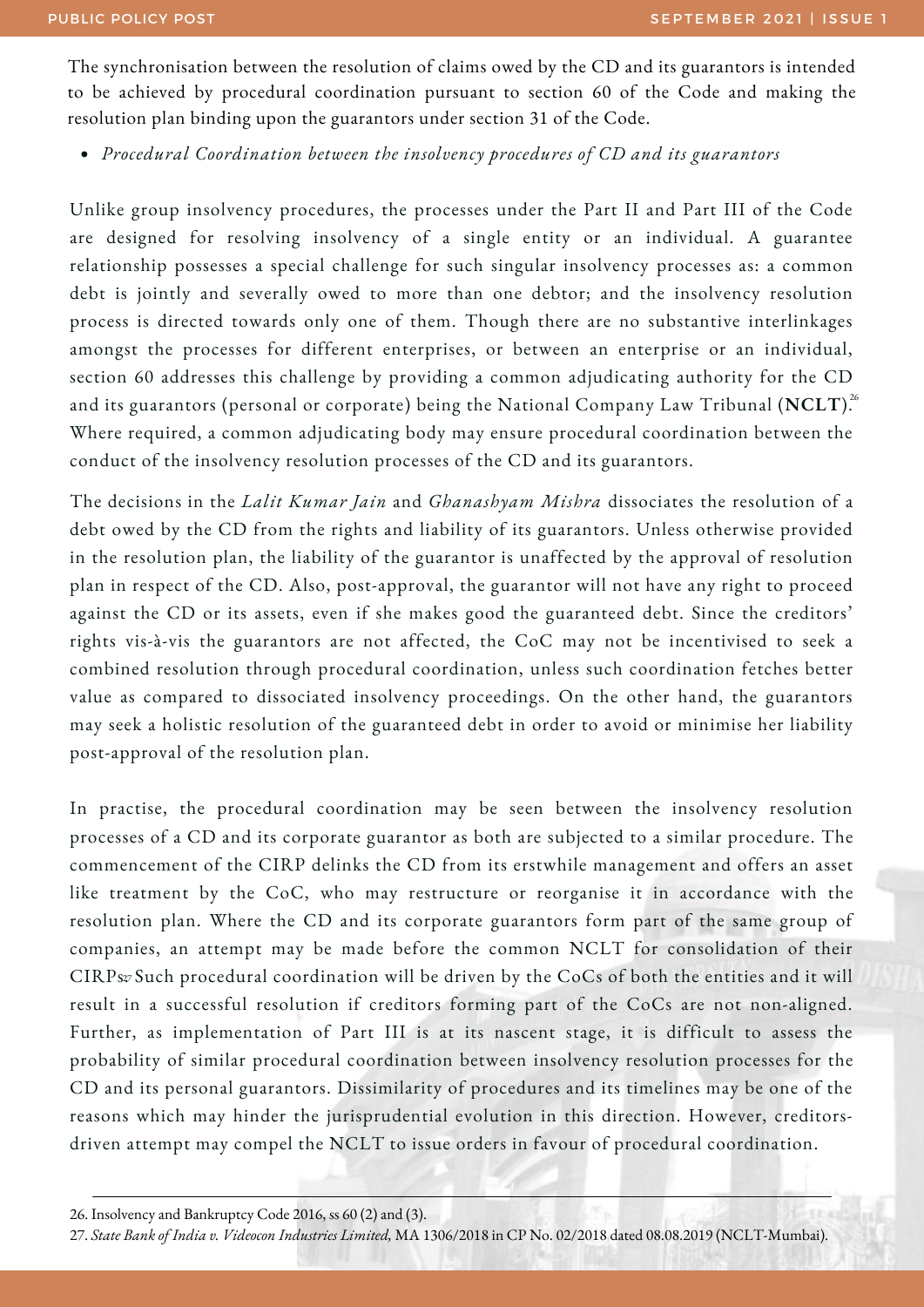*Binding nature of the resolution plan vis-à-vis the guarantors*

As per section 31 of the Code, where the NCLT by order approves the resolution plan, *it shall be binding on the … guarantors and other stakeholders involved in the resolution plan.* The approved resolution plan is binding upon the guarantor and other stakeholders due to operation of law. Use of the word 'involved' may imply that a stakeholder needs to actively participate in the CIRP of the CD, thereby making her bound by the resolution plan by her own volition. However, the involvement is required in the resolution plan and not during the resolution process. Therefore, the stakeholders are bound by the terms of the resolution plan and its implementation, whether or not they approved the resolution plan. Similarly, the notes on clauses to this provision states that – "… *it is important to note that the plan is binding on all the relevant stakeholders. Therefore, if a plan requires stakeholders to do or not do certain actions for the successful implementation of a plan, it shall be binding on all the affected parties who shall be bound to undertake the actions set out in the plan.* …" 28

Further, according to the Supreme Court in *V. Ramakrishnan* 29 reference to 'guarantor' in section 31(1) is included as otherwise the guarantor would be relieved of its liabilities pursuant to section 133 of the ICA, 1872.3ºSection 31(1) makes it clear that the guarantor<sup>3</sup>cannot escape payment as the resolution plan, which has been approved, may well include provisions as to payments to be made by such guarantor. This decision was relied in *Essar Steel* 32 wherein the resolution plan explicitly provided that a financial creditor's rights against the guarantors are not discharged, while the guarantor's right of subrogation against the CD is extinguished. The court rejected the argument that part of the resolution plan which extinguishes subrogation rights cannot be applied to guarantees furnished by the erstwhile directors, and also laid down the clean or fresh slate principle<sup>33</sup>Further, in *Vijay Kumar Jain* 34the apex court noted that one of the rationale for providing a resolution plan to the board of directors is that the members of the board, who are often guarantors, are vitally interested in the plan as it binds them. Also, it noted that the scaling down of the debt of the principal debtor will have an effect upon the debt of the guarantor. 35

<sup>28.</sup> Notes on clauses of the Insolvency and Bankruptcy Code, 2015, Bill No. 349 of 2015.

<sup>29.</sup> *State Bank of India v. V. Ramakrishnan*, (2018) 17 SCC 394 , p 25.

<sup>30.</sup> Section 133 of the ICA, 1872 provides for the discharge of surety by variance in terms of contract. 31. ibid.

<sup>32.</sup> *CoC of Essar Steel India Ltd. v. Satish Kumar*, (2020) 8 SCC 531.

<sup>33.</sup> The Supreme Court in Essar Steel observed that - "107. ... A successful resolution applicant cannot suddenly be faced with "undecided" claims after the resolution plan submitted by him has been accepted as this would amount to a hydra head popping up which would throw into uncertainty amounts payable by a prospective resolution applicant who would successfully take over the business of the corporate debtor. All claims must be submitted to and decided by the resolution professional so that a prospective resolution applicant knows exactly what has to be paid in order that it may then take over and run the business of the corporate debtor. This the successful resolution applicant does on a fresh slate, as has been pointed out by us hereinabove....". 34. *Vijay Kumar Jain v. Standard Chartered Bank*, (2019) 20 SCC 455.

<sup>35.</sup> ibid, para 19.3. The decision in *Vijay Kumar Jain* was referred in *IDBI Bank Ltd. v. EPC Constructions India Ltd.*, 2019 SCC OnLine NCLT 583 wherein NCLT *inter alia* observed that until and unless the resolution plan expressly provides that guarantees would survive even after the approval/implementation of plan, it cannot be said that the guarantors would be liable to pay the debt of the CD. If the creditors are allowed to claim their remaining dues from the guarantors after the approval of plan, and the guarantors pay off the remaining debt of the CD, the guarantors would step into the shoes of the creditor of the CD. Thereafter, they would be entitled to exercise their right of subrogation against the CD which is then under the control and management of the resolution applicant (**RA**). Hence, the RA will then pay the debt of the guarantor under its right of subrogation. Hence, in effect, the RA would pay the full amount of creditors, therefore, there was no idea left for filing the plan and taking over the debtor company by settling the dues of the creditors. This vicious circle is a never ending process and it was definitely not intended by the legislators while framing the IBC.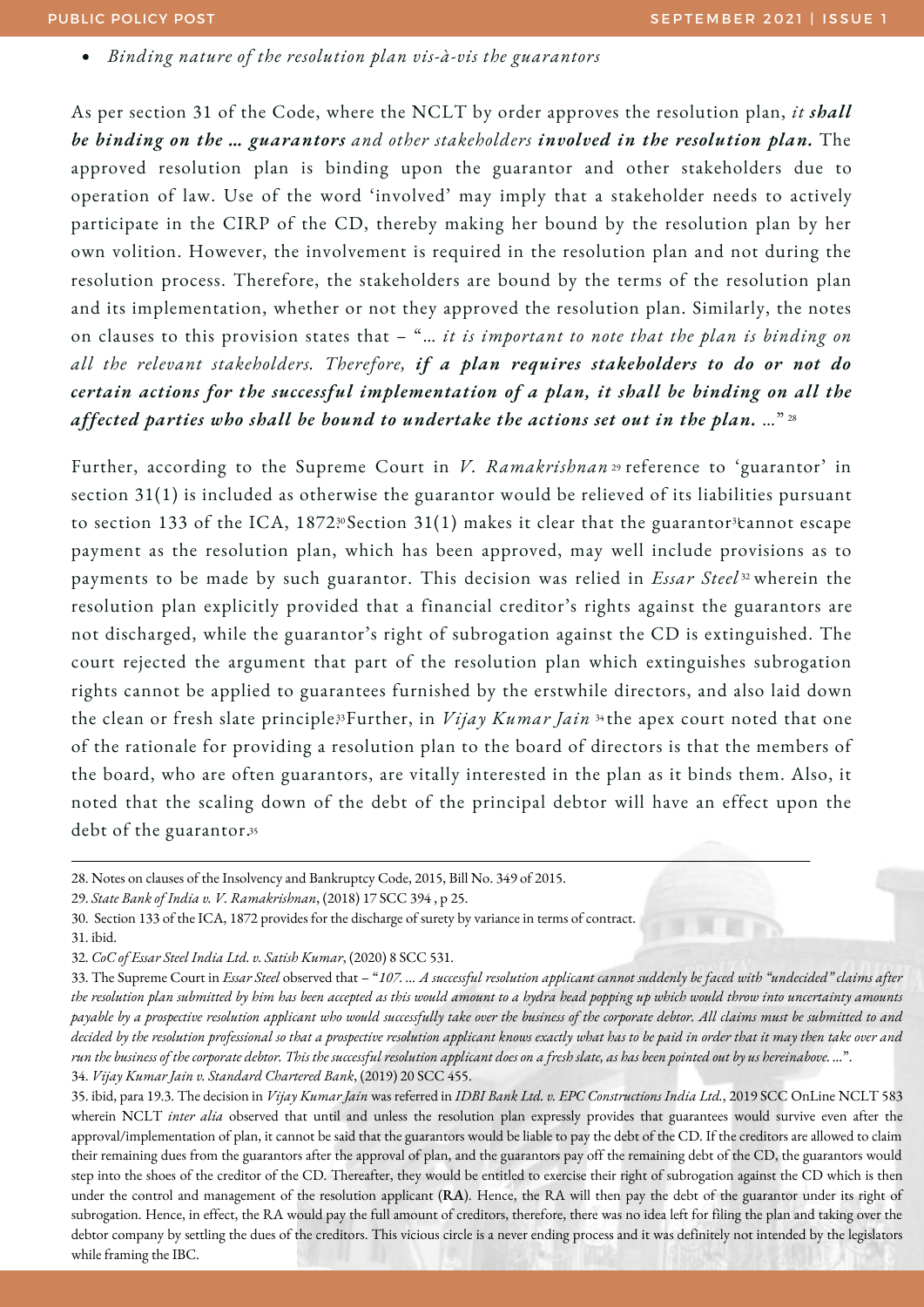Interestingly, the observations made in the notes on clauses and these decisions determine the rights and liabilities of the guarantors as a *legal effect of the contents* of the approved resolution plan. On the other hand, findings in the *Lalit Kumar Jain* relies only on the fact of approval of the resolution plan, as the court discussed the interplay between the provisions of the Code and the ICA, 1872. As per Lalit Kumar Jain, the liabilities of a personal guarantors are not ipso facto discharged upon approval of a resolution plan. Similarly, pursuant to Ghanashyam Mishra, unless otherwise provided in the resolution plan, as a legal effect of approval, the guarantors will be unable to proceed against the CD or its assets in respect of their subrogation or indemnity rights.

In case any alterations are required to rights and liabilities of the guarantor, the same can be provided within the resolution plan. While negotiating the resolution plan for the CD, the CoC may negotiate with the guarantors (personal or corporate) in respect of their rights and liabilities under the contract of guarantee. If such negotiations form part of the approved resolution plan, parties to the contract of guarantee will be bound by the same. However, the extent of alterations and unnegotiated changes to the contract of guarantee or the rights and liabilities of the guarantor through the approved resolution plan may require another round of intervention by the courts and tribunals. 36

#### **THE ROAD AHEAD**

Ever since the enactment of the Code in 2016, there has been uncertainty regarding the status of guarantors during CIRP of the CD. The observations of the BLRC indicates that the conceptualisation of the 'personal guarantors' during the CIRP was made due to the prevailing practise of guarantees provided by the erstwhile promoters or management of the CD37 This conceptualisation was made at the inception of the Code, when section 29A was not inserted, and the defaulting promoters or management were permitted to participate in the resolution process. In a non-section 29A regime, the interpretations adopted by the *Lalit Kumar Jain* and *Ghanashyam Mishra*, could have acted as a negative reinforcement for the promoters (or personal guarantors) to seek procedural coordination of insolvency processes or offer a better value in the resolution plan for a holistic resolution of guaranteed debt.

During the course of its enforcement, the amendments to the Code, its phased implementation 38 and judicial intervention to address constitutional challenges »and interpretation related issues, has continued the uncertainty regarding a stable implication of the approval of resolution plan upon the guarantors.

<sup>36.</sup> For instance, in *IDBI Bank Ltd. v. EPC Constructions India Ltd.*, (2019) SCC OnLine NCLT 583 a dissenting financial creditor sought directions to amend the resolution plan to remove the restrictions on it to enforce its rights against the guarantors of the CD as such rights ought to be protected while approving or implementing the resolution plan. NCLT noted that this issue was placed before the CoC and it approved the resolution plan, therefore, NCLT was not inclined to interfere with the commercial wisdom of the CoC.

<sup>37.</sup> The concept of 'corporate guarantor' was introduced later in 2018 vide IBC (Second Amendment) Act, 2018 based on the recommendations of the Insolvency Law Committee, March 2018.

<sup>38.</sup> The provisions for insolvency resolution for personal guarantors were notified after three years of implementation of the CIRP in respect of the CDs. Chapter II of Part II of the Code was notified vide Notification No. S.O. 3594(E) dated 30.11.2016 w.e.f. 01.12.2016; and Part III of the Code in so faras it relates to personal guarantors to CDs was notified *vide* Notification No. S.O. 4126(E) dated 15.11.2019 w.e.f. 01.12.2019. 39. *Lalit Kumar Jain* upheld the Notification No. S.O. 4126(E) dated 15.11.2019 which notified provisions related to insolvency resolution of personal guarantors.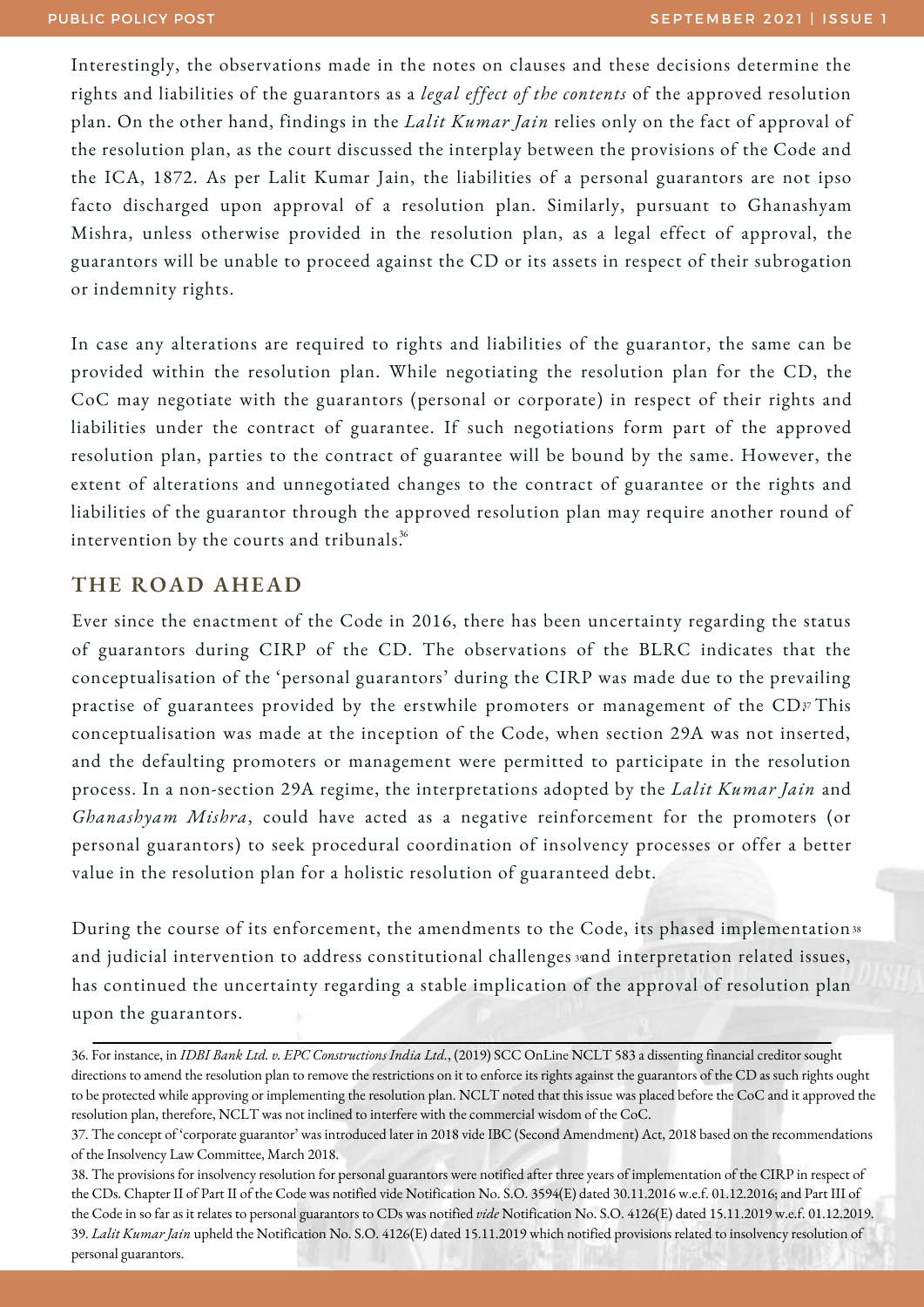Even though the proponents of the two schools of thought are still discussing the merits of these findings, the decisions in *Lalit Kumar Jain* and *Ghanashyam Mishra* provide predictability and legal certainty to the relationship between the CD, its creditors and its guarantors. Going forward this may facilitate development of creative commercial solutions for a holistic resolution of guaranteed claims by the creditors and the guarantors of the CD for ensuring value maximisation.

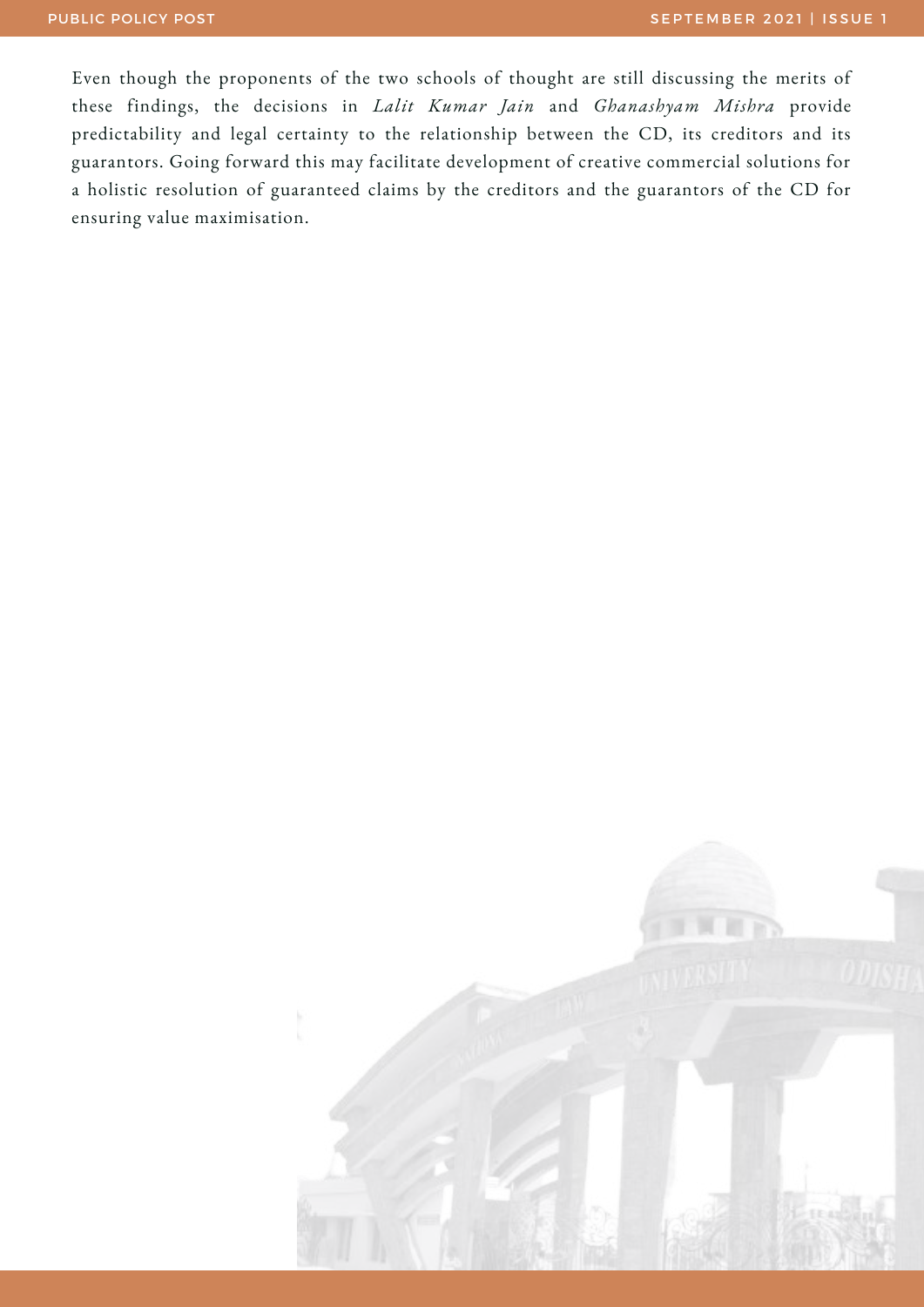#### **1.What was your academic pursuit in your earlier days? How did you end up choosing public policy for a professional career?**

I am from the 2007-2012 batch of National University of Juridical Sciences, Kolkata. My law school journey was pretty conventional that included participating in moot courts, research paper writings, attending conferences, etc. Through participation in various activities, I discovered that my interest lies in research work. Back in my days, the scope for making a career in public policy was narrow, and the only way to become a part of it was either by writing civil services examinations or joining political parties, if one was resourceful. Due to these reasons, my internships were fairly limited to litigation practices. It was during my time in law school when the corporate culture was booming especially in cities like Mumbai and Delhi. After graduation, I ended up joining the Dispute Resolution Team of one of the biggest law firms in India today, J. Sagar Associates. Eventually, I moved to their Regulatory Practice Team where I had my first exposure to some policy-related work. However, my work was mostly litigation oriented and was quite different from what I currently do.

Addressing the second part of your question now, how I ventured into the policy sphere of working was after conversations with people, especially a friend of mine who had interned with a think tank based in Washington, while she was in her fourth year of law school. It was these conversations, and my work in regulatory policy that made me think if such roles existed in India. After having spent three years at JSA, I was thinking of going abroad for a Master's degree, and it was during this time that VIDHI had formally set up its work. Coincidentally, that VIDHI had put out a call for applications as well during that time, I decided to give it a shot, and that is what marked my transition from a litigation lawyer to a policy researcher.

#### **2. What law subjects are fundamental in shaping one's understanding of public policy?**

Having a clarity in Administrative Law and Constitutional Law are definitely crucial for someone who wants to understand the nuances of public policy. Unlike how much importance Part III of the Constitution is given in law schools, it is very much important to have an understanding of the federal structure of India, functioning of the legislature and various other elements of the Constitution that are usually not touched upon. One also needs to have knowledge in areas beyond what one works in. For instance, I am currently working on techpolicy issues, so having, so having an understanding of the Information Technology Act in India, Data Protection Bill, etc. is pivotal to my research.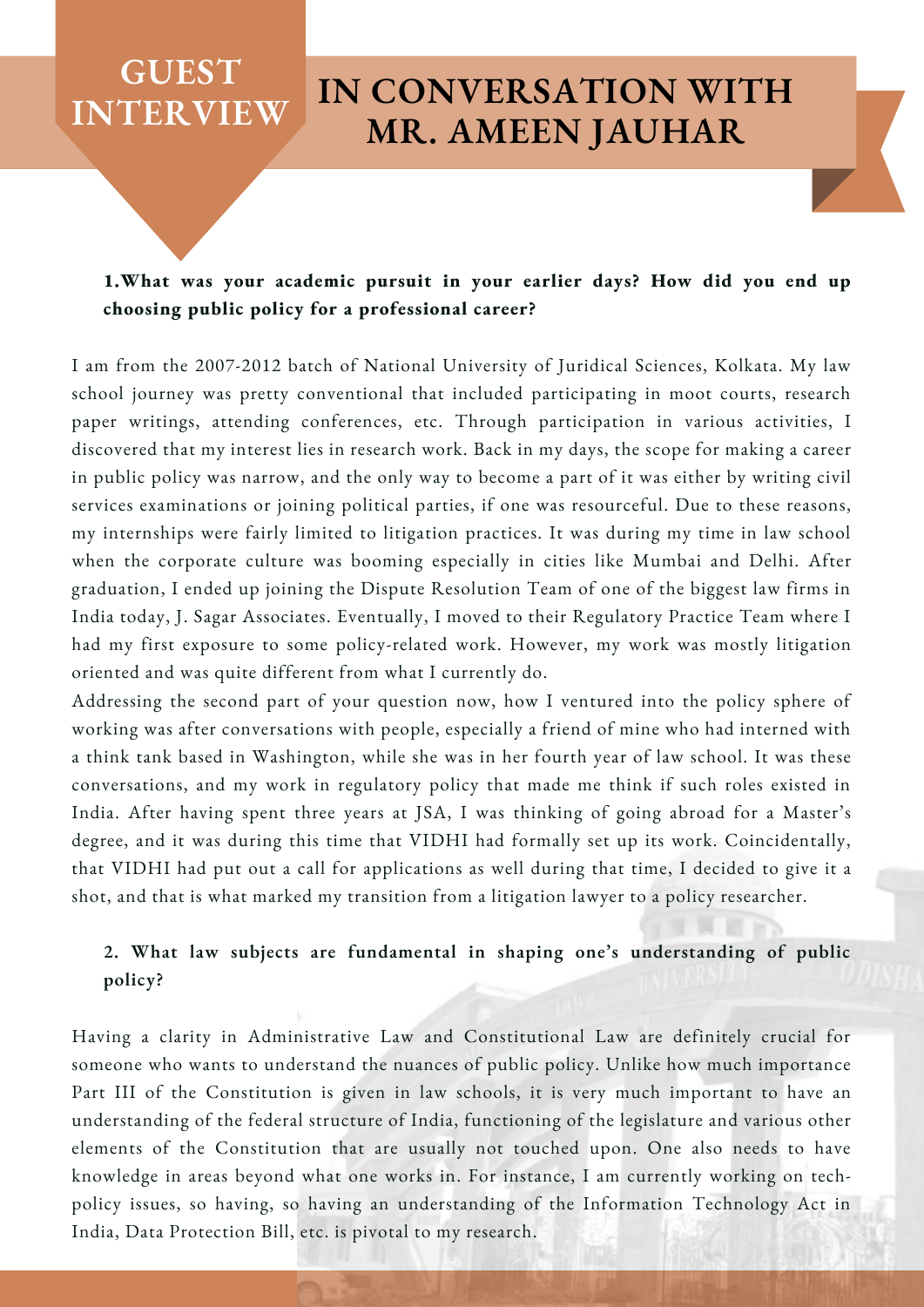My own research focus has been on AI ethics and governance of AI, which currently has no legislation regulating it, and this is where one needs to read up, and engage with other domain experts working on these issues.

Law schools don't usually provide a practical understanding of how policy-related issues work and this is mostly due to the lack of empirical study initiatives being taken by them. If one wants to have a working knowledge of public policy, then understanding subjects beyond law is also crucial. This means rudimentary knowledge of sociology and economics that is provided at law schools are not enough. You need to develop some good grounding in social science research methods, especially empirical research (including quantitative, qualitative, or mixed methods).In addition to this, it is important to develop interpretational skills which will help in understanding the nuances of legislative functioning, such as the legislative bills, Acts, rules, etc.

As a researcher, one needs to have clear articulation of complex policy challenges and recommendations, which are neither reductionist, but succinctly capture the core issues. So, for building a career in public policy, one's thoughts need to be structured along-with the identification of skills which need polishing. Career options might seem obscure when deciding which program to choose right after your law school, but often not-so-popular programs might turn out to be better suited for your career in public policy. Also, the initial years of one's career needs to be introspective prudently and judiciously.

#### **3. What skills are the most important for a career in public policy?**

Familiarisation with social science research papers is integral to understand what social science research really is. The more you engage with this literature, the more you understand their methods, research questions, objectives, and how it feeds into the policy narratives as research evidence. During a conversation, one should be in a space to understand what is going on instead of feeling left out. Some may disregard these practices, but these would develop a holistic understanding of how to look at all the literature from different perspectives.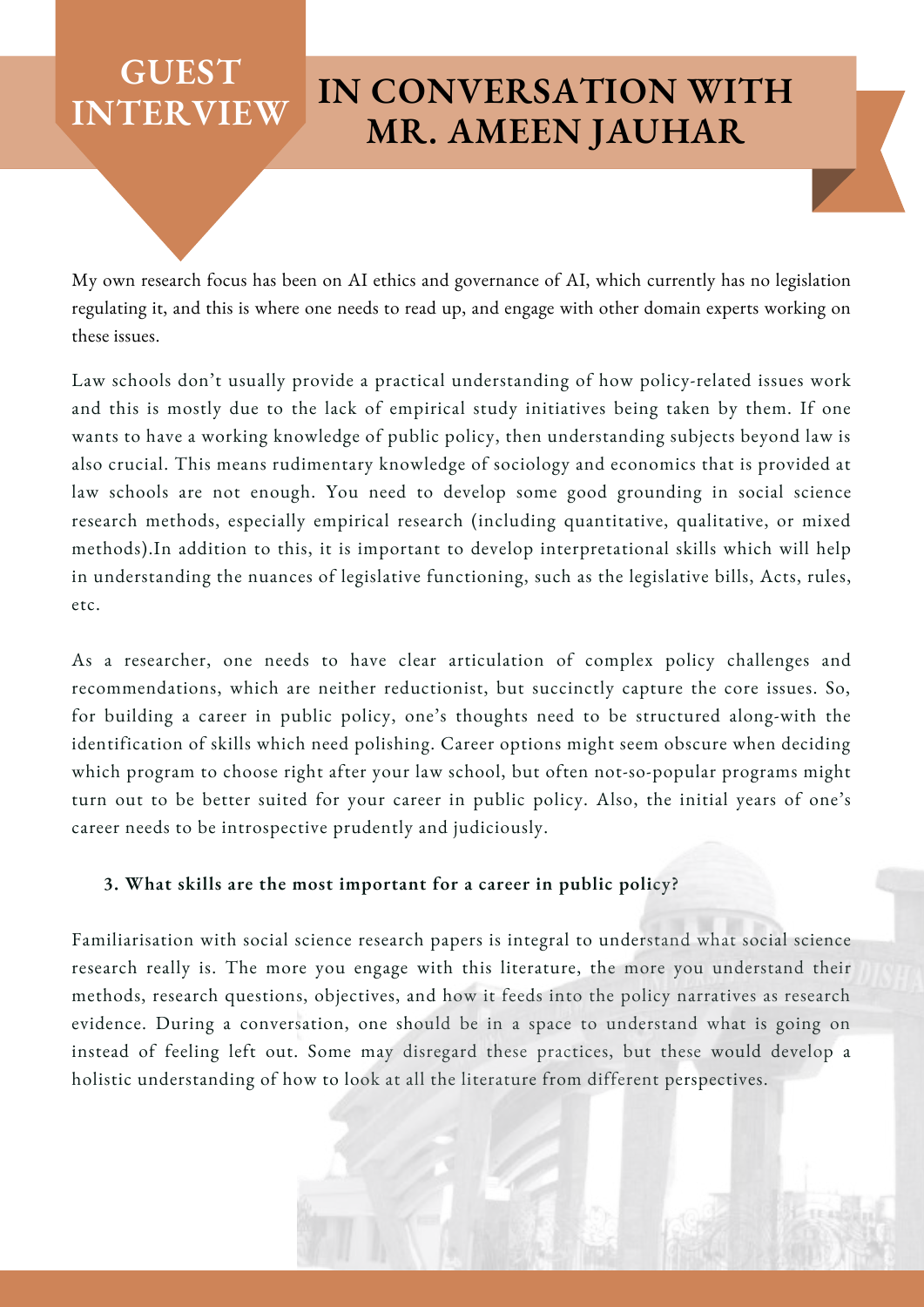**4. For someone considering a specialization in the field of public policy, what difference can a Master's Degree in Public Policy from India and abroad make? In your opinion, when is the right time to pursue a Master's Degree in public policy?**

Now, between India and abroad, it is very difficult to compare since there are not many established public policy programmes in India, and the ones which are being offered by a few universities are at a nascent stage. Hence, it is very difficult to assess the quality of such programs. From my personal experience, having a few years of work experience enriched my understanding of what I really wanted to do. There was a tectonic shift from my initial interest to do a Masters degree right after graduating college, to wanting to be involved in public policy research. Also, if considered logistically, prior work ex for allows one to be financially secure and that can help you pursue a master degree abroad.

Thus, I am more inclined towards non-Indian universities for pursuing public policy courses as a part of a Master's degree.

#### **5. In your experience, what in a CV can help build a career in public policy for law students?**

When I shifted from J. Sagar Associates to VIDHI, the reason I was able to convince them that I was a good fit for them was because I had some working knowledge in the field I was applying for (judicial reforms and access to justice). My litigation experience aided me understanding of policy-related research issues in the judicial reforms and access to justice discourse. Hence, having some domain knowledge always helps.

Having all kinds of perspectives towards an issue helps one not to align your thoughts with one perspective and objective. It is pretty similar to how a lawyer would work neutrally when giving advice on an issue backed by research and evidence, and not just blindly supporting any agenda or through anecdotal evidence alone.

For the purpose of your CV, conventional methods such as publishing research papers in the subject area you like will work. However, one needs to be versatile with the understanding of a particular issue. Also, developing requisite skill sets and understanding of the ecosystem is imperative. After all, while recruiting, we do recognize that people are just graduating from law schools, and currently, law schools are not imparting substantial knowledge on public policy; hence, we do not test anyone unnecessarily.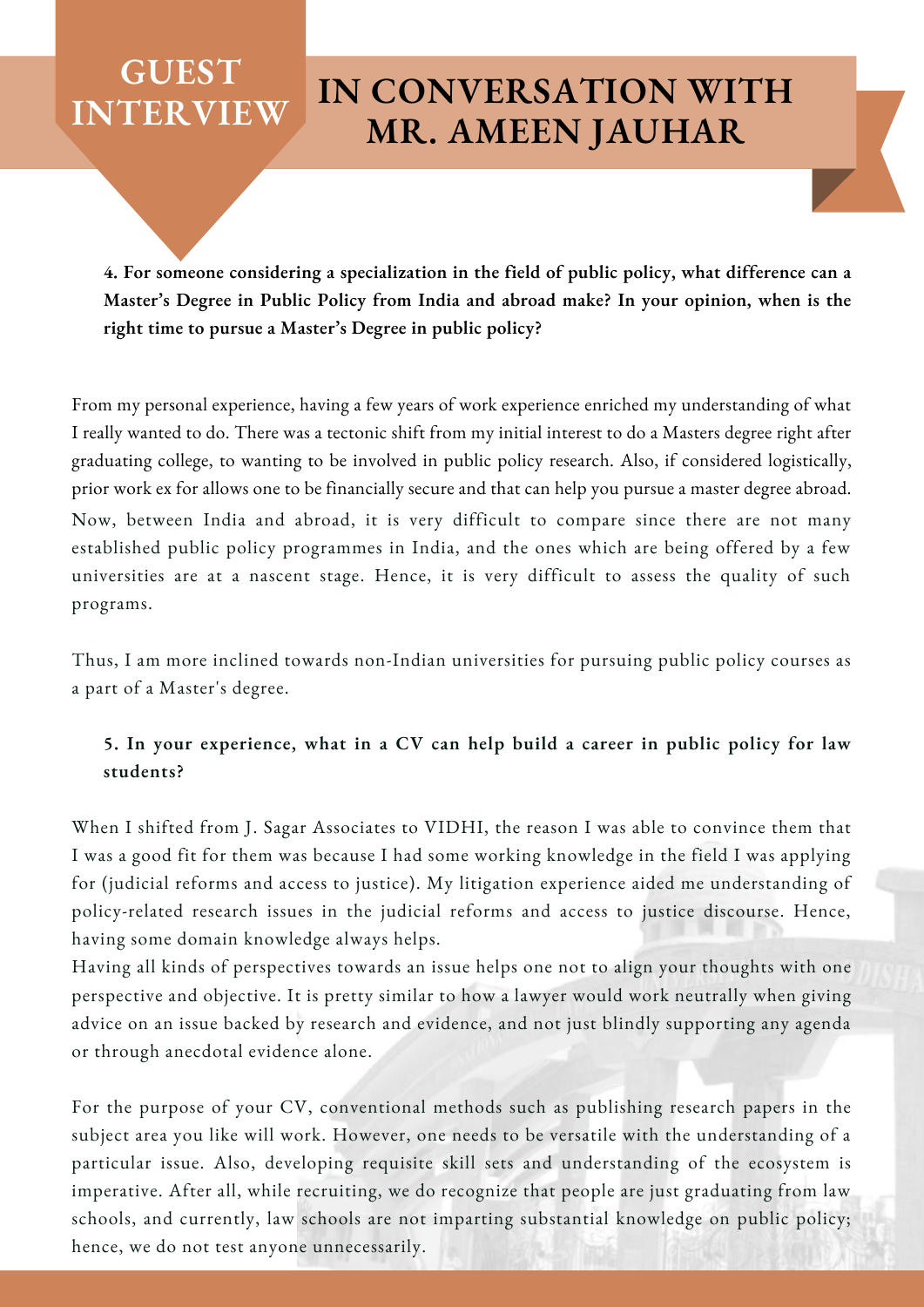**6. What places/organizations would you suggest to a law student for internships who wishes to get a comprehensive experience of public policy?**

There are a number of organizations where one could intern like VIDHI, DAKSH, CIS, and CLPR. There are also international organizations like Brookings, Carnegie, Oxford Policy Center and Observer Research Foundation. But before choosing, one should know one's area of interest and then choose an organization for an internship.

#### **7. What is the nature of work at a Think Tank?**

At a Think Tank, work is not confined to desk jobs but also requires field work. Field work depends on the subject of research. Research in a think tank is not purely academic as it has to be actionable and needs to be negotiated with different stakeholders like bureaucrats and politicians. One should be able to balance between robust research and practicality. Now, since many organizations are coming up in the field of public policy, one needs to build one's own ecosystem, network and collaborations.

#### **8. What should be the desired course of action for a student whose CV is inclined towards Corporate Law but in the last year of law school he/she decides to go for public policy?**

One can opt for financial policy and corporate regulation, if they change their mind in the final year of law school. One's Statement of Purpose should be more appealing than the resume. The SOP should reflect your transferable skill set, versatile research background and basic understanding of law subjects. One should also be good at research and thereafter articulating it.

#### **9. Any advice or tips that you would like to impart to aspiring law students and policy enthusiasts?**

Policy research generally takes time to show evidence. It might also culminate quickly due to conducive political momentum. So, the people working in this field need to be self-motivated and must keep oneself in a space where one's work is appreciated. One must recognise the incremental nature of the policy process, and not be frustrated when research and advocacy efforts do not immediately bear fruit. This, arguably, is a big challenge for newcomers into this space.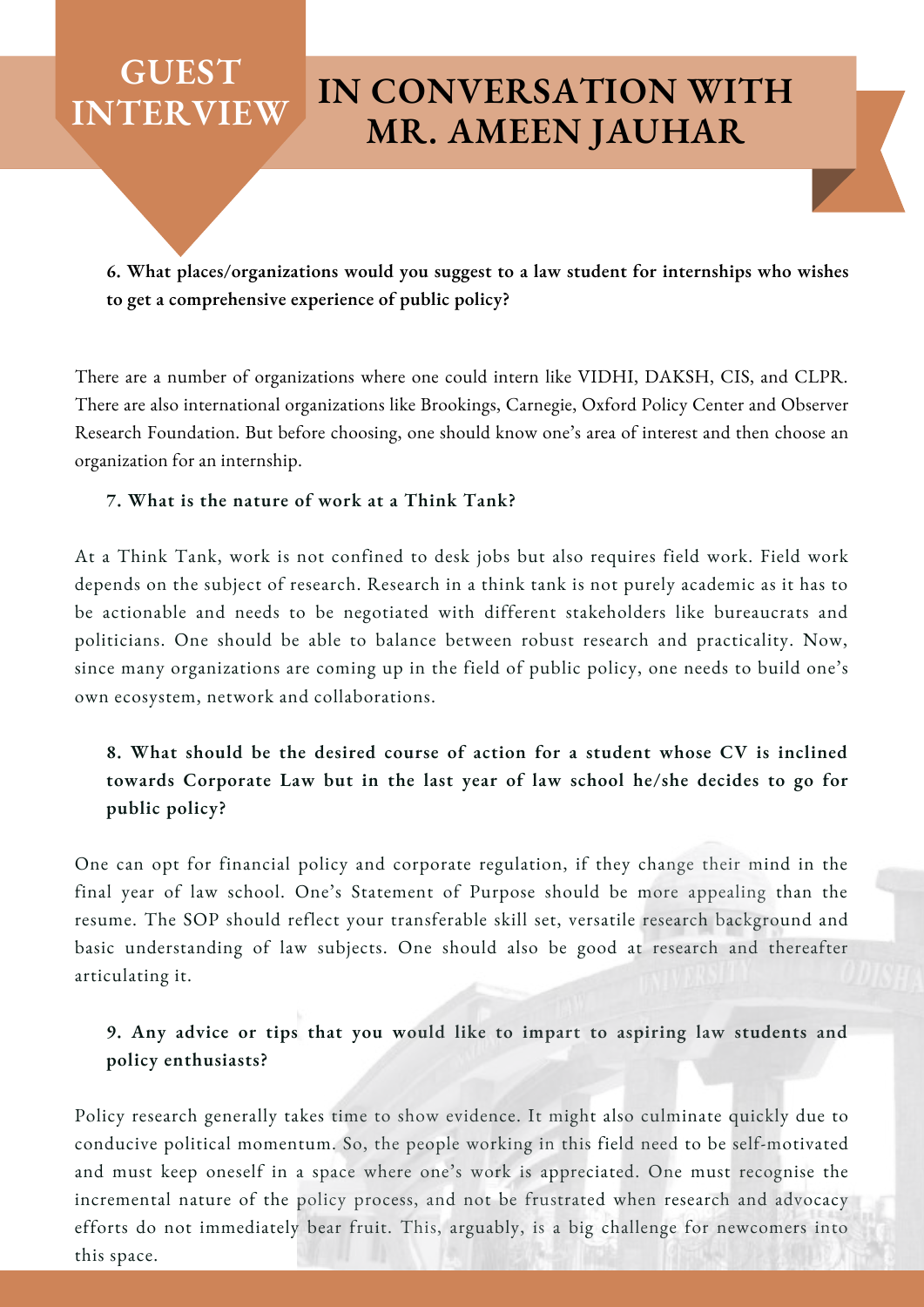#### **STUDENT SUBMISSION**

## **REGULATING SOCIAL MEDIA: A RESTRICTION ON FREEDOM OF INTERMEDIARY**

**- Dipti J a in and Aksshay Sha rma**

#### **INTRODUCTION**

"*Privacy is not an option, and it shouldn't be the price we accept for just getting on the Internet.*" - Gary Kovacs

The present pandemic has catalysed a plethora of changes and one of them is the increased use of social media platforms and Over-the-Top Platforms (OTT platforms) due to which there is a 60% rise in paid OTT subscribers. $^{\rm l}$  In this High-tech era where the whole world is dependent upon social media to express themselves and India, having the highest number of users has come up with the guidelines to put restrictions on the freedom of expression. Recently, the Ministry of Electronics and Information Technology has introduced the Information and Technology (Intermediary Guidelines and Digital Media Ethics Code) Rules, 2021 ("Rules, 2021" and "Intermediary Guidelines, 2021") which put restrictions on the social media platforms regarding their content. Before deliberating on the guidelines, it is pertinent to understand the meaning of intermediary.

#### **MEANING OF THE WORD "INTERMEDIARY"**

The Information Technology Act, 2000 ("IT Act") under Section 2(1)(w) has defined an intermediary as a person who on behalf of another person receives, stores or transmits any electronic record or provides any service relating to such electronic record. It then gives a list of entities who constitute an intermediary that includes: telecom service providers, network service providers, internet service providers, web-hosting service providers, search engines, online payment sites, online-auction sites, online-marketplaces and Cyber cafes.

The perusal of the above definition indicates that an Intermediary simply refers to a platform or forum or service provider which hosts or publishes third party content and does not have any role in the creation, modification etc. of such content. It does not exercise any editorial control over the content posted on it. However, this does not mean that content posted on its platform cannot be restricted for violating the platform's guidelines.

Lata Jha 'India registers 60% growth in paid OTT subscribers during pandemic' *Livemint* (16 Dec 2020), 1. [<https://www.livemint.com/industry/media/india-registers-60-growth-in-paid-ott-subscribers-during-pandemic-11608108011235.html](https://www.google.com/url?q=https://www.livemint.com/industry/media/india-registers-60-growth-in-paid-ott-subscribers-during-pandemic-11608108011235.html&sa=D&source=editors&ust=1621100033424000&usg=AOvVaw08IZfoqI9gj73aYqDIshsX)> accessed 15 May 2021.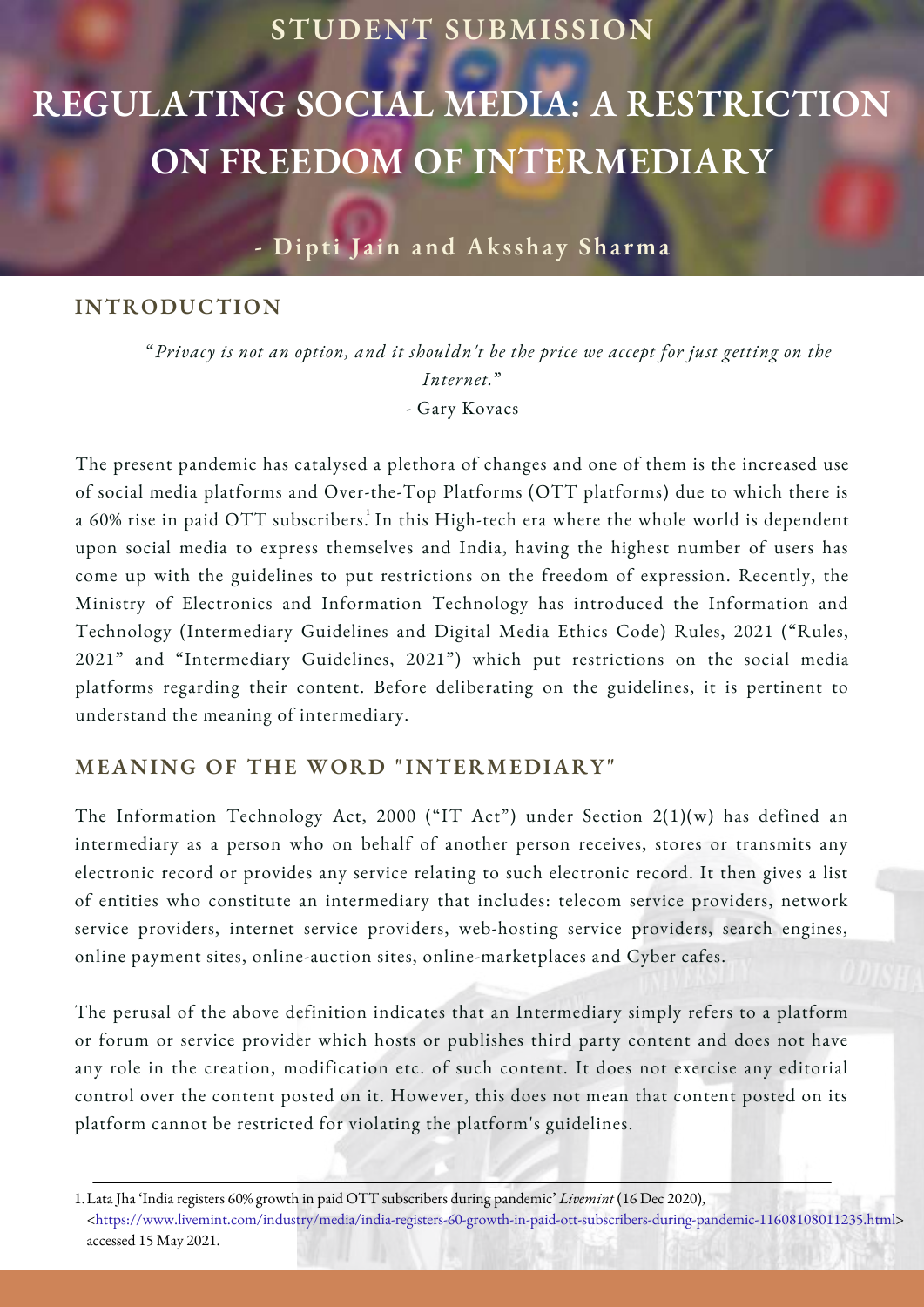There are many platforms which are intermediary but still exercise some power regarding the type or nature of content posted on them, e.g. Twitter, Facebook, etc. who have their own set of guidelines such as 'community guidelines,' which specify that certain type of content (like content that incites communal hatred or violates privacy) will be taken down if it is found to be violating its terms and conditions or guidelines. This is done so that a safe online environment is made available where the bare minimum level of decency is maintained as no privilege can be enjoyed absolutely.

#### **OVERVIEW OF THE INTERMEDIARY GUIDELINES**

On 25th February, 2021 the Ministry of Electronics and Information Technology notified the Intermediary Guidelines, 2021 under the Section 87(2) of the IT Act. Through these guidelines the government not only regulated the digital news and OTT platforms but also set out the provisions for the due diligence to be adopted by the intermediaries. Under these Rules 2021, the intermediaries have been distinguished into two categories viz. Social Media Intermediaries and Significant Social Media Intermediaries which need to comply with some special set of rules.

According to Part II of the new guidelines, the intermediaries need to establish a Grievance Redressal Mechanism wherein an Indian Resident as Chief Compliance Officer, a Nodal Contact Person and a Resident Grievance Officer shall be appointed to ensure the compliance of these rules. Additionally, it provides for due diligence which the intermediaries need to comply with. However, non-compliance with the same would have severe consequences of depriving the social media intermediary of the immunity of "safe harbour" provided under the Section 79 of the IT Act (Rule 3(1)). The rules also provide that when asked by the Court or the government agencies, the Significant Social Media Intermediaries shall disclose the identity of the "first originator of the mischief" to the authorities (Rule 4(2)).

Part III of the Guidelines is applicable on the digital news and current affair platforms and entities engaged in online curated content under which these platforms are required to have a three-tiered grievance redressal mechanism, which is as follows: Level I - Self-regulation by the publishers with the help of Grievance Officer; Level II- Self-regulation by the self-regulating bodies of the publishers; Level III- Oversight mechanism by the Central Government.

The Code of Ethics is also provided by the rules that mention the classification of the online curated content on the basis of the nature and type of the content. It provides for the content rating system like U (Universal), U/A 7+, U/A 13+, U/A 16+ and A (Adult) and for which the basis should be "themes and messages; violence; nudity; sex; language; drug and substance abuse and horror."

Through these rules the Central government has got a sweeping right over the social media intermediaries to keep them under control. Now, intermediaries are not puppets who would comply with every action of the Government.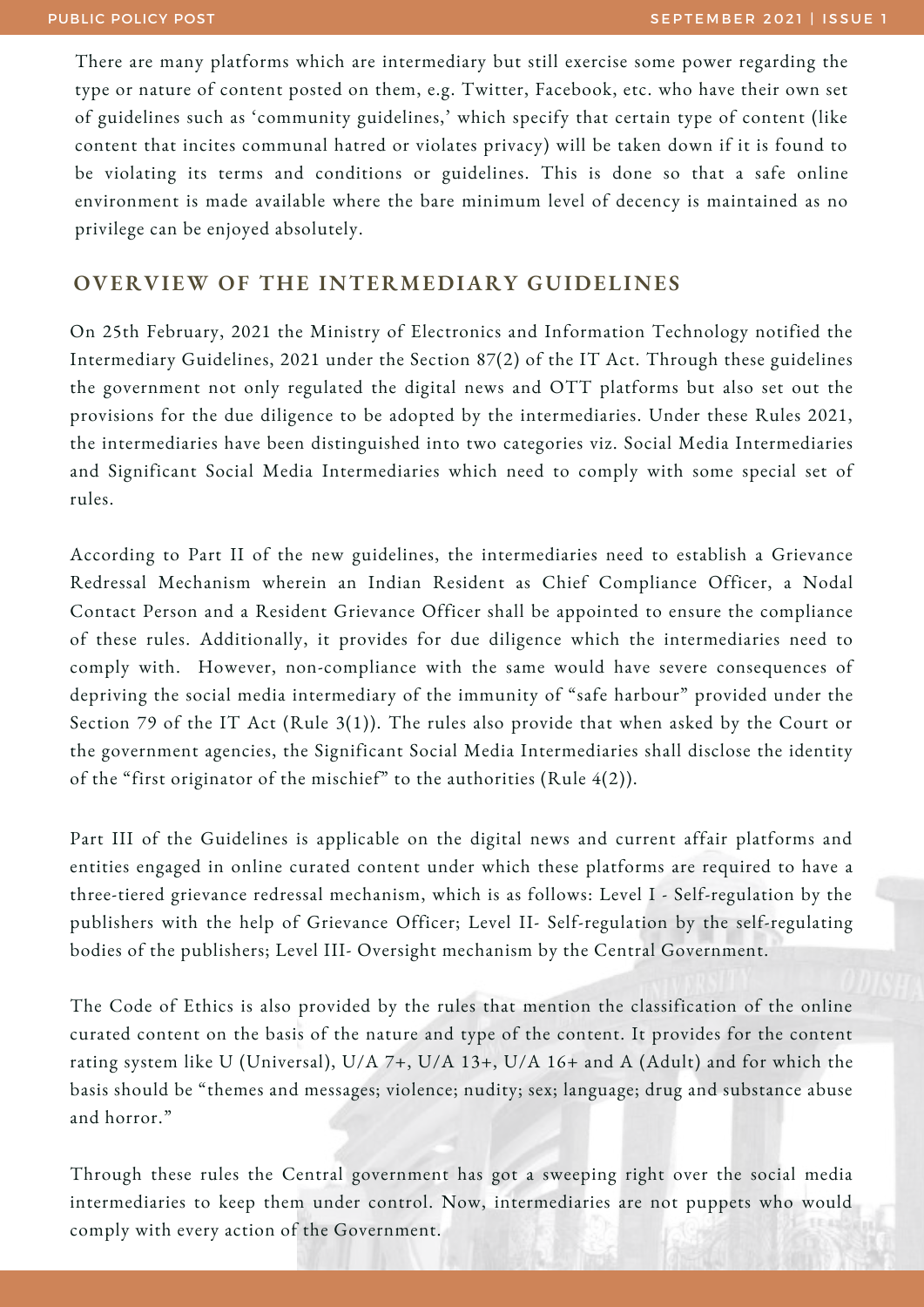Due to this arbitrariness, few of the digital news platforms have approached various High Courts by filing a petition to seek remedy for the violation of their fundamental rights. Those platforms are:

1. "The Wire" (*Foundation For Independent Journalism and Ors. vs. Union of India and Ors.*) (Delhi High Court) 2

2. "Live Law" Legal News Portal (*Live Law Media Private Limited and Ors. vs. Union of India and Ors.*) (Kerala High Court) 3

3. "The Quint" (*Quint Digital Media Ltd. and Anr. vs. Union of India and Anr.*) (Delhi High Court) 4

4. "Pratidhvani" (*Truth Pro Foundation India vs. Union of India*) (Karnataka High Court) 5

#### **SCANNING THE INTERMEDIARY GUIDELINES**

Beyond the Scope of IT Act, 2000

The Intermediary guidelines is the delegated legislation under the IT Act, 2000 and they cannot overreach the limitations of the parent legislation. However, the Central Government has exercised its power under the IT Act, 2000 beyond the limits prescribed thereunder to frame these rules. The Act, 2000 only provides recognition, authentication and facilitation of electronic data and electronic communication and their receipt as the evidence. It regulates the online content on the basis of the offences like cyber terrorism, obscene material, child pornography, sexually explicit material, etc. The Rules, 2021 has gone beyond the scope of the parent Act and seeks to regulate the online news platforms and the online curated content by imposing a 'Code of Ethics' violating freedom to express and free press. These two entities have been introduced by the Central Government through the guidelines, which have no mention in the parent Act. The impugned Rules have brought in some of the elements of Section 66-A which was struck down by the Supreme Court.

Thus, the Rules not only remit the parent Act but also contravene the ruling of *Shreya Singhal vs. Union of India.* However, the IT Act, 2000 neither intends nor provides any provision for 6 the programme code or regulating the online news content, yet this has been done by the impugned rules, a subordinate legislation. The Rules have increased the scope as to when the intermediaries can be deprived of the "safe-harbour" protection under section 79 of the Act which is also subject to legal prosecution. As decided by the Supreme Court in *Ajoy Kumar Banerjee vs. Union of India* "there is no unlimited right of delegation and subordinate 7 legislation cannot go beyond the object and the scope of the parent Act. If such Rule or Regulation goes beyond what the parent Act contemplates, then it becomes ultra vires the parent Act," similarly the impugned intermediary guidelines are also ultra vires to the IT Act, 2000.

<sup>2.</sup> W.P.(C) 3125 / 2021.

<sup>3.</sup> W.P. (Civil) No. 6272 of 2021.

<sup>4.</sup> *Quint Digital Media Limited & Anr. v. Union of India* W.P.(Civil) of 2021 [<https://www.livelaw.in/pdf\\_upload/the-quint-delhi-hc-petition-it-rules-](https://www.livelaw.in/pdf_upload/the-quint-delhi-hc-petition-it-rules-390804.pdf)390804.pdf>

<sup>5.</sup> *Truth Pro Foundation India v. Union of India* W.P.(Civil) of 202 [https://www.medianama.com/wp-content/uploads/2021/04/TRUTH-PRO-](https://www.medianama.com/wp-content/uploads/2021/04/TRUTH-PRO-FOUNDDATION-INDIA-VS-UNION-OF-INDIA-AND-OTHERS.pdf)FOUNDDATION-INDIA-VS-UNION-OF-INDIA-AND-OTHERS.pdf.

<sup>6.</sup> *Shreya Singhal vs. Union of India* (2015) 5 SCC 1.

<sup>7.</sup> *Ajoy Kumar Banerjee vs. Union of India* (1984) 3 SCC 127.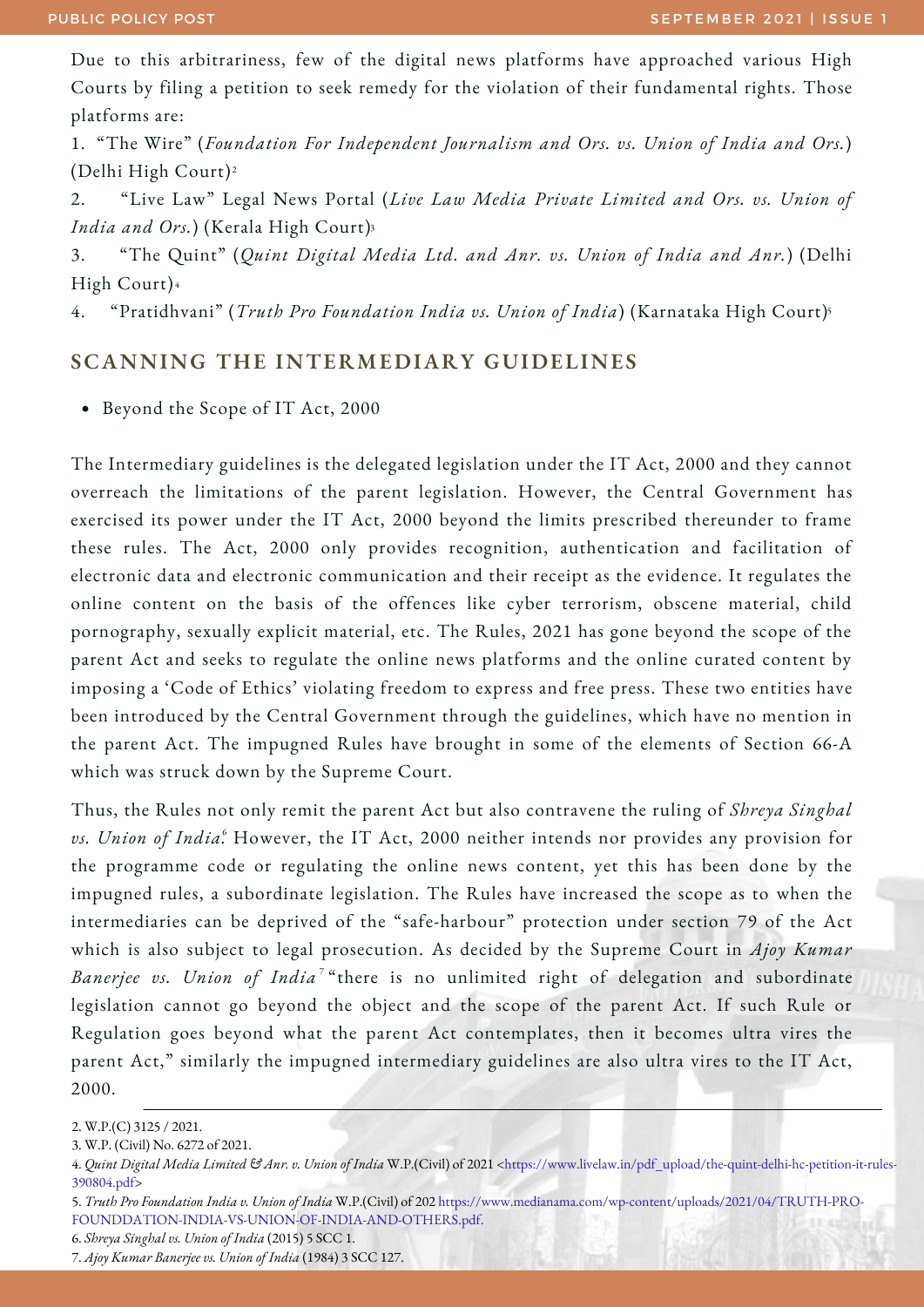Vague and Manifestly Arbitrary, According to Article 14

The provisions therein are excessive, vague, arbitrary and disproportionate. Rule 8(3) of Rules, 2021 provides for a 3-tiered structure to ensure adherence to code of ethics and grievance redressal. This structure could lead to filtering of content based on subjective interpretation of "discrimination, psychotropic substances, liquor, smoking and tobacco, imitable behaviour, language, nudity, sex and violence."

These same words were used in the Section 66A of the IT Act which the Supreme Court of India held unconstitutional in the *Shreya Singhal vs. Union of India*. The Court held "The 8 terminologies used in Section 66A of the IT Act are deemed to be very ambiguous and loose in nature. It is so vague that it is very hard to put up a charge on an accused under this section distinctly. For this reason, it is tended to be argued that what might be obnoxious to one individual might not be to the other and this makes the provision constitutionally vague in its entirety."

The same question arises here as well that every person thinks differently and what might be offensive to one person might not be offensive to another which makes it redundant in light of Shreya Singhal's case. So, this implies that the government has tried to bring the elements of Section 66A which contravenes the decision of Shreya Singhal's case. The three-tiered structure for the grievance redressal makes the executive both the complainant and the judge for all the vital free speech matters involving the removal of the content and the Central government has failed to provide judicial oversight for the redressal mechanism over the censorship. The Central government failed to consult with the stockholders when it came to the digital news platforms making this Act of government manifestly arbitrary.

Furthermore, there is no provision for appeal for the aggrieved publishers against the interdepartmental committee which again makes the provisions of the Guidelines arbitrary. Also, they violate the rule of law and separation of power. Moreover, the Code of Ethics given by the impugned rules are vague and overbroad in themselves and also seeks to proscribe the right to free speech and expression under Article 19 of the Constitution.

Violates Freedom of Speech and Press under Article 19

Part II of Rules puts an obligation on the social media intermediaries that they need to do private censorship at the cost of severe penalties. This part also violates Article 19(1) (a) of the Constitution in cases of OTT platforms or online curated content, and right to freedom of press for online news and current affair platforms. It impermissibly deprives the social media platforms of their safe harbour protections under the Section 79 of the IT Act, 2000. The redressal mechanism under Part III of the rules puts restrictions on the Digital media platforms regarding the content which is directly affecting their Right to Speech and Expression under Article 19(1) (a) of the Constitution of India.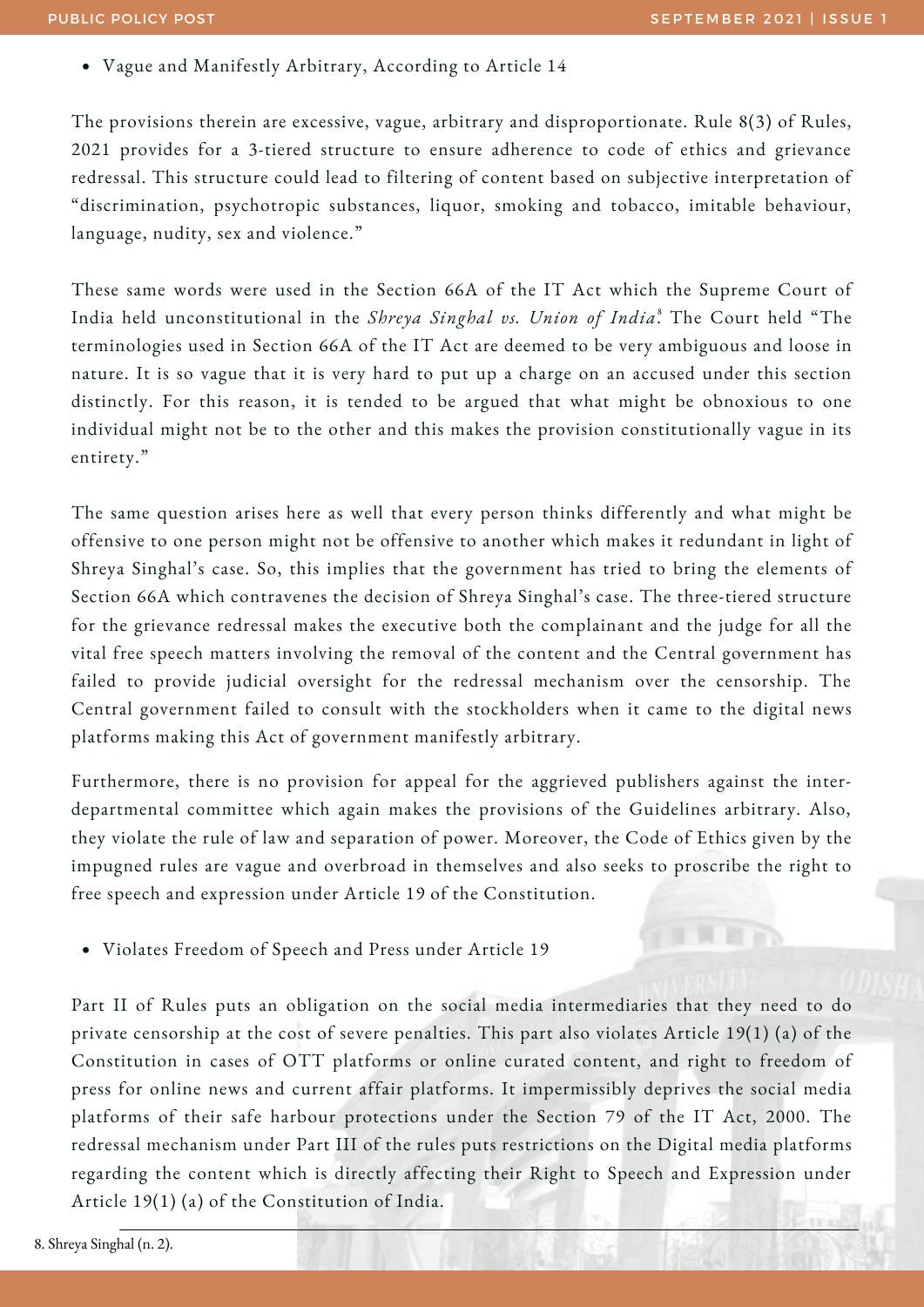Also Part III of the Guidelines classifies the content on the basis of nudity, sex, expletive language, substance abuse, etc. which are overreaching the purview of the Section 69-A of the IT Act. The said provision does not mention restricting the online content on the basis of "decency and morality," although this is a ground under Article 19(2) of the Indian Constitution but it finds no mention under Section 69-A of the Act, 2000. The net effect of Part II and Part III is that it causes a chilling effect upon the social media entities in exercising their Right under Article 19(1) (a) and disproportionately violates Article 19(1)(g) and 21 of the Constitution of India.

Traceability is Unconstitutional and Violative of Article 21

The Rule 4(2) of the impugned rules provides that the intermediaries who primarily work in the nature of messaging should furnish the information of the first originator of the mischief whenever asked by the Judicial or Government authorities. This identification of the "first originator" requires tracing of a message to its original sender, which breaks the end-to-end encryption, laying the private conversations of individuals for the perusal of government instrumentalities. This rule violates the privacy of the user of that particular platform as one's information is being encrypted without informing them which also undermines the ruling of the Supreme Court in the case of *K.S. Puttaswamy vs. Union of India* which held that the right 9 to privacy is a part of the right to life under Article 21 of the Indian Constitution.

As Justice Srikrishna explained that "*the data could be misused by the government in several* ways – which book do you read, how much money do you have in the bank, where are you getting *the money from, where do you go for a walk, which restaurants do you visit... All this information and much more can be accessed without your consent. It will lead to framing people and implicating them. That is exactly what I meant when I said Orwellian, it is the Big Brother looking at you.*" 10

Also, the Rule 17 of the Guidelines does not provide the Right of being heard to the users of the social media intermediaries which consequently violates the principles of audi alteram partem and Natural Justice.

Therefore, these guidelines violate the "Golden Triangle" of the Constitution of India envisaged in Article 14, 19 and 21 as laid down by the Supreme Court of India in the case of *Maneka Gandhi vs. Union of India.* Furthermore, it also violates the principles laid by the 11 Supreme Court in *Kartar Singh v. State of Punjab*<sup>12</sup> wherein the Court observed that "a penalizing provision should give a person of ordinary intelligence a reasonable opportunity to know what is prohibited*.*"

- 10. Sonam Saigal, Data Protection Bill not in line with draft: Justice Srikrishna, *The Hindu* (14 Dec 2019)
- [<https://www.thehindu.com/news/national/data-protection-bill-not-in-line-with-draft/article30307560.ece](https://www.thehindu.com/news/national/data-protection-bill-not-in-line-with-draft/article30307560.ece)> accessed 15 May 2021.
- 11. *Maneka Gandhi vs. Union of India* 1978 AIR 597 SC.
- 12. *Kartar Singh v. State of Punjab* (1994) SCC (3) 569.

<sup>9.</sup> *K.S. Puttaswamy vs. Union of India* (2017) 10 SCC 1.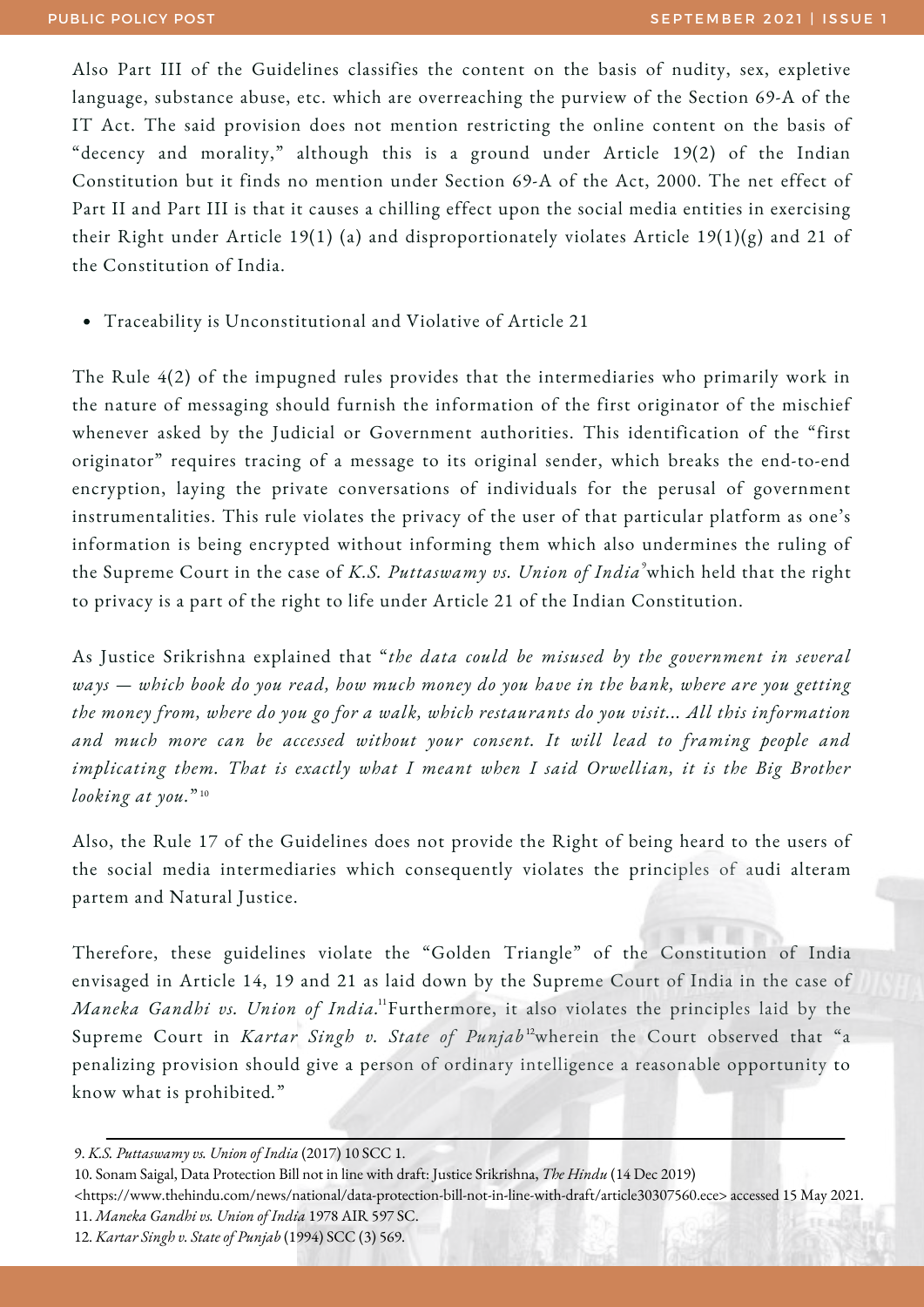**NUMBER** 

For instance, under Section 67 of IT Act, 2000 which punishes publishing obscene material in electronic form, the determination of obscene material and the content that "tends to deprave and corrupt" the persons who are likely to see such material depends on the discretion of the executives. However, it nowhere defines what amounts to obscene material and as mentioned above in Kartar Singh's case a person of sound mind should know what content is being prohibited, which has not been specified under Section 67 of IT Act, 2000.

#### **CONCLUSION**

Therefore, there was no need to introduce a new legislation and that too by putting at stake the privacy of the users of social media platforms. If the government wanted to regulate the digital news and OTT platforms then it could have done the same under the other laws like Press Council Act, 1978 which regulates newspapers, without its intervention.

Another regulation called the Cable Television Network (Regulation) Act, 1995 sets out the provisions for the programme code and cable television to be regulated by the Central Government. But, it came as a delegated legislation under the IT Act, 2000 where this category of intermediaries is not even mentioned in the parent legislation. Also, these guidelines have been framed beyond the scope of IT Act, 2000 which is impermissible under the Indian Laws. These guidelines also provided for the disclosure of the information of the first originator of the mischief which translates to government's trying to intrude into the privacy of the users of these platforms which again violates the basic fundamental right to personal liberty.

Even if law and order is retained on this particular point, then also proper grounds must be established for initiation of such a process which has not been prescribed in the present guidelines. The guidance for such grounds can be taken from the "*imminent danger test*" laid in *Brandenburg vs Ohio* rather than considering disturbance of law and public order. Whereas 13 in the present guidelines nowhere it is provided that the users must be informed of the reasons for the actions that will be taken against them. These intermediary guidelines are vague and arbitrary, giving sweeping powers to the central government to regulate the digital platforms. Thus, these Social Media Intermediary Rules, 2021 should be repealed.

13. Brandenburg vs Ohio, (395 U.S. 444 (1969)).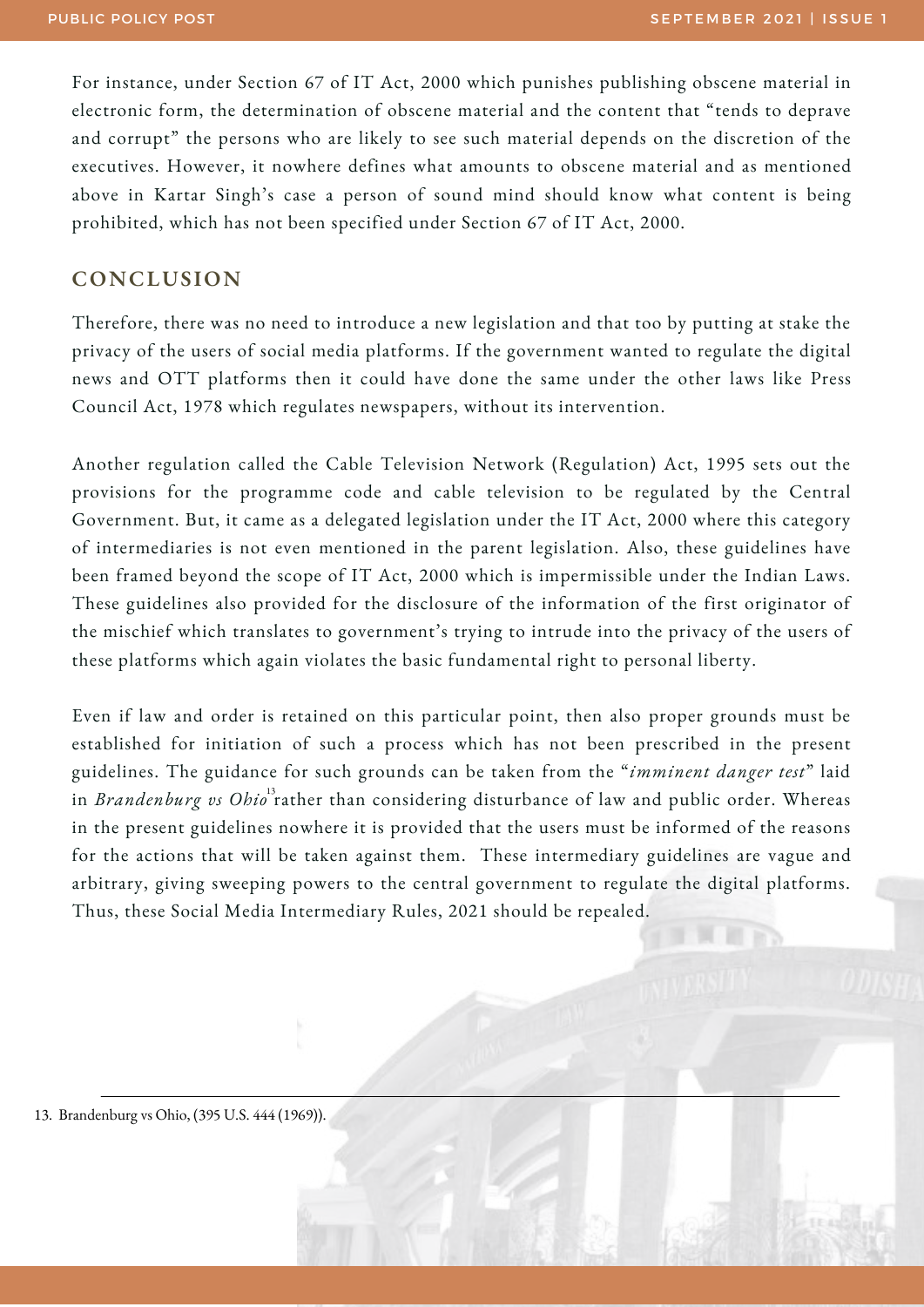#### **STUDENT SUBMISSION**

## **SUNSHINE AND RAINBOWS**

#### **- Ane e sh Ra j e sh Kha r e**

Human society may accredit itself with many achievements but sadly giving equal treatment to all of its members is not something human society has achieved in a millennium. Despite landing people on the moon and making valiant efforts to find life on Mars, we as a civilized society have failed to hear the pleas of the various communities in our society and grant them their most basic rights. One of these communities is the LGBTQIA+ community. The plethora of issues faced by the LGBTQIA+ community is quite large and diverse across the world. Needless to say that despite the use a rainbow coloured flag to identify themselves, it hasn't been all sunshine and rainbows for them. One of the issues is that of same-sex marriage laws. While a few countries have recognized same-sex marriage, some countries continue to resist introducing such changes to their domestic laws. When it comes to India, the LGBTQIA+ community has just started getting legal recognition but still continues to face an absence of adequate laws to address their needs. India needs to address the demands of this community as we cannot simply ignore the changing needs of our society. The lack of social recognition and acceptance coupled with the reluctance shown by the Government to deal with this particular issue through public policy have become serious issues for the LGBTQIA+ community in India.

The LGBTQIA+ community has been existent all over the world since as early as  $2494$  B.C.E. $^1$ Over the years, archaeologists and historians have found that homosexuality existed and was accepted across ancient civilizations like Egypt, India, etc? Law is expected to be a vehicle of change in society. However in India the change in the law is the reason behind the LGBT community becoming a marginalized community in a country where it had always been accepted throughout millennia. While the Indian Penal Code's (hereinafter referred to as 'IPC') introduction was considered as a great leap in the field of criminal justice in India, it also turned the time back for the LGBTQIA+ community. Section 377 of the IPC criminalized any consensual sexual intercourse between adults of the same gender and held it to be "*against the order of nature.*" 3

Braiker, 'Oldest known gay man?' (ABC News, 7 April 2011) <https://abcnews-gocom.cdn.ampproject.org/v/s/abcnews.go.com/amp/US/oldest-gay man/story? amp\_js\_v=a6&amp\_gsa=1&id=13320808&usqp=mq331AQHKAFQArABIA%3D%3D#aoh=16234687824338&csi=1&referrer=htt [ps%3A%2F%2Fwww.google.com&amp\\_tf=From%20%251%24s&ampshare=https%3A%2F%2Fabcnews.go.com%2FUS%2Foldest-gay](https://abcnews-go-com.cdn.ampproject.org/v/s/abcnews.go.com/amp/US/oldest-gay%20man/story?amp_js_v=a6&_gsa=1&id=13320808&usqp=mq331AQHKAFQArABIA%3D%3D#aoh=16234687824338&csi=1&referrer=https%3A%2F%2Fwww.google.com&_tf=From%20%251%24s&share=https%3A%2F%2Fabcnews.go.com%2FUS%2Foldest-gay-man%2Fstory%3Fid%3D13320808)man%2Fstory%3Fid%3D13320808> accessed 28 March 2021. 1.

Sanjana Ray, 'Indian Culture Does Recognise Homosexuality, Let us Count the Ways' *The Quint* (11 September 2018) 2. <[https://www.thequint.com/voices/opinion/homosexuality-rss-ancient-indian-culture-section-377#read-more#read-more](https://www.thequint.com/voices/opinion/homosexuality-rss-ancient-indian-culture-section-377#read-more)> accessed 28 March 2021.

<sup>3.</sup> Indian Penal Code 1860, s 377.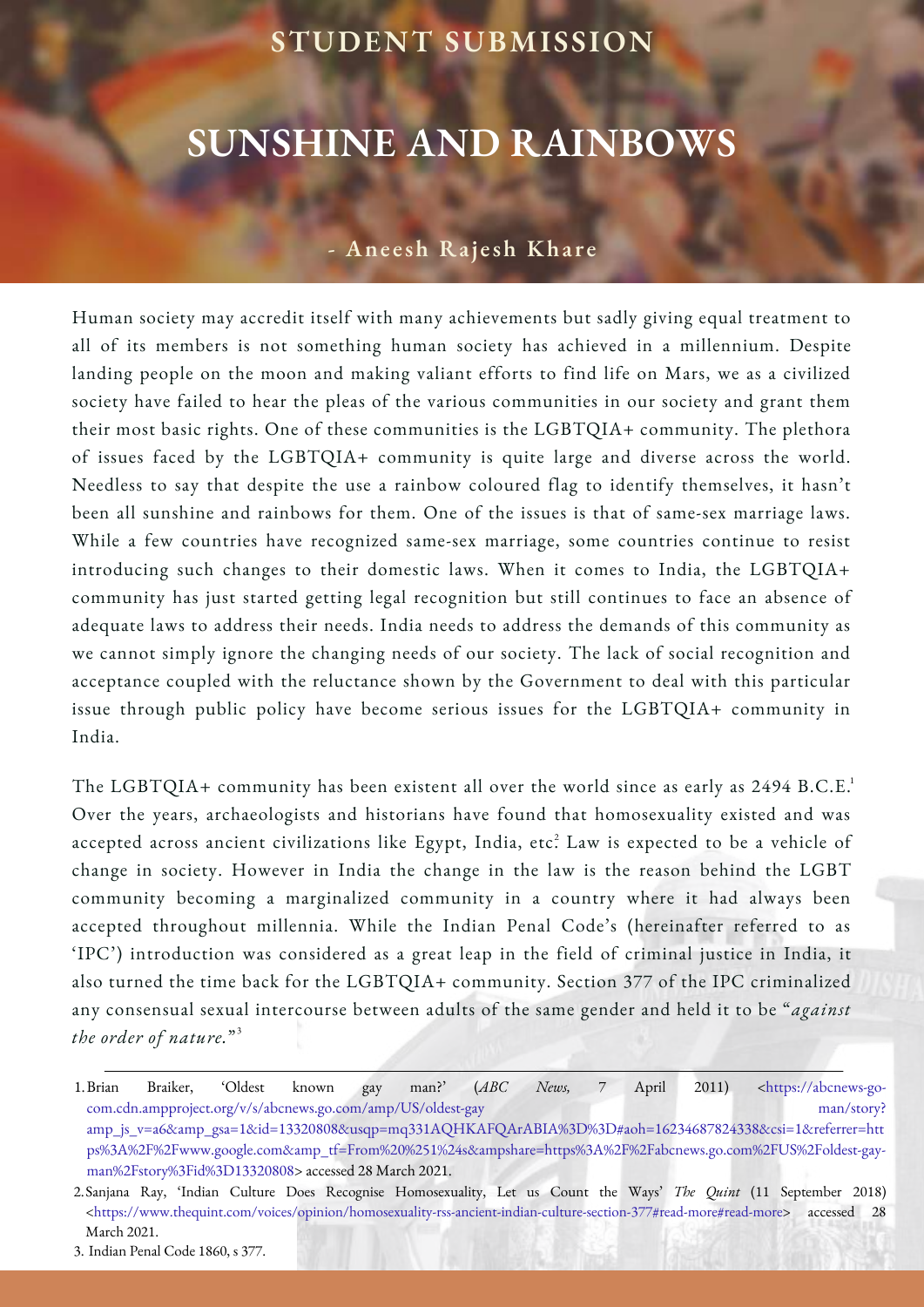This was accompanied by the British propagating hatred and homophobia throughout the country and even declaring the 'hijara' community to be a criminal tribe. Such acts promoted the notion that homosexuality is unnatural and was never a part of the Indian society. Over time, Indian society has come to believe that homosexuality is nothing more than an unnatural notion that was adopted by the younger generations from the West. It is troubling to note that homophobia has become so ingrained in our society that it has come to be viewed as a social evil. While the Indian Parliament declared that homosexuality is not a mental illness by the passing of the Mental Health Act, 2017, it didn't make any further laws to protect the other rights and interests of that community that might be endangered.

Law, however, cannot be stagnant and sooner or later it must change according to the changing needs of the society, or be the catalyst that brings about the change in the society. In the landmark case of *Navtej Singh Johar and Othrs. v. Union of India*, the Supreme Court 6 finally struck down those parts of Section 377 of the IPC that criminalized homosexual intercourse. In this case, the Court held that, the Section was inconsistent with Articles 14, 15, 19 and 21 of the Constitution of India. It overruled its earlier judgment in the case of *Suresh Kumar Koushal v. Naz Foundation* wherein the Supreme Court used the minority status of the 7 LGBTQIA+ community to hold the parts of Section 377 criminalizing homosexual activity to be constitutionally valid and not ultra vires to the Constitution of India. This went against what was held by the Delhi High Court in the case of *Naz Foundation v. the Govt. (NCT Delhi).* The Supreme Court criticized this point and held that regardless of the minority status 8 of the LGBTQIA+ community, it cannot be used to deny them their constitutional and fundamental rights. 9

In the case of *Navtej Singh Johar*, the Supreme Court also observed upon the role of the State in this regard and was of the opinion that, "Sexual orientation is to be treated as reflective of consensual choice- It implicates positive and negative obligations of State by requiring the State not only to not discriminate but requiring State to recognise rights which bring true fulfilment of every kind of consensual sexual relationship." The interpretation of the wordings "true fulfilment of every kind of consensual sexual relationship" should include the right to same sex marriages. The State by denying them the right to marry is in clear violation of the LGBTQIA+ community's right to equality under Article 14 as well as their right to life under Article 21.

As such, the State shouldn't have the right to decide whether live-in relationships are enough for the LGBTQIA+ community.

[<https://www.hindustantimes.com/india-news/centre-opposes-petitions-for-same-sex-marriage-101614301498359.html](https://www.hindustantimes.com/india-news/centre-opposes-petitions-for-same-sex-marriage-101614301498359.html)> accessed 29 March 2021.

<sup>4.</sup> Jessica Hinchy, 'The Long History of Criminalising Hijras' *Himal SouthAsian* (2 July 2019) <https://www.himalmag.com/long[history-criminalising-hijras-india-jessica-hinchy-2019/>](https://www.himalmag.com/long-history-criminalising-hijras-india-jessica-hinchy-2019/) accessed 28 March 2021.

<sup>5.</sup> The Mental Healthcare Act 2017.

<sup>6.</sup> *Navtej Singh Johar v Union of India* (2018) 10 SCC 1.

<sup>7.</sup> *Suresh Kumar Koushal v Naz Foundation* (2014) 1 SCC 1.

<sup>8.</sup> *Naz Foundation v The Govt. (NCT Delhi)* (2009) SCC OnLine Del 1762.

<sup>9.</sup> The Constitution of India 1950, arts. 14, 15, 19 and 21.

<sup>10.</sup> Richa Banka, 'Centre opposes petitions for Same sex marriage' *Hindustan Times (*26 Feb 2021)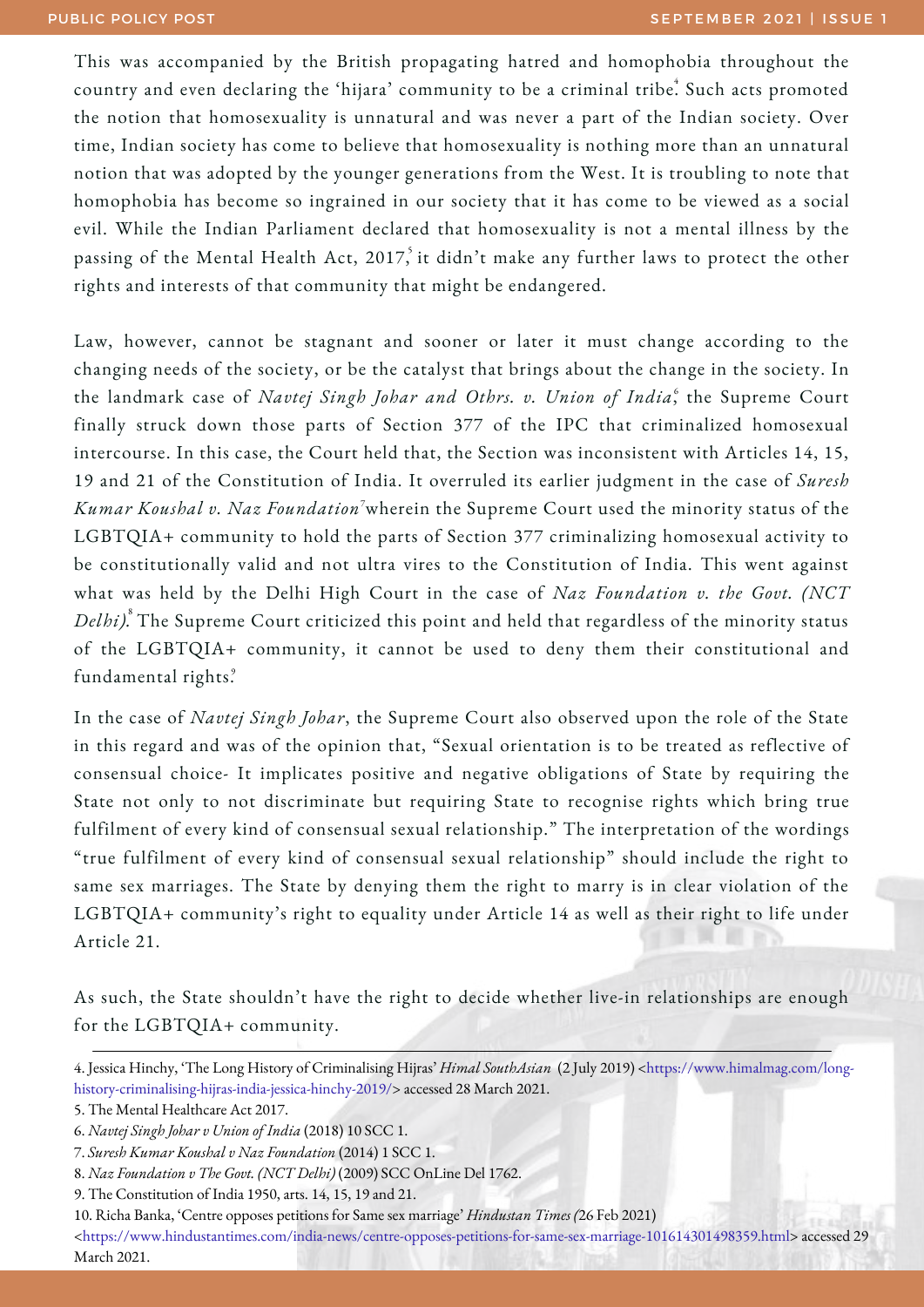By depriving the community of their right to marry, the State is making a clear distinction in the way heterosexuals are treated as against the LGBTQIA+ community which is in clear violation of their right to equality and equal protection of the law under Article 14. Furthermore, Article 21 of the Constitution of India includes the principles of natural justice meaning laws should be fair, just, and reasonable and of good conscience as held by the Supreme Court in the case of *Maneka Gandhi v. Union of India*. 11

The act of not allowing same-sex marriages violates all these principles. It doesn't allow an individual of the LGBTQIA+ community to lead a dignified life as enshrined under Article 21. While writ petitions have been filed in the High Courts of Delhi and Kerala to grant the right of same-sex marriage, the State has opposed such petitions which are a clear violation of its own obligation towards the protection of the rights of every citizen regardless of their age, gender, caste, creed and sexual orientation. The Government of India responding to writ petitions filed for recognition of same-sex marriages under the Special Marriages Act, 1954 and the Foreign Marriage Act, 1969 before the Delhi High Court, stated that "there exists a legitimate state interest in limiting the legal recognition of marriage to persons of opposite sexes only."

This statement certainly comes as a shock as it's evident that the State is still not inclined towards uplifting the LGBTQIA+ community and helping them in getting legal as well as social recognition. There should be no 'legitimate state interest' that violates a community's basic fundamental rights under Articles 14, 15 and 21. They have the right to be afforded the same rights of marriage that are accorded to the heterosexual citizens of this country.

The State must realize that it cannot uplift the LGBTQIA+ community by simply acting oblivious to their predicaments and hoping that issues will get resolved on their own. It is saddening to note that despite the Supreme Court making it clear that homosexuality is natural and neither against the order of nature nor abusive of public morality, the State continues to use those very same arguments to explain their non-inclination towards granting the LGBTQIA+ community their equal rights.

The State has to play a proactive role in not just giving the LGBTQIA+ community their equal rights but to also normalize these concepts in societies where they may not be openly accepted. If one were to study the curriculums of schools in the United Kingdom and other European nations, one will see that they include concepts that normalize the concept of same sex marriages and families raised by homosexual couples.<sup>12</sup> This reduces the stigma and prejudice from an early age and these concepts need to be implemented by the Government of India as well. While the Government of India is still ignorant of this issue, all hope is not lost.

12. Stonewall Organisation, 'LGBT Education: Everything you need to know.' *Stonewall Organisation* (15 July 2019) < <https://www.stonewall.org.uk/lgbt-inclusive-education-everything-you-need-know>> accessed 29 March 2021. 13 *S. Sushma v Commissioner of Police (*2021) SCC Online Mad 2096.

<sup>11.</sup> *Maneka Gandhi v The Union of India* AIR 1978 SC 597.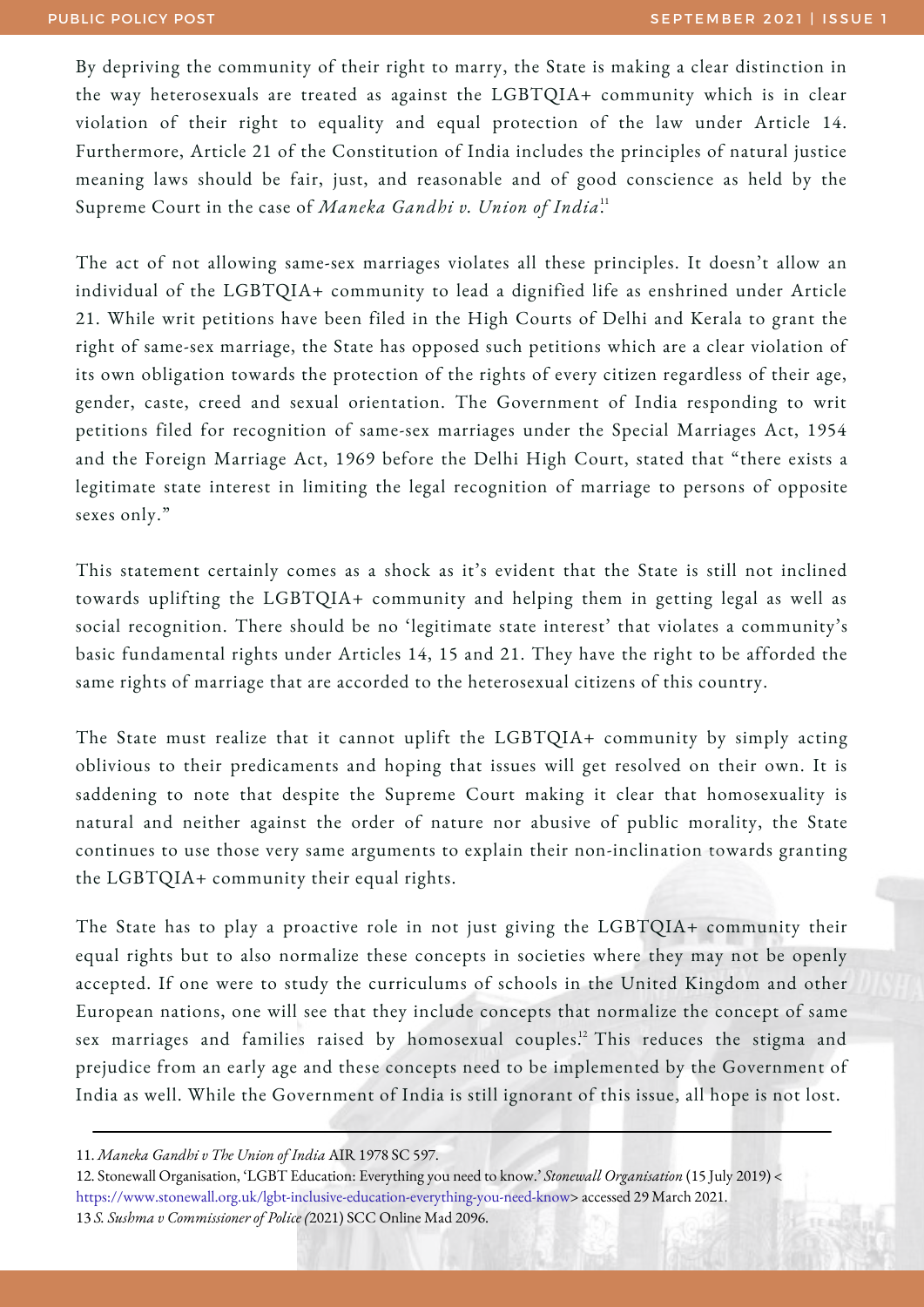The Madras High Court showed the true spirit of judicial activism in the case of *S. Sushma v.* Commissioner of Police<sup>13</sup>by not only accepting the issue of social stigma in the Indian society but by also passing several binding guidelines on both the Centre as well as State authorities to address this pressing issue. The single judge bench of the Madras High Court in a rare move underwent counselling to sensitise himself with the concept and issues of the LGBTQIA+ community and attached his counselling report in the judgement as well. The High Court underlined the seriousness of the social stigma faced by the LGBTQIA+ community and passed the binding guidelines which included organising mental awareness programs to sensitise people as well as State authorities like the Police with LGBTQIA+ issues. The High Court also asked for school and educational institutions' curriculums to include subjects to normalise the concept of LGBTQIA+ among the younger generations. Furthermore the High Court declared it to be a *continuing mandamus* until the legislature makes a law enforcing these guidelines. This judgement of the Madras High Court should be hailed as a true example of law being the catalyst for change.

In light of these guidelines, it is time that the Government and other State institutions also finally open their eyes and realise that "*We the People of India*" in the Preamble of the Constitution includes all people of this country regardless of their sexual preferences and deserve the same rights and respect.

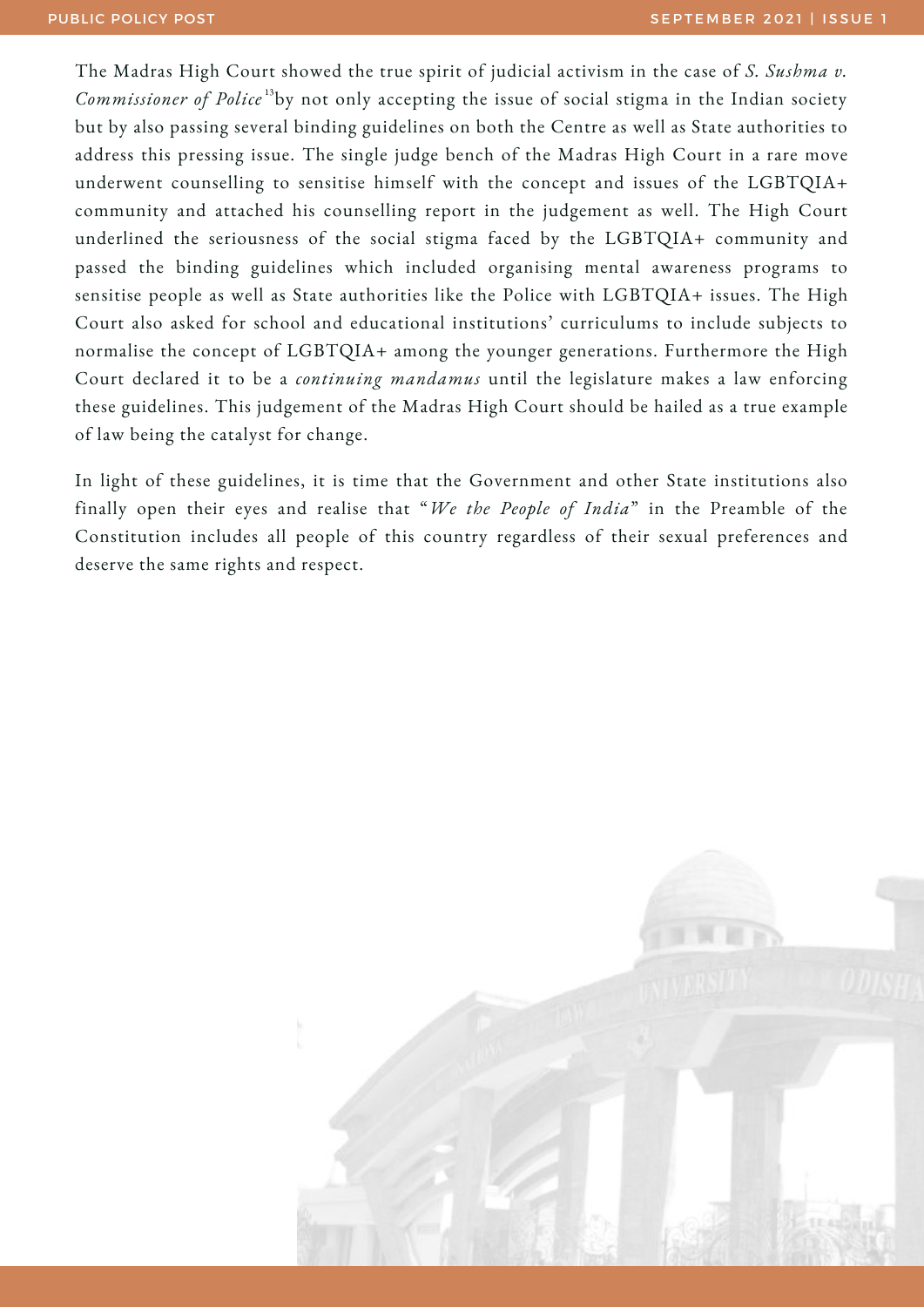#### **STUDENT SUBMISSION**

## **CHALLENGES OF BIOMEDICAL WASTE MANAGEMENT IN INDIA**

#### **- RONITA BISWAS**

With the outbreak of Covid-19, we have identified that the essential services provided by the waste management sector to reduce the amounts of biomedical waste. Most of the waste generated during the pandemic poses a threat to human health and escalates the chance of spreading of the virus. Even before the pandemic, India's waste management sector had been suffering from serious drawbacks. Though India is the largest producer<sup>1</sup>of municipal solid waste, it has the most inadequate infrastructure to deal with it. And now with the increase in bio-medical waste, India continues to grapple with its insufficient waste treatment and disposal mechanisms. Sustainable management of waste requires proper policies and guidelines on sorting, segregating, transportation, and storage of hazardous waste. Lack of compliance with the existing waste management policies has a drastic consequence of exposing thousands of healthcare workers, and waste managers to the deadly virus.

There is a fear among the sanitation workers of contracting the virus.<sup>2</sup> Most of these waste workers are not provided with adequate personal protective equipment nor is sufficient training given to them about the handling of biomedical waste. There are about 2 to 4 million people employed in this informal sector and most of them lack awareness about the requisite precautions to be taken during the pandemic. Consequently, the pandemic has recorded the death of thousands of sanitation workers and the numbers will keep on increasing unless the government takes proactive steps to protect the health of these people. $^3$  It is advised that testing of sanitation workers must take priority over any other matter.

The Cities that have recorded the highest number of Covid-related cases are now facing the problem of proper disposal of bio-medical waste that consists of used/infected PPE suits, surgical masks, gloves, shoe covers, etc. $^4$ These are primarily made of plastic which is a threat to the environment in the long run. Most of them are dumped in landfills, open fields, or water bodies in a reckless manner without proper segregation from general solid waste.

[<https://timesofindia.indiatimes.com/india/in-30-years-india-tipped-to-double-the-amount-of-waste-it-generates/articleshow/74454382.cms](https://timesofindia.indiatimes.com/india/in-30-years-india-tipped-to-double-the-amount-of-waste-it-generates/articleshow/74454382.cms)>accessed 10 May 2021.

Tnn, 'In 30yrs, India Tipped to Double the Amount of Waste it Generates'*The Times of India* (4 March 2020) 1.

Akhileshwar Reddy, 'Sanitation workers were at forefront of Covid fight. But are missing from vaccination plan' *The Print (*28 December 2020) < 2. https://theprint.in/opinion/sanitation-workers-were-at-forefront-of-covid-fight-but-are-missing-from-vaccination-plan/573382/>accessed 10 May 2021.

Sharad Chand and others, 'Updates on biomedical waste management during COVID-19:The Indian scenario' (2021) (11) C.E.G.H. 3. <www.sciencedirect.com/science/article/pii/S2213398421000191>accessed 10 May 2021.

Shruti Ganapatye, 'The growing challenge of biomedical waste disposal' *Moneycontrol* (11 Feb 2021) <www.moneycontrol.com/news/opinion/covid-19- 4. the-growing-challenge-of-biomedical-waste-disposal-6492401.html>accessed 10 May 2021.

PTI, 'COVID-19: Disposed Personal Protective Equipment Could Be Turned Into Biofuel, Say Indian Scientists' *NDTV* (5 August 2020) < 5. https://swachhindia.ndtv.com/covid-19-disposed-personal-protective-equipment-could-be-turned-into-biofuel-say-indian-scientists-2-47976/>accessed 10 May 2021.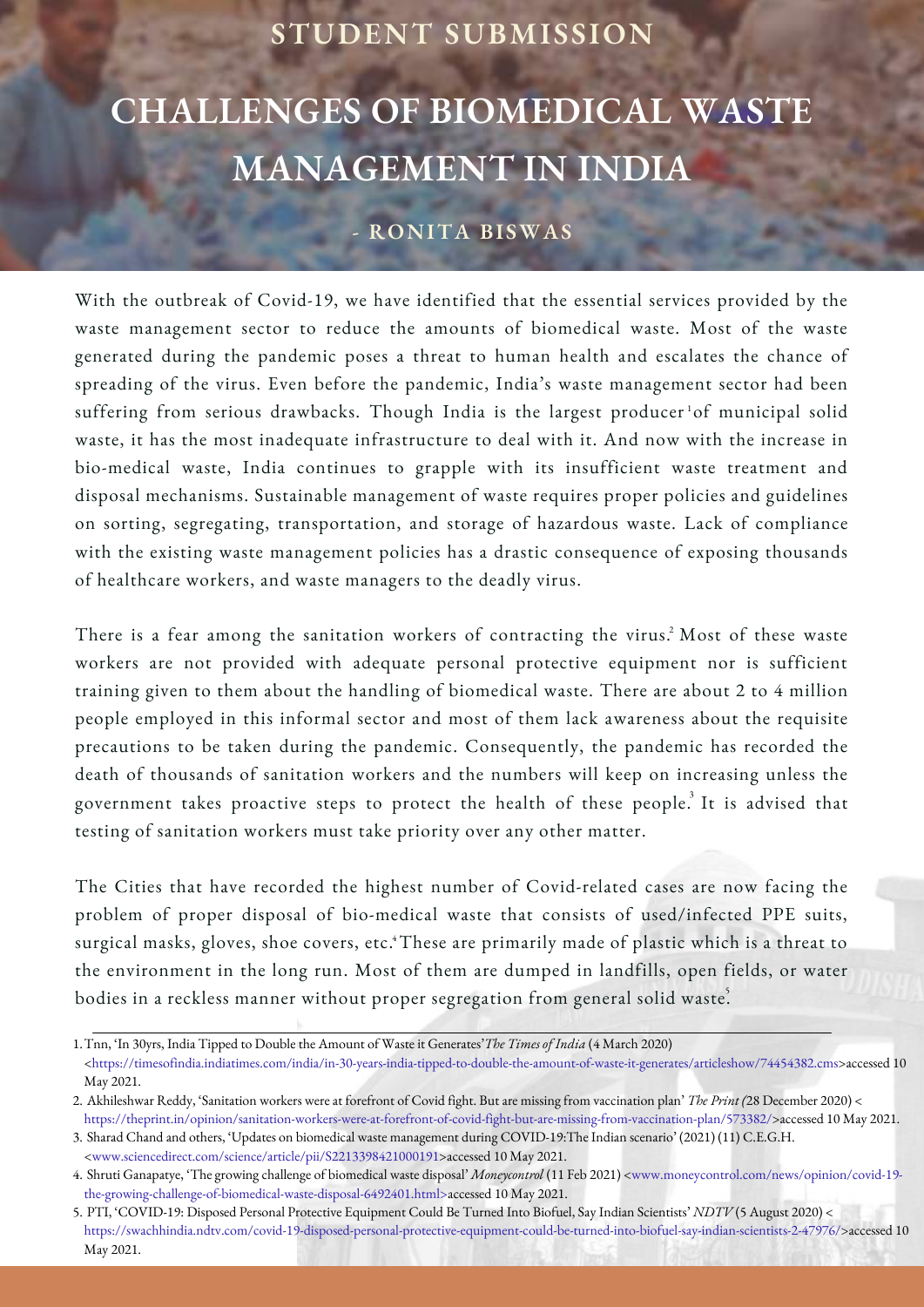This increases the extent of environmental pollution in the country and leads to destruction of local biodiversity. An increase in generation of solid waste products also escalates the production of greenhouse gases in the environment. $\hat{\mathbf{f}}$ 

The growing usage of health-related single-use plastic items such as PPE kits has caused rampant plastic pollution in the country? With the outbreak of the pandemic, India's goal to ban single-use plastics and curb plastic pollution has faced a severe setback.<sup>8</sup> There are also speculations among industry experts and academicians that post Covid-19, the Indian government might relax environmental regulations in a desperate attempt to save the economy.

Presently, India does not have proper sewage treatment plants. Most of the times, sewage containing the body fluids and discharges of infected patients directly flow into nearby water bodies such as rivers and seas. This increases the chances of transmission of the virus through water. Recently, a ghastly incident triggered paranoia among the common masses. According to several media outlets, more than hundred dead bodies have been recovered from the banks of river Ganga and Yamuna in the States of Bihar and Uttar Pradesh. 9

It is suspected that most of these people died of Covid-19.º Although the impact of this is yet unknown, , experts have suggested that "*dumping of dead bodies will not have a significant effect on transmission. Dumping of bodies primarily leads to pollution of rivers.*" Professor 11 Tare of IIT-Kanpur has elaborated on this and stated that since the contaminated water will pass through the normal water supply systems, the water will get disinfected.

The Covid-19 pandemic has burdened India's already stressed and inefficient waste management industry. According to official data released by CPCB, India has generated more than 18,000 tonnes of Covid related biomedical waste from June to September 2020.  $^2$ Experts have cited different reasons for the rise in bio-medical waste (hereinafter referred as BMW). Firstly, the increased BMW can be attributed to an increase in the number of patients suffering from Covid-19. Secondly, the increase in BMW can be due to an increase in routine healthcare-related work. 13

<sup>6.</sup> Tanvi Banerjee, 'A Waste-ful Enterprise: COVID-19 and India's Waste Management Story' *Degrees of change* (16 August 2020) < [www.degreesofchange.in/articles/a-waste-ful-enterprise-covid-19-india-waste](http://www.degreesofchange.in/articles/a-waste-ful-enterprise-covid-19-india-waste)> accessed 10 May 2021.

<sup>7.</sup> Association of Cities and Regions for Sustainable Resource management, 'Municipal waste management and COVID-19' *ACR+* (18 November 2020) < [www.acrplus.org/en/municipal-waste-management-covid-19](http://www.acrplus.org/en/municipal-waste-management-covid-19)>accessed 10 May 2021.

<sup>8.</sup> Dr. Girija K Bharat, Mr Hans Nicolai Adam and Ms Emmy Noklebye, 'A Sustainable Development Agenda: Plastic and Biomedical Waste Post COVID-19'(Teri, 24 February 2021) <[www.teriin.org/article/sustainable-development-agenda-plastic-and-biomedical-waste-post-covid-19](http://www.teriin.org/article/sustainable-development-agenda-plastic-and-biomedical-waste-post-covid-19)>accessed 10 May 2021.

<sup>9.</sup> ibid.

<sup>10.</sup>Srishti Ojha, 'Corpses Floating in Ganga: PIL In Supreme Court Seeks Judicial Intervention, SIT Probe' *LiveLaw (*13 May 2021) <www.livelaw.in/top[stories/corpses-floating-in-ganga-pil-in-supreme-court-seeks-judicial-intervention-sit-probe-174114?infinitescroll=1>accessed](http://www.livelaw.in/top-stories/corpses-floating-in-ganga-pil-in-supreme-court-seeks-judicial-intervention-sit-probe-174114?infinitescroll=1) 14 May 2021. 11. Staff Writer, 'Covid transmission through water is not a concern, say experts after dead bodies found floating in Ganga' *Livemint* (12 May 2021) < [www.livemint.com/news/india/coronavirus-transmission-through-water-is-not-a-concern-say-experts-after-dead-bodies-found-floating-in-ganga-](http://www.livemint.com/news/india/coronavirus-transmission-through-water-is-not-a-concern-say-experts-after-dead-bodies-found-floating-in-ganga-11620831842922.html)11620831842922.html>accessed on 14 May 2021.

<sup>12.</sup> Prashasti Awasthi, 'India generates over 18,000 tonnes of Covid-19 biomedical waste in 4 months' *Business Line* (13 October, 2020) [<https://www.thehindubusinessline.com/news/national/india-generates-over-18000-tonnes-of-covid-19-biomedical-waste-in-4](https://www.thehindubusinessline.com/news/national/india-generates-over-18000-tonnes-of-covid-19-biomedical-waste-in-4-months/article32840651.ece) months/article32840651.ece> accessed 10 May 2021.

<sup>13.</sup> Aastha Ahuja, 'India Generated Over 18,000 Tonnes OF COVID-19 Related Bio-medical Waste In 4 Months, Experts Call To Reduce, Reuse And Segregate' *NDTV* (13 November 2020) [<https://swachhindia.ndtv.com/india-generated-over-18000-tonnes-of-covid-19-related-bio-medical-waste-in-4](https://swachhindia.ndtv.com/india-generated-over-18000-tonnes-of-covid-19-related-bio-medical-waste-in-4-months-experts-call-to-reduce-reuse-and-segregate-52901/) months-experts-call-to-reduce-reuse-and-segregate-52901/> accessed 10 May 2021.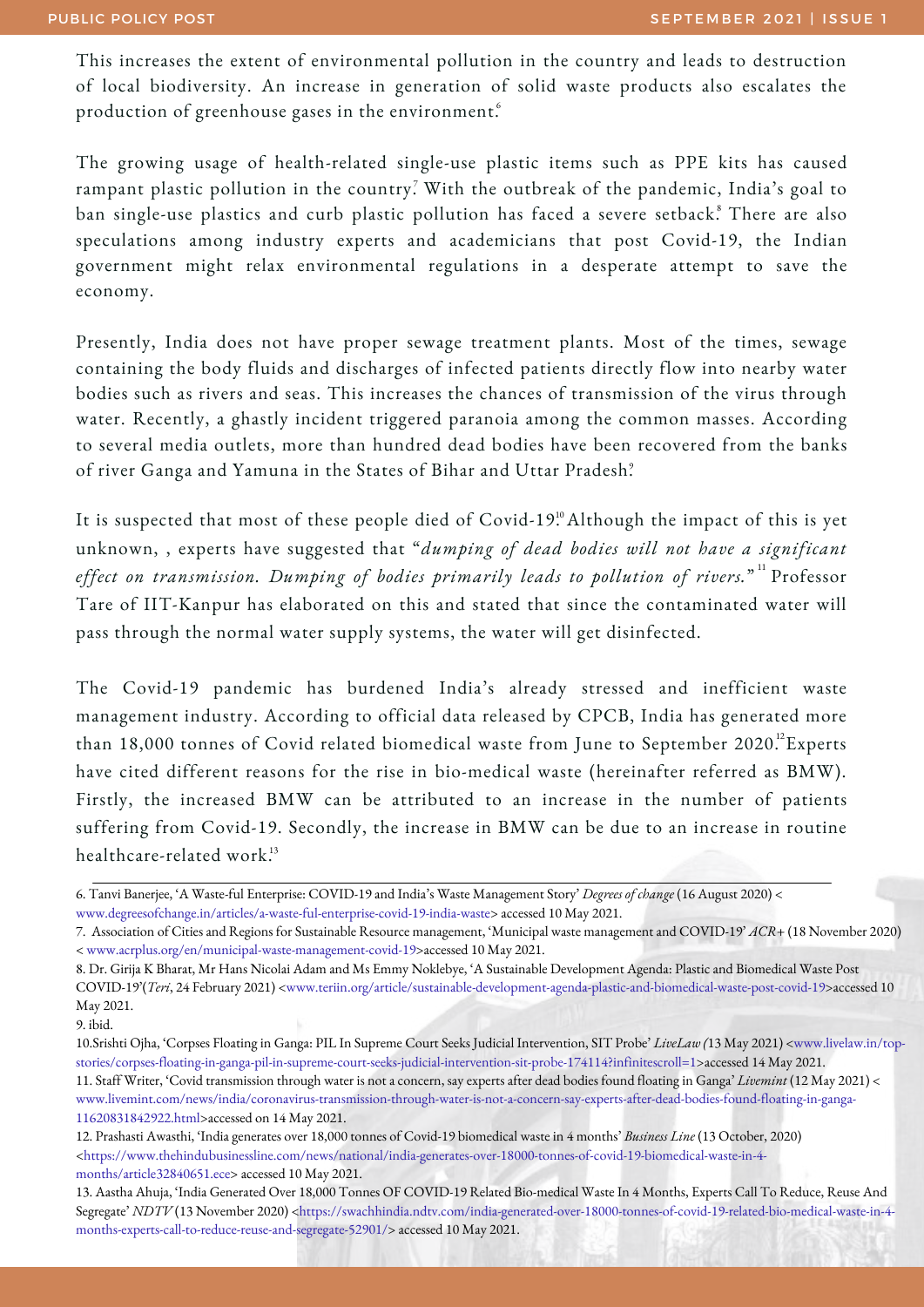Thirdly, an increase in quantities of BMW can be attributed to the non-segregation of waste at the source of generation. The CPCB has come out with new guidelines in 2019 stressing on "waste segregation". Segregation of waste at the source will increase the disposal capacity of incinerators a thereby helping in using the existing infrastructure to the fullest. When BMW gets separated from the general recyclable waste, the load on the incineration facilities reduces considerably, thereby enabling it to handle more waste at one time15

The CPCB had also issued guidelines that can be implemented at the household or individual level to further the community-led movement towards eradication of unscientific disposal of BMW. This includes proper disposal of PPE suits and waste masks and gloves. The CPCB guidelines mention steps for safe disposal of waste generated in isolation wards, sample Collection Centres and Laboratories, and quarantine camps/home-care facilities.<sup>16</sup> However, the huge gap between the policy and its implementation on the ground has led to a crisis in the waste management industry.

A lack of sufficient information and accurate data on the BMW exacerbates the problem for the government bodies to formulate appropriate policies to deal with the unusual volume of BMW. In this context, the Punjab government's unique solution to implement a bar code system for the scientific management of  $\rm{BMW}$  is appreciable!<sup>,</sup> To provide accurate data on waste management the CPCB has also released a mobile application known as 'COVID19BWM' for real-time tracking of Covid waste at the point of generation, collection, and disposal. 18

#### **PROSPECTIVE SOLUTIONS**

The outbreak of Covid-19 has not only highlighted the poor healthcare infrastructure of the country but also called attention to India's inefficient waste collection and treatment facilities. The following part will look into some potential solutions to reduce the burden on our waste management sector.

Experts have time and again stressed public awareness about segregation of waste at the household level. States should try to adopt the Indore model on waste management which focused on educating the public through inclusion in the school curriculum and spreading awareness through various media channels.<sup>19</sup>

15. Aastha Ahuja, 'Coronavirus Pandemic Exposes Broken System of Bio-medical Waste Management; Experts Discuss The Issueand Solutions' *NDTV* (18 September) [<https://swachhindia.ndtv.com/coronavirus-pandemic-exposes-broken-system-of-bio-medical-waste](https://swachhindia.ndtv.com/coronavirus-pandemic-exposes-broken-system-of-bio-medical-waste-management-experts-discuss-the-issue-and-solutions-49427/)management-experts-discuss-the-issue-and-solutions-49427/>accessed 10 May 2021.

- 18. PTI, 'India generated around 33,000 tonnes Covid-19 waste in 7 months: CPCB' *Business Standard* (10 January 2021) [<www.business-standard.com/article/current-affairs/india-generated-around-33-000-tonnes-covid-19-waste-in-7-months-cpcb-](http://www.business-standard.com/article/current-affairs/india-generated-around-33-000-tonnes-covid-19-waste-in-7-months-cpcb-121011000176_1.html)121011000176\_1.html>accessed 10 May 2021.
- 19. Shreya Khaitan, 'How Indore became India's cleanest city (and how others can follow)' *Scroll.in* (3 October 2019) <<https://scroll.in/article/939210/how-indore-became-indias-cleanest-city-and-how-others-can-follow>>accessed 14 May 2021.

<sup>16.</sup> Malyaj Varmani, 'Bio-medical waste management during COVID-19' *Invest India* (22 June 2020) <www.investindia.gov.in/team[india-blogs/bio-medical-waste-management-during-covid-19>accessed](http://www.investindia.gov.in/team-india-blogs/bio-medical-waste-management-during-covid-19) 10 May 2021.

<sup>17.</sup> ANI, 'Bar Code System Used To Manage Bio-Medical Waste IN Punjab: Health Minister'*NDTV* (28 July 2020) <<https://swachhindia.ndtv.com/bar-code-system-used-to-manage-bio-medical-waste-in-punjab-health-minister-47612/>>accessed 10 May 2021.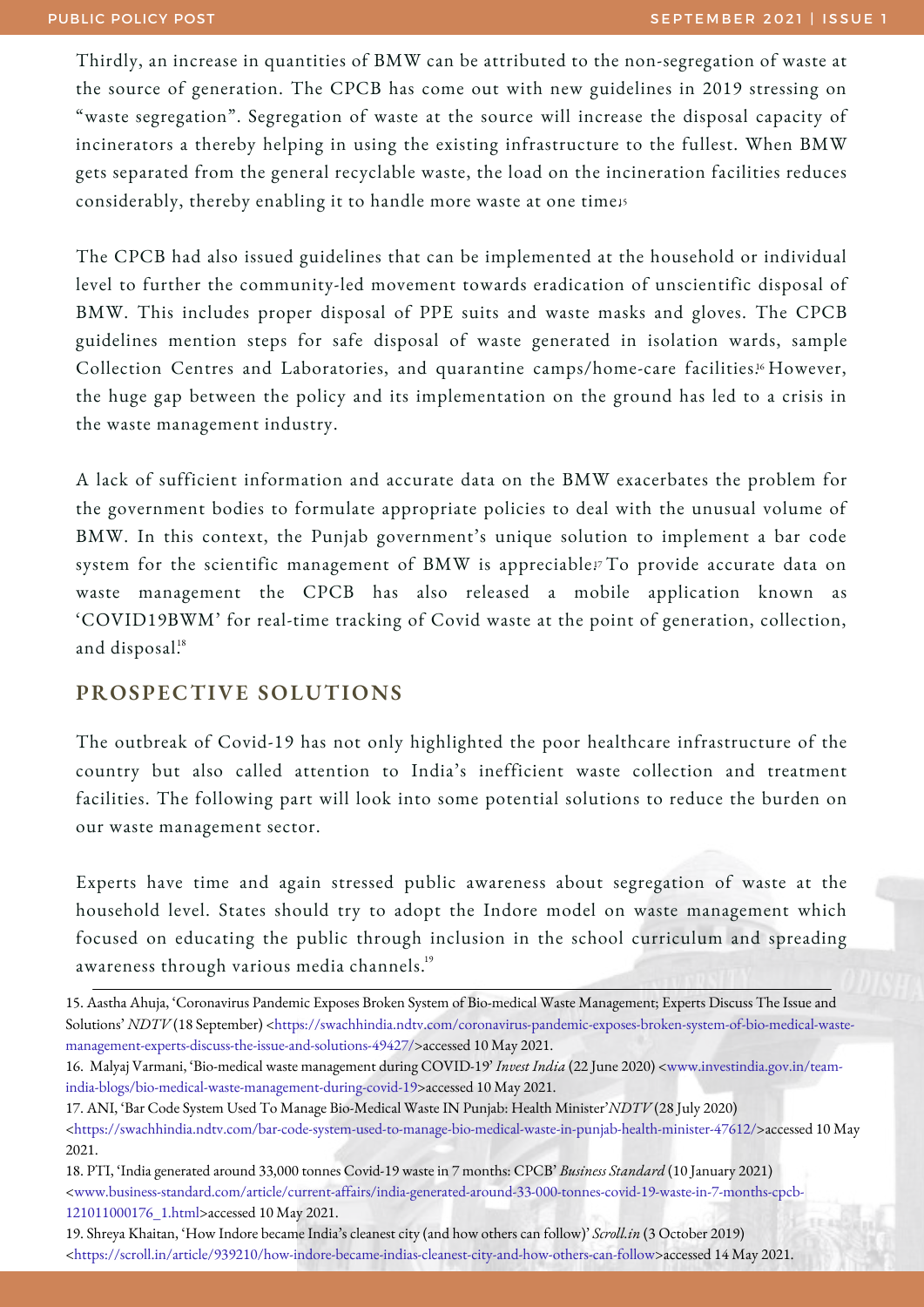Imparting proper technical knowledge and education among healthcare and non-healthcare workers can help to control the generation of enormous amounts of BMW. Mainstream concepts can be adopted to encourage a more zero waste lifestyle such as 'Rethink, Refuse, Reduce, Reuse and Recycle.' Environment-friendly alternatives such as reusable PPE material, masks, and gloves, etc. should be encouraged instead of using single-use plastic.

The government should invest in building proper infrastructure and focus on overall capacity building to establish a reliable and efficient waste management system in the country. Developing new waste processing plants and upgrading existing ones are viable options for the time being. Moreover, the government should adopt methods to engage the recycling industry to reduce environmental degradation caused due to the pandemic. Other stakeholders can be included to reduce the overall burden on the government and its limited infrastructural capacities. For instance, the BMC (Bhubaneswar Municipal Corporation) has deployed Jagruti Welfare Organisation for transportation of bio-medical waste to treatment centers. $^{\text{20}}$ Further, the government should allow more public-private partnership that encourages more innovation in the field of waste management. Collaborative efforts from the private sector, international organizations, and government agencies will bring the required change.

India must learn from this pandemic and attempt to build a much stronger waste management system. Suitable reforms can be brought in to implement better waste management solutions. As an immediate measure, the Kerala model can be adopted. In Kerala, the IMA had teamed up with the State government to directly handle a CBWTF for the treatment of highly contaminated BMW. The State is following a "no-profit no-loss" model and providing the lowest rate in terms of managing BMW in comparison to all other States in the country. For instance, the cost is as low as Rs. 3.6-4.5 per bed in government hospitals and Rs. 6.5 per bed in private hospitals as compared to rate other States which is as high as Rs. 23 per bed for both private and government hospitals.<sup>21</sup>

The best practices from all over the country should be identified and implemented on a national level to strengthen the bio-medical waste management in the country. Strict adherence to guidelines framed by authorities will make the management of bio-medical waste much easier and safer to handle. It is time the government adopts a long-term systemic solution towards mitigating the disaster caused due to inadequate waste management system.

<sup>20.</sup> ANI, 'Bhubaneswar Civic Body Starts Collecting Bio-Medical Waste From COVID-19 Patients Under Home Isolation' *NDTV* (11 September 2020) [<https://swachhindia.ndtv.com/bhubaneswar-civic-body-starts-collecting-bio-medical-waste-from](https://swachhindia.ndtv.com/bhubaneswar-civic-body-starts-collecting-bio-medical-waste-from-covid-19-patients-under-home-isolation-49817/)covid-19-patients-under-home-isolation-49817/>accessed 10 May 2021.

<sup>21.</sup> Shine Jacob, 'Recent positive crossover of 50-SMA with 200-SMA on hourly charts is a bullish sign for Nifty: Mehul Kothari of AnandRathi' *Moneycontrol* (13 May 2021) <www.moneycontrol.com/news/business/markets/recent-positive-crossover-of-50 [sma-with-200-sma-on-hourly-charts-is-a-bullish-sign-for-nifty-mehul-kothari-of-anandrathi-6895631.html](http://www.moneycontrol.com/news/business/markets/recent-positive-crossover-of-50-sma-with-200-sma-on-hourly-charts-is-a-bullish-sign-for-nifty-mehul-kothari-of-anandrathi-6895631.html) >accessed 14 May 2021.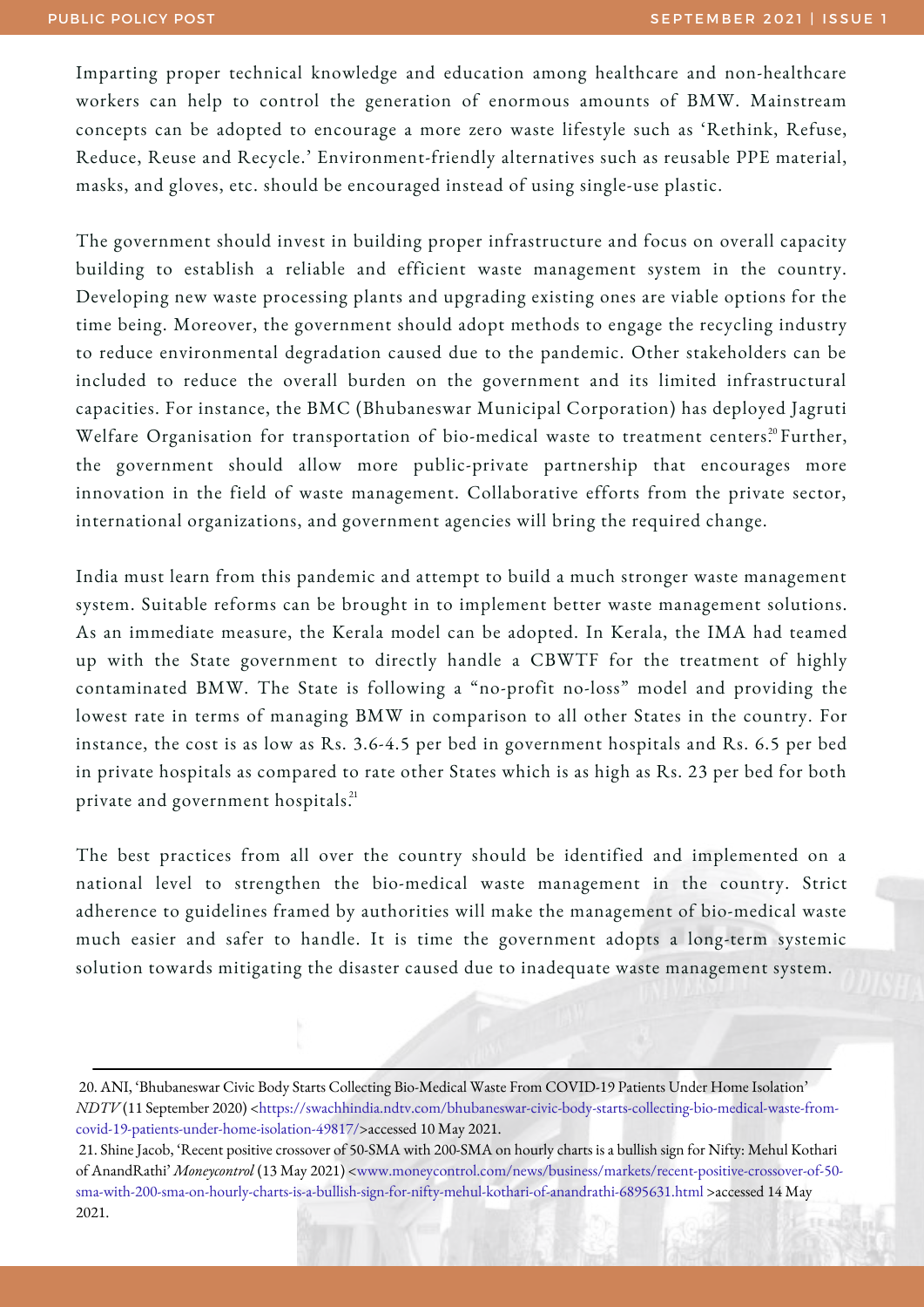## **EDITORS' CORNER**

## **THE SHAKEDOWN OF FEDERA STRUCTURE DURING PANDEMIC**

From the time of independence, India has been known for its unique take on federalism and has adopted the structure of having two subsystems working parallelly in a cooperative way. The importance of such cooperative federalism was realised with the advent of the pandemic as the centre and state tussle took a new shape. There were instances of failed cooperation and the centre's ideas dominated when it came to implementing public welfare schemes. Not only did it affect states but also the rural areas whose administration comes under the powers of state governments and Panchayati Raj systems. Furthermore, considering the repercussions of lockdown, the citizens suffered financial losses due to the poor implementation and lack of state-centre coordination. Not just in terms of schemes and policies, the implementation of existing laws also contributed to unitary bias for instance, changing the provisions affecting the fiscal affairs of the states. The authors shall explore how, contrary to the popular opinion, the constitutional structure of India's federalism is less important to the actual relationship between the national and state governments in India, particularly during a national emergency.

The unitary orientation of the Indian federal structure was emphasised in the initial stages of the COVID-19 response. A national lockdown was imposed by the central government under the Central Disaster Management Act, 2005, $\degree$  and detailed guidelines $\degree$ for curbing the spread of the virus were notified by the Ministry of Home Affairs to all the states. Under this Act, the federal government is empowered to enact any measures, for the public welfare on behalf of state and local governments. Despite having the authority to enact measures/reforms under a more specific statute, "the Epidemic Diseases Act of 1897" the states conceded to this arrangement and ensured that the central guidelines continued to be enacted.

Shamika Ravi, ' India's COVID-19 balancing act' *East Asia Forum* (14 July 2020) < <https://www.eastasiaforum.org/2020/07/14/indias-covid-19-balancing-act/> > accessed 1 July 2021 1.

<sup>2. &#</sup>x27;National Disaster Management Authority' ( Government of India) < [https://ndma.gov.in/images/ndma-pdf/DM\\_act2005.pdf](https://ndma.gov.in/images/ndma-pdf/DM_act2005.pdf) > accessed on 1 July 2021

<sup>&#</sup>x27;Government of India : Ministry of Home Affairs' *prsindia* (17 May 2020) < 3. [https://prsindia.org/files/covid19/notifications/IND\\_MHA\\_Lockdown\\_Extension\\_upto\\_May31\\_17052020.pdf](https://prsindia.org/files/covid19/notifications/IND_MHA_Lockdown_Extension_upto_May31_17052020.pdf) > accessed on 1 July 2021

Code : Digital Repository of All Central and State Acts', Digital India < [https://www.indiacode.nic.in/bitstream/123456789/10469/1/the\\_epidemic\\_diseases\\_actper%20cent2C\\_1897.pdf](https://www.indiacode.nic.in/bitstream/123456789/10469/1/the_epidemic_diseases_actper%20cent2C_1897.pdf) > accessed on 1 July 2021 4.

<sup>&#</sup>x27;Centre considering request from most states to extend lockdown by almost two weeks : Government sources' 5.(newindianexpress, 11 April 2020) < https://www.newindianexpress.com/nation/2020/apr/11/centre-considering-request[from-most-states-to-extend-lockdown-by-two-weeks-government-sources-2128754.html](https://www.newindianexpress.com/nation/2020/apr/11/centre-considering-request-from-most-states-to-extend-lockdown-by-two-weeks-government-sources-2128754.html) > accessed on 1 July 2021.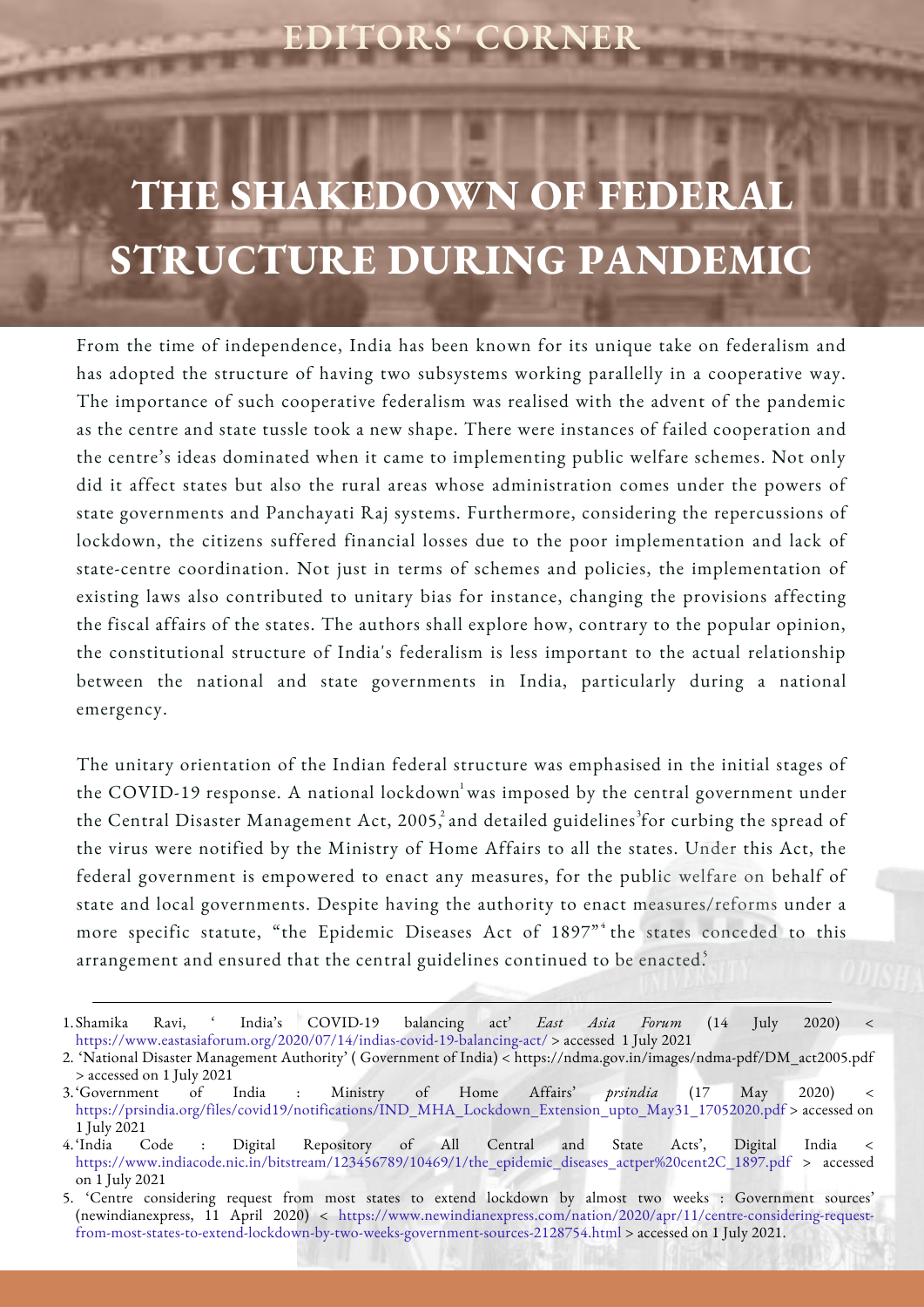Undeterred by the considerable confusion, as exemplified by the migrant crisis, this unitary arrangement persisted.

The separation of powers in the Indian constitution outlines an elaborate scheme between the centre and the states. The Finance Commission $^7$ enumerates the division of revenues between the centre and state with the former historically holding a sizable percentage of the revenue. However, specific contours of this relationship have evolved as evidenced by the introduction of a more centralised taxation mechanism (The Goods and Services Tax).<sup>8</sup> These alterations have often transpired on occasions of the central government's assertion of direct political power. At other times, a consensus between the state and the central government has agreed on the requirement for such alteration. However, the pandemic's economic repercussions on the revenue-generating capacity of state governments have provided an opportunity for the central government to rebalance the playing field in its favour.

In particular, even though the state governments had more autonomy in the later stages of the lockdown, it was futile as their revenue generation capacity was hampered significantly $^{\circ}$ because of the lockdown which required the cessation of almost all economic activities. Many Indian states, before the lockdown, had already exceeded $^{\scriptscriptstyle 10}$  or were nearly exceeding – their fiscal deficit limits and as a result, they became more dependent on the central bank. Many of the measures announced $^{\rm {u}}$ by the finance minister infringing on state governments' autonomy and were only accepted in light of the pandemic's unprecedented impact. For instance, even though the borrowing limit for states was increased from 3% to 5%, then a 2% <sup>12</sup>the increase was not entirely unconditional. Only if the borrowing concerned specific measures impacting employment, sustainability of  $\mathrm{debt}^{\scriptscriptstyle 13}_\cdot$ urbanisation etc, was it to be allowed. Furthermore, the final 0.5 per cent increase was allowed only if significant success was achieved in these sectors by the states which were to be reported to and decided by the centre.Therefore, even though prima facie the central government appeared to be in favour of providing funds to these states to rejuvenate the depressed economy, upon a closer introspection, the conditional challenges become apparent such as how the need for revenue shortfalls within the states was ignored blatantly and how in name of checking the progress of the states in the respective sectors as mentioned above the centre infringed on their autonomy, prompting a shakedown of the constitutionally mandated co-operative structure.

7. The Constitution of India, asrt. 280.

8. Roshan Kishore, ' India's fiscal federalism is not the pandemic's creation' *Hindustan Times* (Sep 29 2020) < [https://www.hindustantimes.com/india-news/india-s-fiscal-federalism-crisis-is-not-the-pandemic-s-creation/story](https://www.hindustantimes.com/india-news/india-s-fiscal-federalism-crisis-is-not-the-pandemic-s-creation/story-xGx0OgajpML1r80O4kvKdK.html)xGx0OgajpML1r80O4kvKdK.htm[l](https://www.hindustantimes.com/india-news/india-s-fiscal-federalism-crisis-is-not-the-pandemic-s-creation/story-xGx0OgajpML1r80O4kvKdK.html) > accessed on 1 July 2021

9. ' Summary of announcements : Aatma Nirbhar Bharat' ( PRSIndia) < [https://www.prsindia.org/report-summaries/summary](https://www.prsindia.org/report-summaries/summary-announcements-aatma-nirbhar-bharat-abhiyaan)announcements-aatma-nirbhar-bharat-abhiyaan > accessed on 1 July 2021

10. Shayan Ghosh, ' Covid has eroded states' finances : RBI' *livemint* (28 Oct 2020) < <https://www.livemint.com/news/india/covid-has-eroded-states-finances-rbi-11603853645435.html> > accessed on 1 July 2021 11.'Part-5:Government Reforms and Enablers' *The Hindu* (17 May 2020)

<https://www.thehindu.com/news/resources/article31606441.ece/binary/AtmaNirbharBharatFullPresentationPart5.pdf> > accessed on 1July 2021

<sup>6.</sup> PTI, ' Lockdown 3.0 : More shop expected to reopen but confusion reigns, says retailers' *Timesofindia* (May 3 2020) < [https://timesofindia.indiatimes.com/india/lockdown-3-0-more-shops-expected-to-re-open-but-confusion-reigns-say](https://timesofindia.indiatimes.com/india/lockdown-3-0-more-shops-expected-to-re-open-but-confusion-reigns-say-retailers/articleshow/75518786.cms)retailers/articleshow/75518786.cms > accessed on 1July 2021

<sup>12.</sup> PTI, ' Raise states borrowing limits to 5% of GSDP sans conditions, Bengal urges FM' *Economic Times* (June 4 2021) < [https://economictimes.indiatimes.com/news/economy/finance/raise-states-borrowing-limits-to-5-pc-of-gsdp-sans-condition-bengal](https://economictimes.indiatimes.com/news/economy/finance/raise-states-borrowing-limits-to-5-pc-of-gsdp-sans-condition-bengal-urges-fm/articleshow/83240724.cms)urges-fm/articleshow/83240724.cms > accessed on 1 July 2021

<sup>13.</sup> John West, ' India squanders its comparative advantage' *East Asia Forum* (10 July 2020) < <https://www.eastasiaforum.org/2020/07/10/india-squanders-its-comparative-advantage/> > accessed on 1 July 2021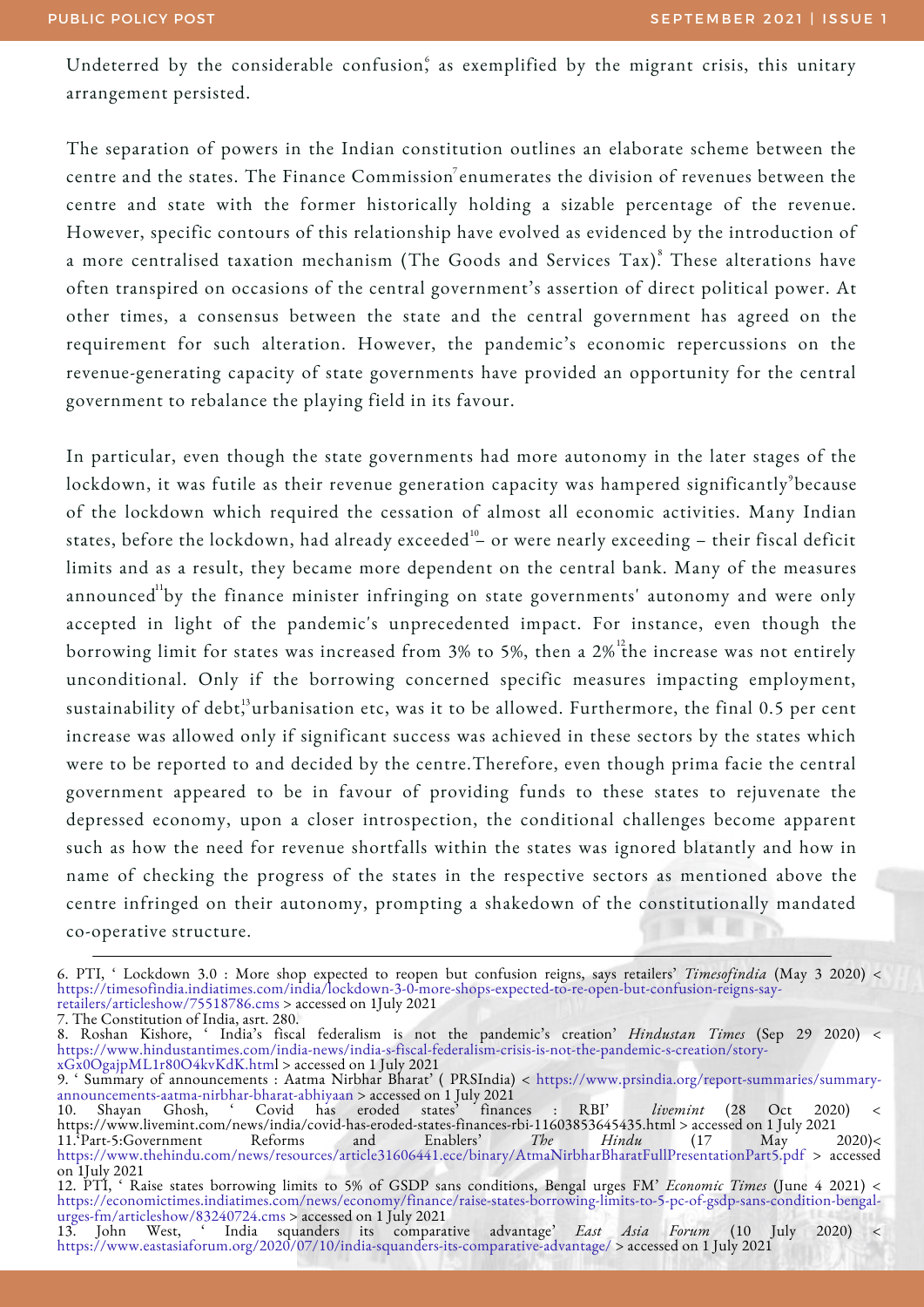On a more recent note, when it comes to price fixation for vaccines, previous pandemics or health adversities in India like Polio showcased that states have always received vaccines free of cost from the centre. However, that is not the case during this pandemic where the states have been allowed to purchase vaccines from countries abroad which has not only taken a toll on their financial condition but also reflects the dwindling cooperation between the centre and states. Even after this allowance, they have received lukewarm responses to their demands for vaccines from global manufacturers due to the indemnity issue. Thus, it is the centre who should have taken the responsibility of procurement as only it can assure indemnity to the manufacturers. Further, the centre's domination by way of determining a common framework about prioritising age groups is not reasonable as the states should be provided with the freedom in this matter keeping in mind the peculiarities specific to the concerned states (geography, tradition and culture).

In conclusion, the lacuna and discrepancies identified while implementing the laws and policies by the central government without considering the interests of the states exposed a shakedown of the co-operative federalist structure of India. The pandemic essentially exposed that the financial vulnerabilities faced by each state is unique to its socio-economic conditions and taking a decision at the centre is not beneficial. Carrying out the decision of taking fiscal measures affecting states' revenues raises pertinent questions regarding the functioning of such federal structure in the country. Though the Centre had allowed the states to procure vaccines; shrugging off the financial responsibility it owed towards the states in process however, when it came to more pertinent, state-specific decisions like lockdown, it failed to loosen the reins. In light of the changes witnessed in the federal structure of the country during the pandemic, it is still to see how the legislature reacts to the so-called cooperative federalist structure as enshrined under the Indian constitution.

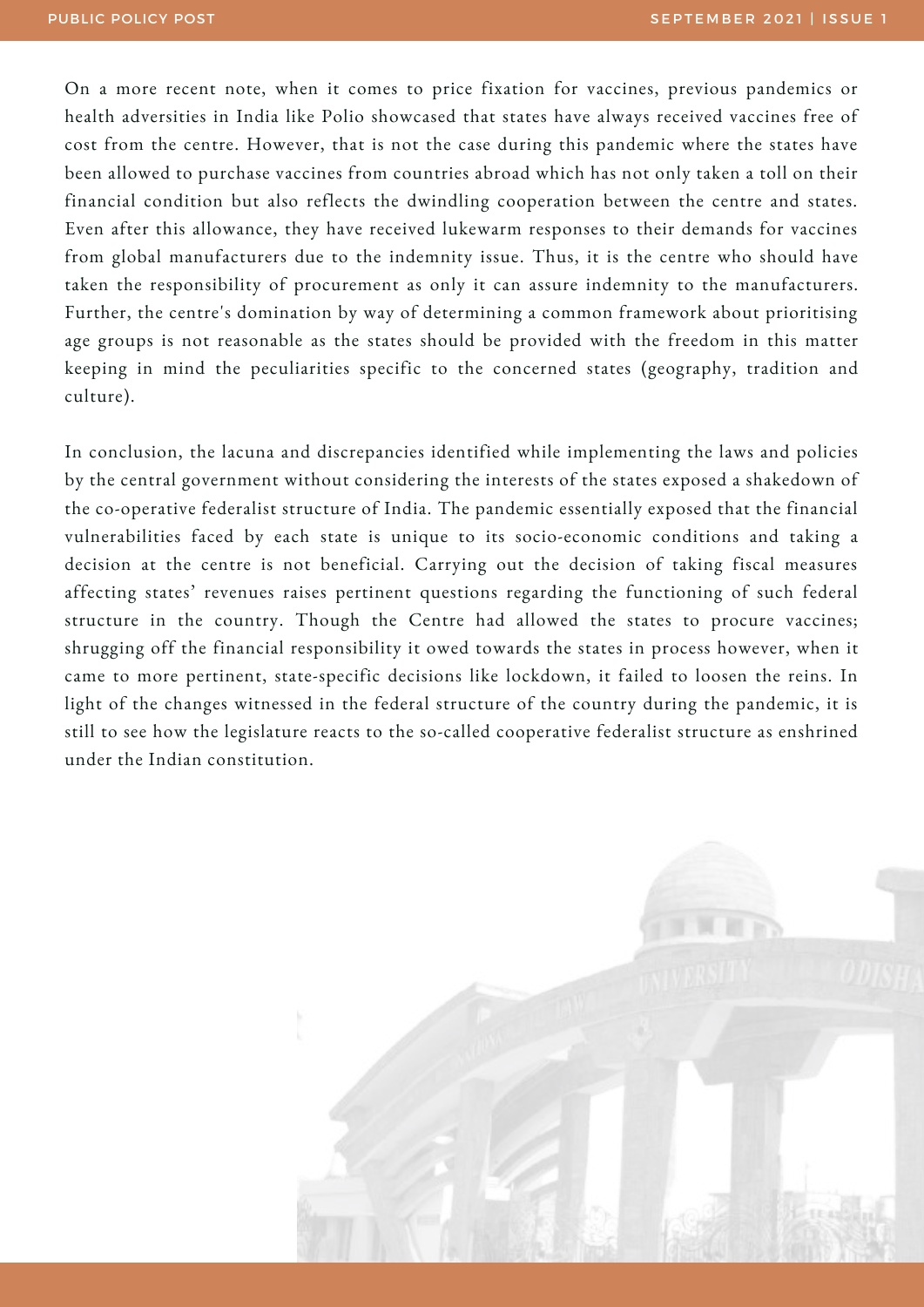# **EDITORIAL TEAM**